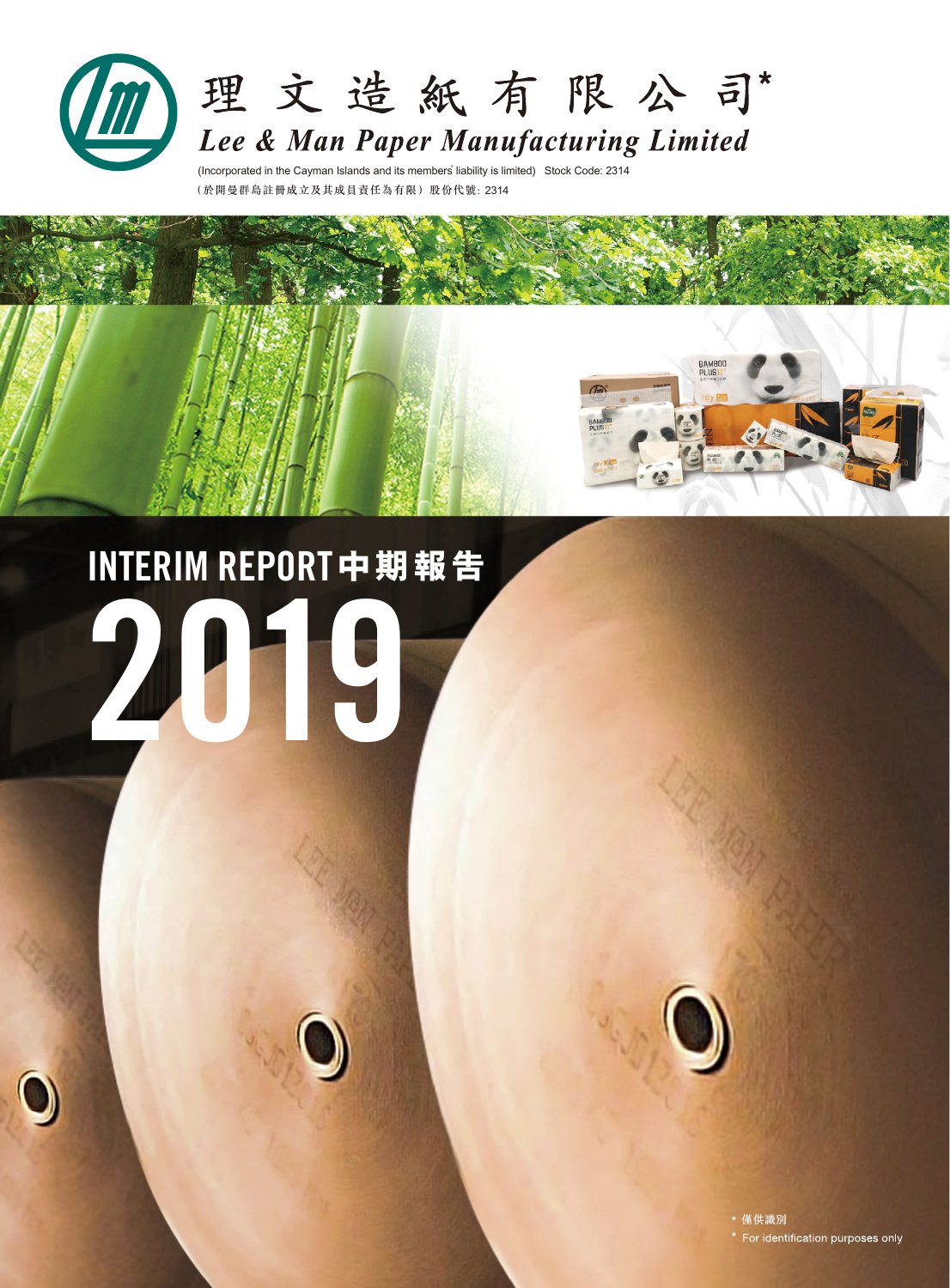| $\overline{2}$ | Corporate Information                                    |
|----------------|----------------------------------------------------------|
|                | 公司資料                                                     |
| 4              | Condensed Consolidated Statement of Profit or Loss       |
|                | 簡明綜合損益表                                                  |
| 5              | Condensed Consolidated Statement of Financial Position   |
|                | 簡明綜合財務狀況表                                                |
| 7              | Condensed Consolidated Statement of Cash Flows           |
|                | 簡明綜合現金流量表                                                |
| 8              | Condensed Consolidated Statement of Changes in Equity    |
|                | 簡明綜合權益變動表                                                |
| 9              | Notes to the Condensed Consolidated Financial Statements |
|                | 簡明綜合財務報表附註                                               |
| 35             | Interim Dividend/Closure of Register of Members          |
|                | 中期股息/暫停辦理股份過戶登記                                          |
| 36             | <b>Business Review and Outlook</b>                       |
|                | 業務回顧及展望                                                  |
| 38             | Management Discussion and Analysis                       |
|                | 管理層討論及分析                                                 |
| 40             | Other Information                                        |
|                | 其他資料                                                     |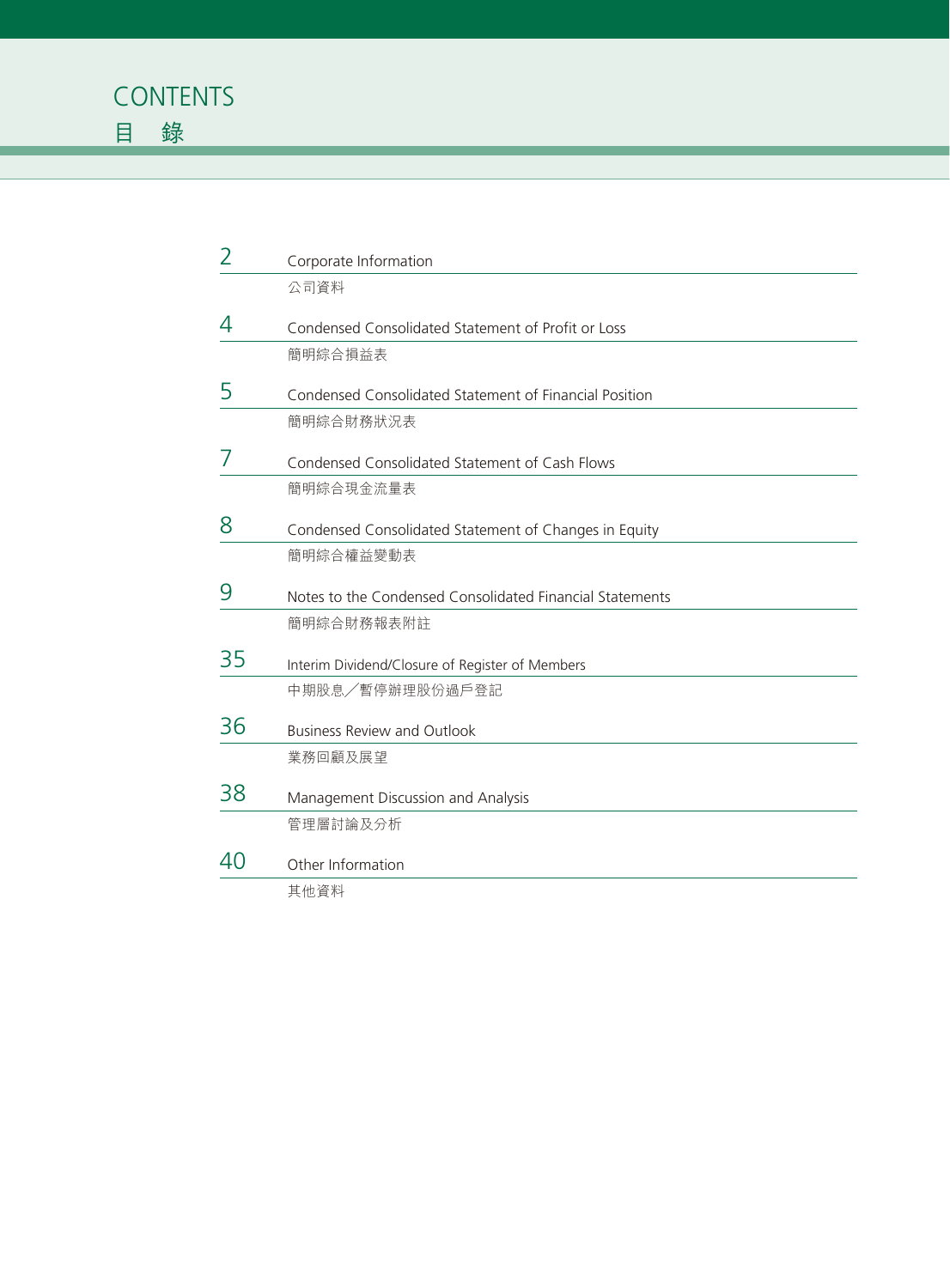# CORPORATE INFORMATION 公司資料

# **Board of Directors**

**Executive directors** Dr. Lee Man Chun Raymond *SBS JP (Chairman)* Mr. Lee Man Bun *MH JP (Chief Executive Officer)* Mr. Li King Wai Ross

**Non-executive director** Professor Poon Chung Kwong *GBS JP*

**Independent non-executive directors** Mr. Wong Kai Tung Tony Mr. Peter A. Davies Mr. Chau Shing Yim David

# **Audit Committee**

Mr. Chau Shing Yim David *(Chairman)* Mr. Wong Kai Tung Tony Mr. Peter A. Davies

# **Remuneration Committee**

Mr. Chau Shing Yim David *(Chairman)* Mr. Wong Kai Tung Tony Mr. Peter A. Davies

# **Nomination Committee**

Dr. Lee Man Chun Raymond *SBS JP (Chairman)* Mr. Chau Shing Yim David Mr. Wong Kai Tung Tony Mr. Peter A. Davies

# **Authorised Representatives**

Dr. Lee Man Chun Raymond *SBS JP* Mr. Cheung Kwok Keung

# **Company Secretary**

Mr. Cheung Kwok Keung

# **Registered Office**

Cricket Square Hutchins Drive P.O. Box 2681 Grand Cayman KY1-1111 Cayman Islands

# **董事會**

**執行董事** 李文俊博士銀紫荊星章 太平紳士(主席) 李文斌先生榮譽勳章 太平紳士(首席執行官) 李經緯先生

**非執行董事** 潘宗光教授金紫荊星章 太平紳士

# **獨立非執行董事** 王啟東先生 Peter A. Davies先生 周承炎先生

**審核委員會**

周承炎先生(主席) 王啟東先生 Peter A. Davies先生

**薪酬委員會** 周承炎先生(主席) 王啟東先生 Peter A. Davies先生

# **提名委員會** 李文俊博士銀紫荊星章 太平紳士(主席) 周承炎先生 王啟東先生 Peter A. Davies先生

**授權代表** 李文俊博士銀紫荊星章 太平紳士 張國強先生

**公司秘書** 張國強先生

# **註冊辦事處**

Cricket Square Hutchins Drive P.O. Box 2681 Grand Cayman KY1-1111 Cayman Islands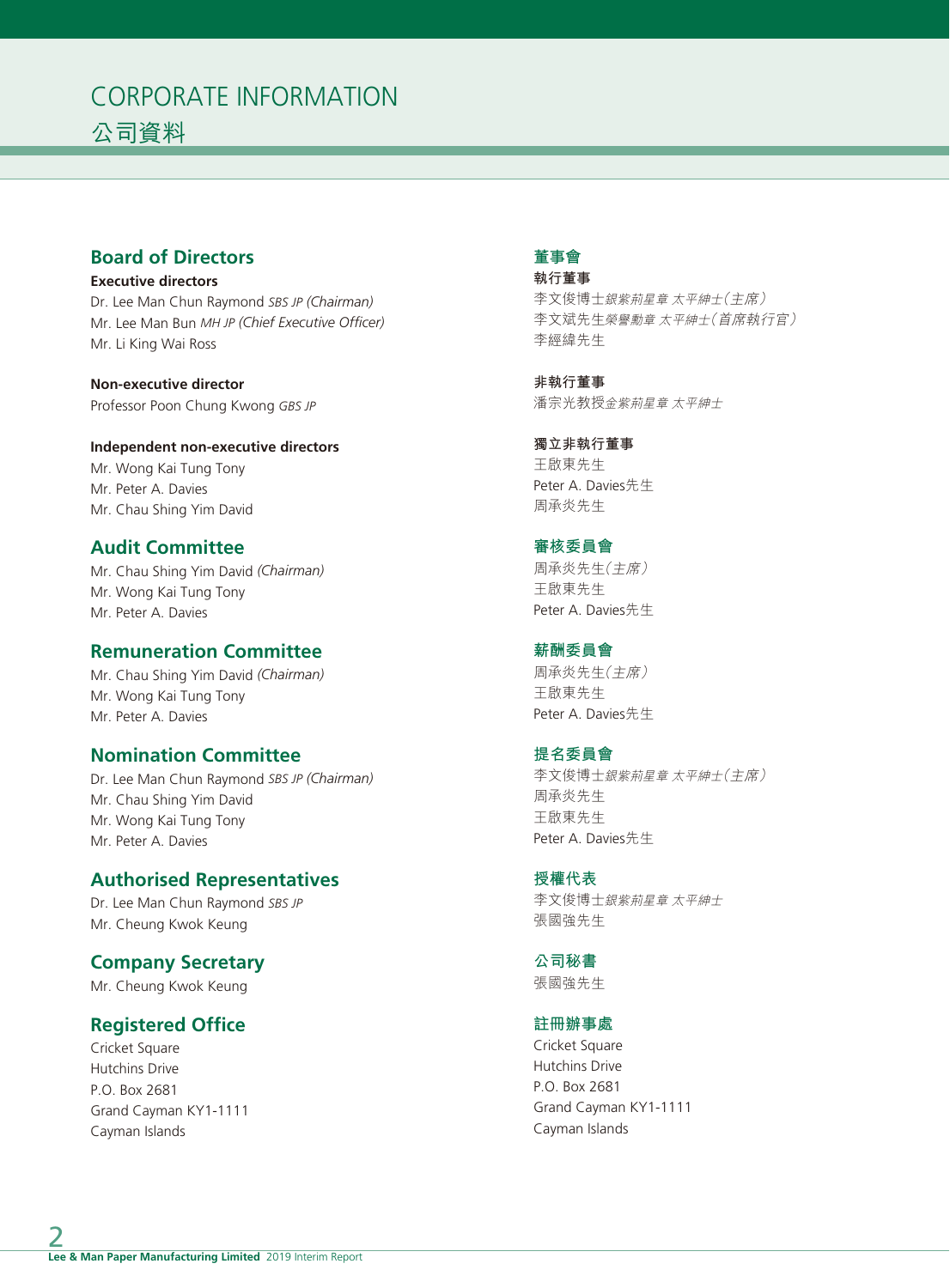# **Principal Office**

5th Floor, Liven House 61-63 King Yip Street Kwun Tong Kowloon Hong Kong

# **Principal Bankers**

**In Hong Kong and Macau:** Hang Seng Bank Standard Chartered Bank Citibank, N.A. **HSBC** DBS Bank of China (Hong Kong)

**In the PRC:** China Construction Bank Bank of China

# **Auditor**

Deloitte Touche Tohmatsu *Certified Public Accountants*

# **Principal Share Registrar And Transfer Office**

SMP Partners (Cayman) Limited 3rd Floor, Royal Bank House 24 Shedden Road, P.O. Box 1586 Grand Cayman KY1-1110 Cayman Islands

# **Hong Kong Branch Share Registrar and Transfer Office**

Tricor Investor Services Limited Level 54 Hopewell Centre 183 Queen's Road East Hong Kong

# **Website**

http://www.leemanpaper.com

### **總辦事處**

香港 九龍 觀塘 敬業街61-63號 利維大廈5樓

### **主要往來銀行**

**香港及澳門:** 恒生銀行 渣打銀行 花旗銀行 滙豐銀行 星展銀行 中國銀行(香港)

### **中國:**

中國建設銀行 中國銀行

#### **核數師**

德勤 • 關黃陳方會計師行 執業會計師

# **主要股份過戶登記處**

SMP Partners (Cayman) Limited 3rd Floor, Royal Bank House 24 Shedden Road, P.O. Box 1586 Grand Cayman KY1-1110 Cayman Islands

# **香港股份過戶登記分處**

卓佳證券登記有限公司 香港 皇后大道東183號 合和中心54樓

**網址**

http://www.leemanpaper.com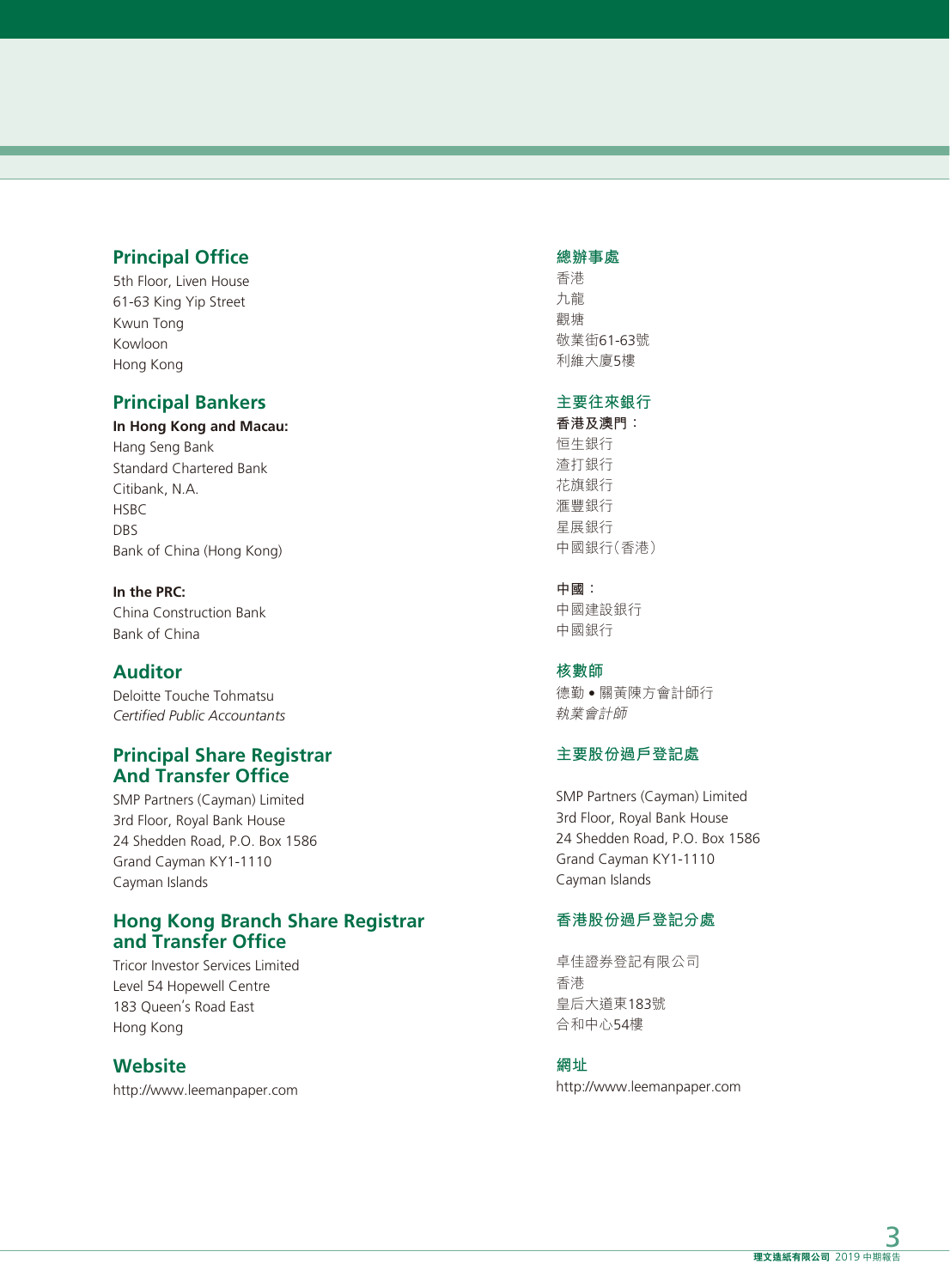# CONDENSED CONSOLIDATED STATEMENT OF PROFIT OR LOSS 簡明綜合損益表

*For the six months ended 30 June 2019* 截至2019年6月30日止6個月

The board of directors of Lee & Man Paper Manufacturing Limited (the "Company") is pleased to announce the unaudited condensed consolidated results of the Company and its subsidiaries (the "Group") for the six months ended 30 June 2019 together with the comparative figures as follows:

理文造紙有限公司(「本公司」)董事會欣然公布, 本公司及其附屬公司(「本集團」)截至2019年6月 30日止6個月未經審核簡明綜合業績,連同比較 數字如下:

# **CONDENSED CONSOLIDATED STATEMENT OF PROFIT OR LOSS**

*For the six months ended 30 June 2019*

截至2019年6月30日止6個月

**簡明綜合損益表**

|                                        |             |                | 2019            | 2018           |
|----------------------------------------|-------------|----------------|-----------------|----------------|
|                                        |             |                | (unaudited)     | (unaudited)    |
|                                        |             |                | (未經審核)          | (未經審核)         |
|                                        |             | <b>Notes</b>   | <b>HK\$'000</b> | HK\$'000       |
|                                        |             | 附註             | 千港元             | 千港元            |
|                                        |             |                |                 |                |
| Revenue                                | 收入          | 3              | 12,946,828      | 16,369,363     |
| Cost of sales                          | 銷售成本        |                | (10,609,684)    | (12, 247, 034) |
| Gross profit                           | 毛利          |                | 2,337,144       | 4,122,329      |
| Other income                           | 其他收入        | $\overline{4}$ | 467,597         | 567,958        |
| Other gains and losses                 | 其他收益及虧損     | 5              | 51,602          | (43, 952)      |
| Distribution and selling expenses      | 分銷及銷售費用     |                | (272, 222)      | (268, 283)     |
| General and administrative expenses    | 日常及行政費用     |                | (459, 299)      | (685, 209)     |
| Finance costs                          | 財務成本        | 6              | (153, 765)      | (114, 934)     |
|                                        |             |                |                 |                |
| Profit before tax                      | 除税前盈利       |                | 1,971,057       | 3,577,909      |
| Income tax expense                     | 利得税支出       | $\overline{7}$ | (290, 975)      | (597, 529)     |
| Profit for the period                  | 期內盈利        | 8              | 1,680,082       | 2,980,380      |
| Profit for the period attributable to: | 以下人士應佔期內盈利: |                |                 |                |
| Owners of the Company                  | 本公司擁有人      |                | 1,680,082       | 2,980,380      |
| Non-controlling interest               | 非控股權益       |                |                 |                |
|                                        |             |                |                 |                |
| Perpetual capital securities holders   | 永續資本證券持有人   |                |                 |                |
|                                        |             |                | 1,680,082       | 2,980,380      |
| Dividends:                             | 股息:         | 9              |                 |                |
| - Dividend paid                        | 一已付股息       |                | 657,000         | 892,153        |
|                                        |             |                |                 |                |
| - Interim dividend declared            | 一宣派中期股息     |                | 569,400         | 885,600        |
|                                        |             |                | <b>HK</b> cents | HK cents       |
|                                        |             |                | 港仙              | 港仙             |
|                                        |             |                |                 |                |
| Earnings per share                     | 每股盈利        | 10             | 38.35           | 66.52          |
|                                        |             |                |                 |                |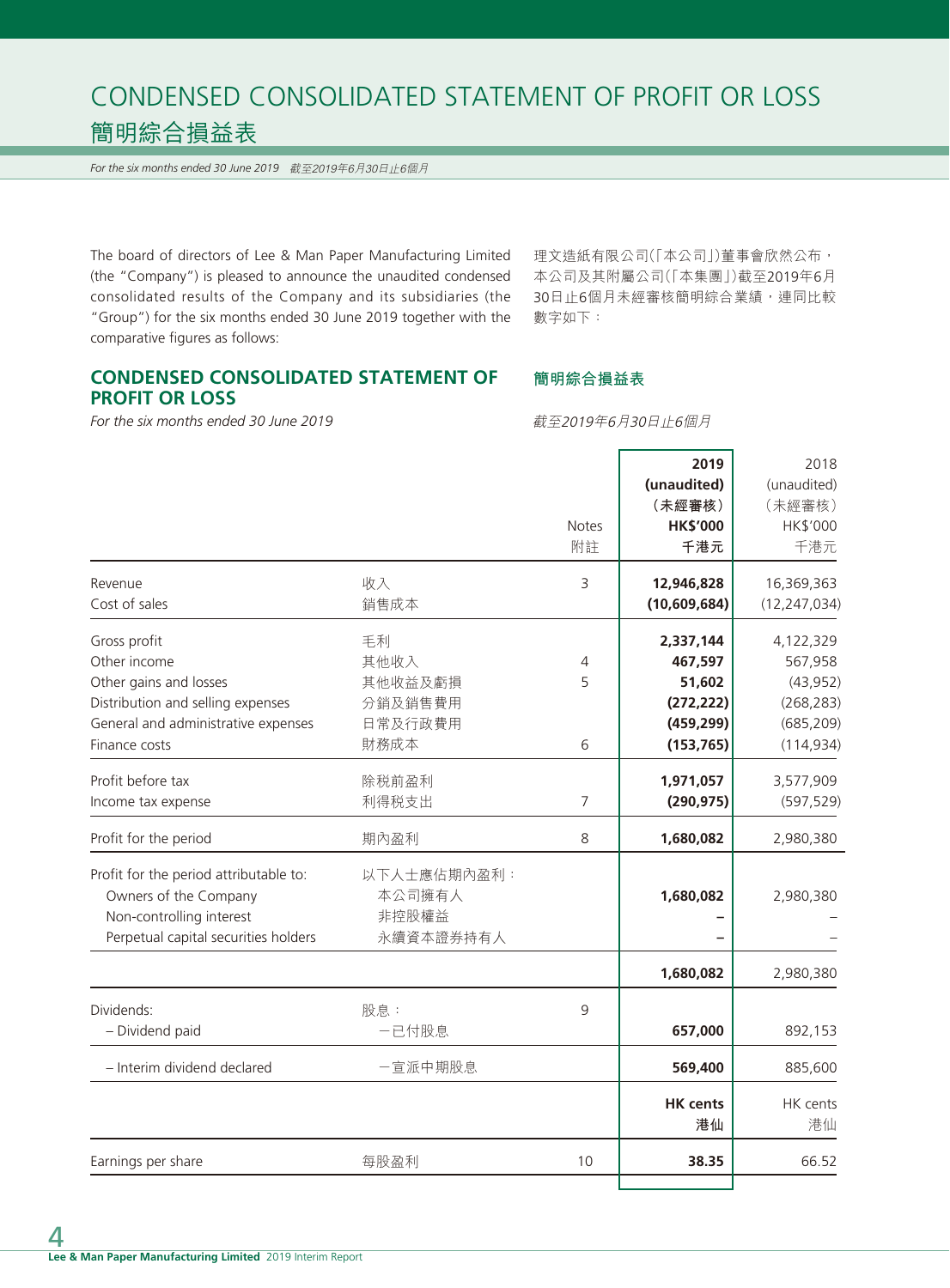# CONDENSED CONSOLIDATED STATEMENT OF FINANCIAL POSITION 簡明綜合財務狀況表

*At 30 June 2019* 於2019年6月30日

|                                                           |                  | <b>Notes</b><br>附註 | 30 June<br>2019<br>2019年<br>6月30日<br>(unaudited)<br>(未經審核)<br><b>HK\$'000</b><br>千港元 | 31 December<br>2018<br>2018年<br>12月31日<br>(audited)<br>(經審核)<br>HK\$'000<br>千港元 |
|-----------------------------------------------------------|------------------|--------------------|--------------------------------------------------------------------------------------|---------------------------------------------------------------------------------|
|                                                           |                  |                    |                                                                                      |                                                                                 |
| <b>NON-CURRENT ASSETS</b>                                 | 非流動資產            |                    |                                                                                      |                                                                                 |
| Property, plant and equipment                             | 物業、廠房及設備         | 11                 | 27,757,781                                                                           | 27,443,999                                                                      |
| Right-of-use assets                                       | 使用權資產            | 11                 | 978,527                                                                              |                                                                                 |
| Prepaid lease payments                                    | 預付租賃款項           |                    |                                                                                      | 937,107                                                                         |
| Investment properties<br>Deposits paid for acquisition of | 投資物業<br>購置物業、廠房及 |                    | 589,684                                                                              | 592,003                                                                         |
| property, plant and equipment                             | 設備所付訂金           |                    | 761,127                                                                              | 425,313                                                                         |
| Interest in a joint venture                               | 合營企業權益           |                    |                                                                                      |                                                                                 |
| Loan to a joint venture                                   | 合營企業貸款           |                    | 98,343                                                                               | 98,343                                                                          |
|                                                           |                  |                    |                                                                                      |                                                                                 |
|                                                           |                  |                    | 30,185,462                                                                           | 29,496,765                                                                      |
| <b>CURRENT ASSETS</b>                                     | 流動資產             |                    |                                                                                      |                                                                                 |
| Inventories                                               | 存貨               | 12                 | 4,840,924                                                                            | 4,886,346                                                                       |
| Prepaid lease payments                                    | 預付租賃款項           |                    |                                                                                      | 21,647                                                                          |
| Loan to a joint venture                                   | 合營企業貸款           |                    | 61,449                                                                               | 55,792                                                                          |
| Trade and other receivables                               | 應收貿易及其他賬款        | 13                 | 6,000,458                                                                            | 5,956,979                                                                       |
| Bills receivables discounted with recourse                | 附追索權之應收票據貼現      |                    | 321,093                                                                              | 338,354                                                                         |
| Amounts due from related companies                        | 應收關連公司款項         |                    | 10,795                                                                               | 9,003                                                                           |
| Derivative financial instruments                          | 衍生金融工具           |                    | 108                                                                                  |                                                                                 |
| Bank balances and cash                                    | 銀行結餘及現金          |                    | 4,201,622                                                                            | 2,011,942                                                                       |
|                                                           |                  |                    | 15,436,449                                                                           | 13,280,063                                                                      |
| <b>CURRENT LIABILITIES</b>                                | 流動負債             |                    |                                                                                      |                                                                                 |
| Trade and other payables                                  | 應付貿易及其他賬款        | 14                 | 3,516,290                                                                            | 3,670,936                                                                       |
| Advances drawn on bills receivables                       | 附追索權之應收票據        |                    |                                                                                      |                                                                                 |
| discounted with recourse                                  | 預付款              |                    | 321,093                                                                              | 338,354                                                                         |
| Amounts due to related companies                          | 應付關連公司款項         |                    | 10,403                                                                               | 11,678                                                                          |
| Derivative financial instruments                          | 衍生金融工具           |                    | 845                                                                                  | 3,543                                                                           |
| Tax payable                                               | 應付税項             |                    | 149,659                                                                              | 275,494                                                                         |
| Contract liabilities                                      | 合約負債             |                    | 81,353                                                                               | 96,107                                                                          |
| Lease liabilities                                         | 租賃負債             |                    | 3,130                                                                                |                                                                                 |
| <b>Bank borrowings</b>                                    | 銀行借貸             |                    | 6,049,884                                                                            | 5,825,466                                                                       |
|                                                           |                  |                    | 10,132,657                                                                           | 10,221,578                                                                      |
|                                                           |                  |                    |                                                                                      |                                                                                 |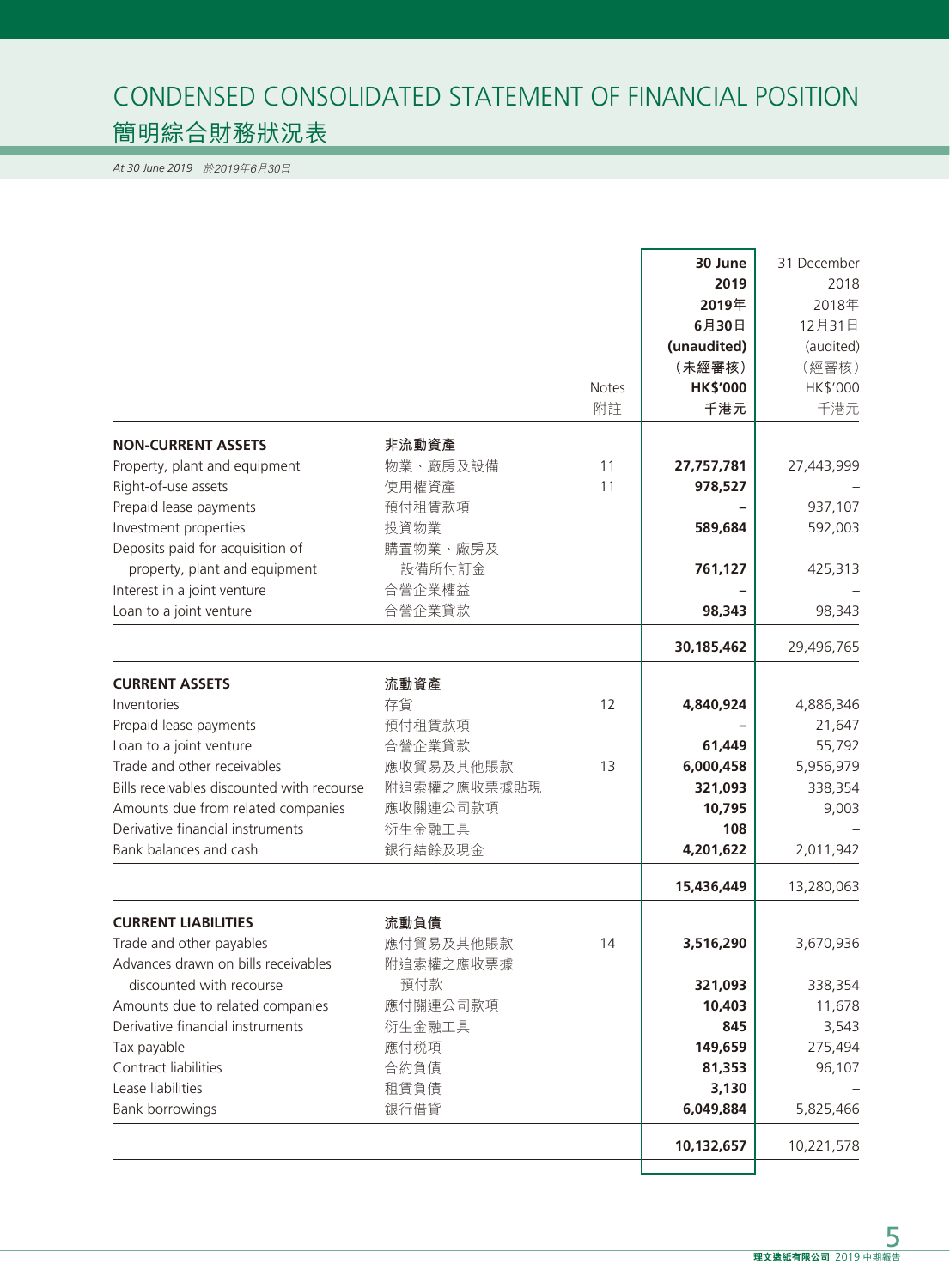# CONDENSED CONSOLIDATED STATEMENT OF FINANCIAL POSITION 簡明綜合財務狀況表

*At 30 June 2019* 於2019年6月30日

|                                  |           |              | 30 June         | 31 December  |
|----------------------------------|-----------|--------------|-----------------|--------------|
|                                  |           |              | 2019            | 2018         |
|                                  |           |              | 2019年           | 2018年        |
|                                  |           |              | 6月30日           | 12月31日       |
|                                  |           |              | (unaudited)     | (audited)    |
|                                  |           |              | (未經審核)          | (經審核)        |
|                                  |           | <b>Notes</b> | <b>HK\$'000</b> | HK\$'000     |
|                                  |           | 附註           | 千港元             | 千港元          |
| <b>NET CURRENT ASSETS</b>        | 流動資產淨值    |              | 5,303,792       | 3,058,485    |
| <b>TOTAL ASSETS LESS</b>         | 資產總值減流動負債 |              |                 |              |
| <b>CURRENT LIABILITIES</b>       |           |              | 35,489,254      | 32,555,250   |
| <b>NON-CURRENT LIABILITIES</b>   | 非流動負債     |              |                 |              |
| Bank borrowings                  | 銀行借貸      |              | 8,011,201       | 7,965,029    |
| Lease liabilities                | 租賃負債      |              | 6,067           |              |
| Deferred tax liabilities         | 遞延税項負債    |              | 1,471,522       | 1,444,370    |
|                                  |           |              |                 |              |
|                                  |           |              | 9,488,790       | 9,409,399    |
|                                  |           |              | 26,000,464      | 23, 145, 851 |
| <b>CAPITAL AND RESERVES</b>      | 股本及儲備     |              |                 |              |
| Share capital                    | 股本        | 15           | 109,500         | 109,723      |
| Reserves                         | 儲備        |              | 23,565,394      | 23,033,372   |
| Equity attributable to owners of | 本公司擁有人    |              |                 |              |
| the Company                      | 應佔權益      |              | 23,674,894      | 23,143,095   |
| Non-controlling interest         | 非控股權益     |              | 2,756           | 2,756        |
| Perpetual capital securities     | 永續資本證券    | 16           | 2,322,814       |              |
|                                  |           |              | 26,000,464      | 23, 145, 851 |
|                                  |           |              |                 |              |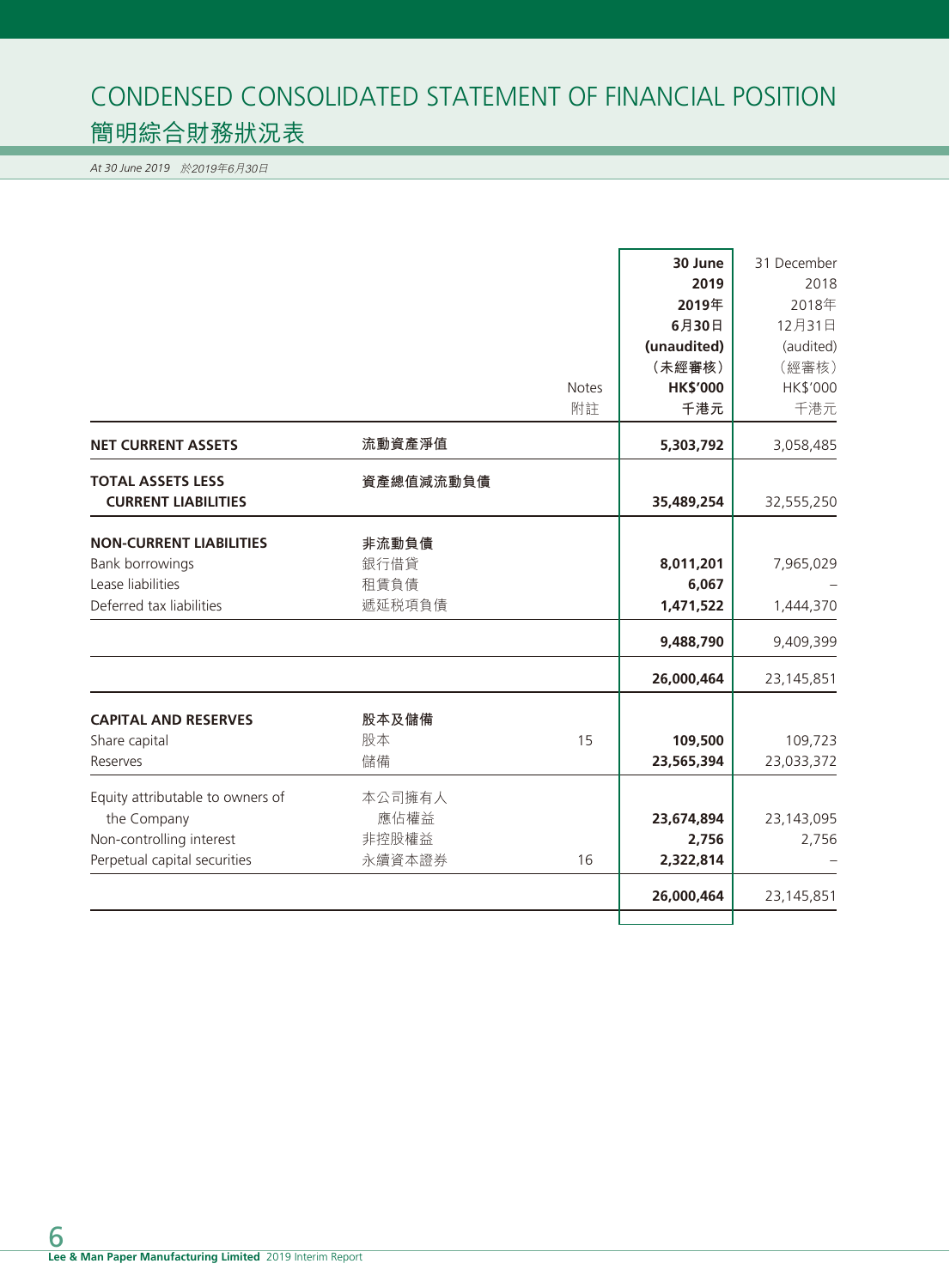# CONDENSED CONSOLIDATED STATEMENT OF CASH FLOWS 簡明綜合現金流量表

*For the six months ended 30 June 2019* 截至2019年6月30日止6個月

|                                                                                                                  |                                          | Six months ended 30 June                                |                                                  |  |
|------------------------------------------------------------------------------------------------------------------|------------------------------------------|---------------------------------------------------------|--------------------------------------------------|--|
|                                                                                                                  |                                          | 截至6月30日止6個月                                             |                                                  |  |
|                                                                                                                  |                                          | 2019<br>(unaudited)<br>(未經審核)<br><b>HK\$'000</b><br>千港元 | 2018<br>(unaudited)<br>(未經審核)<br>HK\$'000<br>千港元 |  |
| Net cash from operating activities                                                                               | 經營業務所得現金淨額                               | 1,886,291                                               | 1,274,732                                        |  |
| Net cash used in investing activities<br>Purchases of property, plant and equipment<br>Payments for right-of-use | 投資業務所用現金淨額<br>購置物業、廠房及設備<br>支付使用權資產/租賃土地 | (1,584,956)                                             | (1, 232, 313)                                    |  |
| assets/leasehold lands                                                                                           |                                          | (12, 953)                                               | (56, 527)                                        |  |
| Loan to a joint venture                                                                                          | 合營企業貸款                                   | (5,657)                                                 | (15, 387)                                        |  |
| Addition to investment properties                                                                                | 新增投資物業                                   | (5,026)                                                 | (4,821)                                          |  |
| Interest received                                                                                                | 已收利息                                     | 12,470                                                  | 13,766                                           |  |
| Proceeds on disposal of property,                                                                                | 出售物業、廠房及設備                               |                                                         |                                                  |  |
| plant and equipment                                                                                              | 所得款項                                     | 5,746                                                   | 650                                              |  |
|                                                                                                                  |                                          | (1,590,376)                                             | (1, 294, 632)                                    |  |
| Net cash from (used in) financing activities<br>Net proceeds on issue of                                         | 融資活動所得(用)現金淨額<br>發行永續資本證券                |                                                         |                                                  |  |
| perpetual capital securities                                                                                     | 收入淨額                                     | 2,322,814                                               |                                                  |  |
| Net bank borrowings raised                                                                                       | 籌集銀行貸款淨額                                 | 270,590                                                 | 851,979                                          |  |
| Dividends paid                                                                                                   | 已付股息                                     | (657,000)                                               | (892, 153)                                       |  |
| Payment on repurchase of shares                                                                                  | 支付購回股份                                   | (40, 790)                                               | (667, 194)                                       |  |
| Repayments of leases liabilities                                                                                 | 償還租賃負債                                   | (1,849)                                                 |                                                  |  |
|                                                                                                                  |                                          | 1,893,765                                               | (707, 368)                                       |  |
| Net increase (decrease) in cash and                                                                              | 現金及現金等價物增加                               |                                                         |                                                  |  |
| cash equivalents                                                                                                 | (減少)淨額                                   | 2,189,680                                               | (727, 268)                                       |  |
| Cash and cash equivalents brought forward                                                                        | 現金及現金等價物承前結餘                             | 2,011,942                                               | 2,248,641                                        |  |
| Cash and cash equivalents carried forward                                                                        | 現金及現金等價物結轉                               |                                                         |                                                  |  |
| represented by bank balances and cash                                                                            | 銀行結餘及現金                                  | 4,201,622                                               | 1,521,373                                        |  |
|                                                                                                                  |                                          |                                                         |                                                  |  |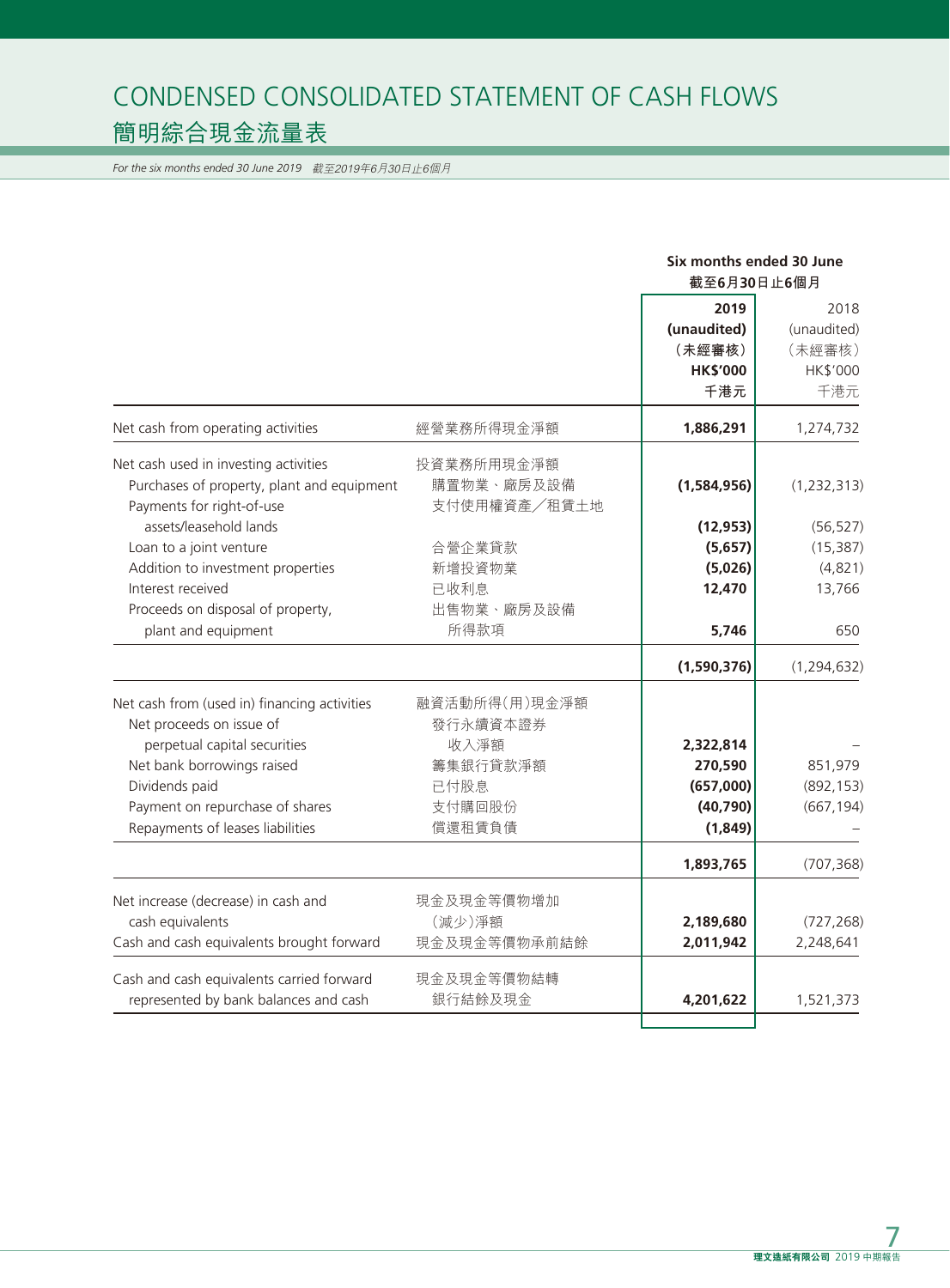# CONDENSED CONSOLIDATED STATEMENT OF CHANGES IN EQUITY 簡明綜合權益變動表

*For the six months ended 30 June 2019* 截至2019年6月30日止6個月

|                                 |             | Share<br>Share<br><b>Translation</b><br>Special<br>Other<br>Legal | Share          |            |              | Non-           | Perpetual      |                          |                          |                                   |            |                              |                          |               |
|---------------------------------|-------------|-------------------------------------------------------------------|----------------|------------|--------------|----------------|----------------|--------------------------|--------------------------|-----------------------------------|------------|------------------------------|--------------------------|---------------|
|                                 |             |                                                                   |                |            | Capital      |                |                |                          | repurchase               | Retained                          | Sub-       | controlling                  | capital                  | Total         |
|                                 |             | capital                                                           | premium        | reserve    | contribution | reserve        | reserve        | reserve                  | Reserve                  | profits                           | total      | interest                     | securities               | equity        |
|                                 |             |                                                                   |                |            |              |                |                |                          | 股份                       |                                   |            | 非控股                          | 永續資本                     |               |
|                                 |             | 股本                                                                | 股份溢價           | 匯兑儲備       | 資金貢獻         | 法定公積金          | 特別儲備           | 其他儲備                     | 購回儲備                     | 留存盈利                              | 州計         | 權益                           | 證券                       | 權益總額          |
|                                 |             | HK\$'000                                                          | HK\$'000       | HK\$'000   | HK\$'000     | HK\$'000       | HK\$'000       | HK\$'000                 | HK\$'000                 | HK\$'000                          | HK\$'000   | HK\$'000                     | HK\$'000                 | HK\$'000      |
|                                 |             | 千港元                                                               | 千港元            | 千港元        | 千港元          | 千港元            | 千港元            | 千港元                      | 千港元                      | 千港元                               | 千港元        | 千港元                          | 千港元                      | 千港元           |
| At 1 January 2019               | 於2019年1月1日  | 109,723                                                           | 30,858         | (289, 298) | 12,552       | 97             | (2,999)        | (12,060)                 | (17, 236)                | 23,311,458                        | 23,143,095 | 2,756                        | $\overline{\phantom{0}}$ | 23,145,851    |
| Profit for the period           | 期內盈利        |                                                                   |                |            |              |                |                |                          |                          | 1,680,082                         | 1,680,082  |                              |                          | 1,680,082     |
| <b>Exchange difference</b>      | 換算境外        |                                                                   |                |            |              |                |                |                          |                          |                                   |            |                              |                          |               |
| arising on translation of       | 業務產生之       |                                                                   |                |            |              |                |                |                          |                          |                                   |            |                              |                          |               |
| foreign operations              | 匯兑差額        |                                                                   |                | (450, 493) |              |                |                |                          |                          |                                   | (450, 493) |                              |                          | (450, 493)    |
| Total comprehensive income      | 期內總全面收益     |                                                                   |                |            |              |                |                |                          |                          |                                   |            |                              |                          |               |
| for the period                  |             |                                                                   |                | (450, 493) |              |                |                |                          | $\overline{\phantom{a}}$ | 1,680,082                         | 1,229,589  |                              |                          | 1,229,589     |
| Share repurchased and           | 股份購回及註銷     |                                                                   |                |            |              |                |                |                          |                          |                                   |            |                              |                          |               |
| cancelled                       |             | (223)                                                             |                |            |              |                |                |                          | 17,236                   | (57, 803)                         | (40, 790)  |                              |                          | (40, 790)     |
| Dividends recognised as         | 確認為分派之股息    |                                                                   |                |            |              |                |                |                          |                          |                                   |            |                              |                          |               |
| distributions                   |             |                                                                   |                |            |              |                |                |                          |                          | (657,000)                         | (657,000)  |                              |                          | (657,000)     |
| Issue of perpetual capital      | 發行永續資本      |                                                                   |                |            |              |                |                |                          |                          |                                   |            |                              |                          |               |
| securities                      | 證券          | ٠                                                                 |                |            |              | ۳              |                |                          |                          |                                   |            | $\qquad \qquad \blacksquare$ | 2,322,814                | 2,322,814     |
| At 30 June 2019                 | 於2019年6月30日 | 109,500                                                           | 30,858         | (739, 791) | 12,552       | 97             | (2,999)        | (12,060)                 | $\overline{\phantom{a}}$ | 24,276,737                        | 23,674,894 | 2,756                        | 2,322,814                | 26,000,464    |
| At 1 January 2018               | 於2018年1月1日  | 112,635                                                           | 1,869,192      | 621,498    | 12,552       | 97             | (2,999)        | (12,060)                 | $\overline{\phantom{a}}$ | 19,315,203                        | 21,916,118 | ÷                            |                          | $-21,916,118$ |
|                                 |             |                                                                   |                |            |              |                |                |                          |                          |                                   |            |                              |                          |               |
| Profit for the period           | 期內盈利        |                                                                   |                |            |              |                |                |                          |                          | 2,980,380                         | 2,980,380  |                              |                          | 2,980,380     |
| Exchange difference             | 換算境外        |                                                                   |                |            |              |                |                |                          |                          |                                   |            |                              |                          |               |
| arising on translation of       | 業務產生之       |                                                                   |                |            |              |                |                |                          |                          |                                   |            |                              |                          |               |
| foreign operations              | 匯兑差額        |                                                                   | $\overline{a}$ | 1,326,341  |              |                |                |                          |                          |                                   | 1,326,341  |                              |                          | 1,326,341     |
| Total comprehensive income      | 期內總全面收益     |                                                                   |                |            |              |                |                |                          |                          |                                   |            |                              |                          |               |
| for the period                  |             |                                                                   |                | 1,326,341  |              |                |                |                          |                          | 2,980,380                         | 4,306,721  |                              |                          | 4,306,721     |
| Share repurchased and cancelled | 股份購回及註銷     | (1,435)                                                           | (504, 677)     |            |              |                |                |                          |                          |                                   | (506, 112) |                              |                          | (506, 112)    |
| Share repurchased and           | 股份購回但       |                                                                   |                |            |              |                |                |                          |                          |                                   |            |                              |                          |               |
| yet to be cancelled             | 尚未註銷        |                                                                   |                |            |              |                |                | $\overline{\phantom{a}}$ | (161, 082)               |                                   | (161, 082) |                              |                          | (161, 082)    |
| Dividends recognised as         | 確認為分派之      |                                                                   |                |            |              |                |                |                          |                          |                                   |            |                              |                          |               |
| distributions                   | 股息          | $\overline{a}$                                                    | (892, 153)     |            |              | $\overline{a}$ | $\overline{a}$ |                          | $\qquad \qquad -$        |                                   | (892, 153) | $\qquad \qquad -$            |                          | (892, 153)    |
| At 30 June 2018                 | 於2018年6月30日 | 111,200                                                           | 472,362        | 1,947,839  | 12,552       | 97             | (2,999)        | (12,060)                 |                          | $(161,082)$ 22,295,583 24,663,492 |            | -                            |                          | $-24,663,492$ |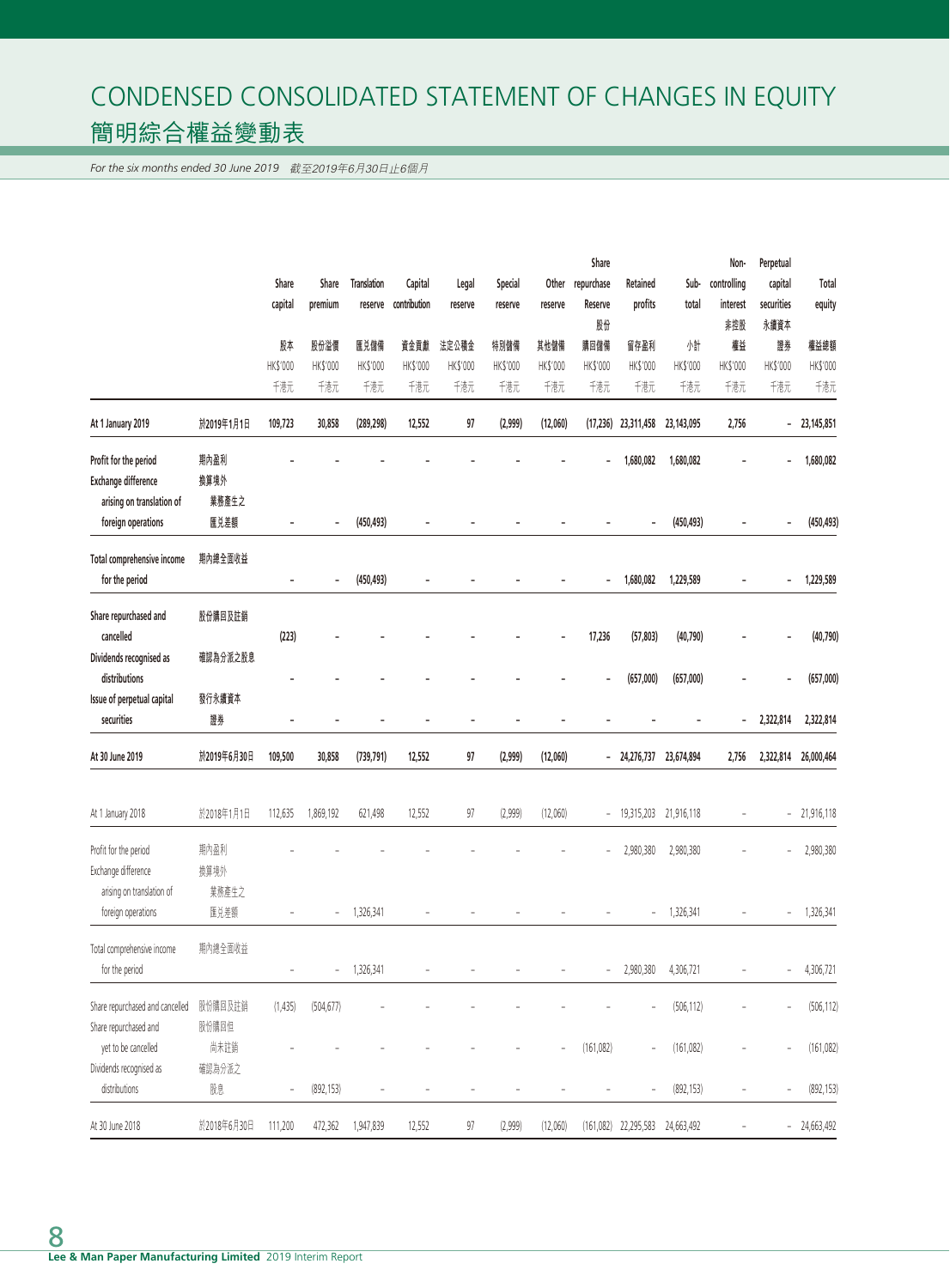*For the six months ended 30 June 2019* 截至2019年6月30日止6個月

# **1. Basis of Preparation**

The condensed consolidated financial statements have been prepared in accordance with Hong Kong Accounting Standard 34 Interim Financial Reporting issued by the Hong Kong Institute of Certified Public Accountants ("HKICPA") as well as with the applicable disclosure requirements of Appendix 16 to the Rules Governing the Listing of Securities ("Listing Rules") on The Stock Exchange of Hong Kong Limited (the "Stock Exchange").

# **2. Principal Accounting Policies**

The condensed consolidated financial statements have been prepared on the historical cost basis except for derivative financial instruments that are measured at fair values.

Other than the application of accounting policy for perpetual capital securities and changes in accounting policies resulting from application of new and amendments to Hong Kong Financial Reporting Standards ("HKFRSs"), the accounting policies and methods of computation used in the condensed consolidated financial statements for the six months ended 30 June 2019 are the same as those presented in the Group's annual financial statements for the year ended 31 December 2018.

#### **Perpetual Capital Securities**

Perpetual capital securities issued by the Company are classified as equity instruments and are initially recorded at the proceeds received, net of direct issue costs.

#### **1. 編製基準**

本簡明綜合財務報表乃按照香港會計師公 會(「香港會計師公會」)頒布之香港會計準 則第34號中期財務報告,及香港聯合交易 所有限公司(「聯交所」)證券上市規則(「上 市規則」)附錄16所載之適用披露規定而編 製。

### **2. 主要會計政策**

本簡明綜合財務報表按歷史成本法編製, 惟按公允值計量之衍生金融工具除外。

除就永續資本證券所應用會計政策及應用 新訂及經修訂香港財務報告準則(「香港財 務報告準則」)所產生之會計政策變動外, 截至2019年6月30日止6個月之簡明綜合財 務報表所採用的會計政策及計算方法,與 本集團截至2018年12月31日止年度財務報 表所採用者一致。

#### **永續資本證券**

本公司發行之永續資本證券乃分類為權益 工具及以所收收入扣除直接發行成本初始 入賬。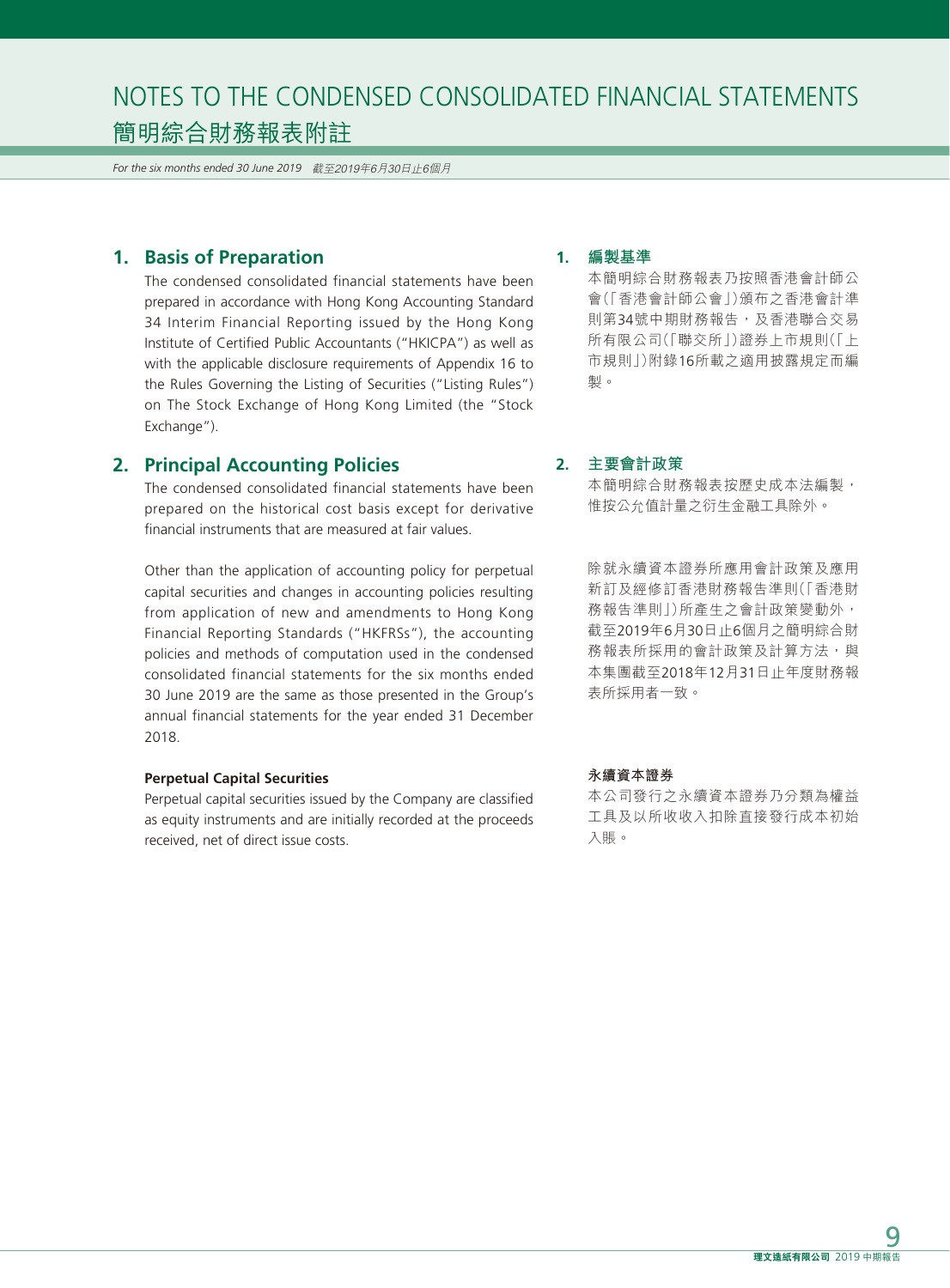*For the six months ended 30 June 2019* 截至2019年6月30日止6個月

# **2. Principal Accounting Policies** *(Continued)*

#### **Application for new and amendments to HKFRSs**

In the current interim period, the Group has applied, for the first time, the following new and amendments to HKFRSs and Interpretations issued by the HKICPA which are mandatory effective for the annual period beginning on or after 1 January 2019 for the preparation of the Group's condensed consolidated financial statements:

# **2. 主要會計政策**(續) **應用新訂及經修訂香港財務報告準則**

於本中期期間,本集團已首次採納由香港 會計師公會頒布且已於2019年1月1日或之 後開始之年度期間強制生效的以下新訂及 經修訂香港財務報告準則及詮釋,以編製 本集團之簡明綜合財務報表。

| HKFRS 16               | Leases            |
|------------------------|-------------------|
| 香港財務報告準則第16號           | 和賃                |
| HK(IFRIC)-Int 23       | Uncert            |
| 香港(國際財務報告詮釋委員會)ー詮釋第23號 | 所得秒               |
| Amendments to HKFRS 9  | Prepay            |
| 香港財務報告準則第9號(修訂本)       | 具不賠               |
| Amendments to HKAS 19  | Plan A            |
| 香港會計準則第19號(修訂本)        | 計劃修               |
| Amendments to HKAS 28  | Long-t            |
| 香港會計準則第28號(修訂本)        | 於聯營               |
| Amendments to HKFRSs   | Annua             |
| 香港財務報告準則(修訂本)          | 2015 <sup>£</sup> |

Incertainty over Income Tax Treatments 所得税處理的不確定性 repayment Features with Negative Compensation し不賠償條款的預付款 lan Amendment, Curtailment or Settlement 香港會計準則第19號(修訂本) 計劃修訂、削減或清償 ong-term Interests in Associates and Joint Ventures 香港會計準則第28號(修訂本) 於聯營及合營企業的長期權益 Annual Improvements to HKFRSs 2015-2017 Cycle (015年至2017年週期香港財務報告準則的年度改進

Except as described below, the application of the new and amendments to HKFRSs in the current period has had no material impact on the Group's financial performance and positions for the current and prior periods and/or on the disclosures set out in these condensed consolidated financial statements.

#### *Impacts and changes in accounting policies of application on HKFRS 16 Leases ("HKFRS 16")*

The Group has applied HKFRS 16 for the first time in the current interim period. HKFRS 16 superseded HKAS 17 Leases ("HKAS 17"), and the related interpretations.

#### *Key changes in accounting policies resulting from application of HKFRS 16*

The Group applied the following accounting policies in accordance with the transition provisions of HKFRS 16.

# 港財務報告準則對本集團於本期間及過往 期間之財務表現及狀況及╱或載於簡明綜 合財務報表之披露並無重大影響。

除下文所述,本期間應用新訂及經修訂香

## **應用香港財務報告準則第16號租賃(「香港 財務報告準則第16號」)之影響及會計政策 變動**

本集團於本中期期間首次應用香港財務報 告準則第16號。香港財務報告準則第16號 取代香港會計準則第17號租賃(「香港會計 準則第17號」)及相關詮釋。

應用香港財務報告準則第16號產生之主要 會計政策變動 本集團按照香港財務報告準則第16號的過

渡條文應用以下的會計政策。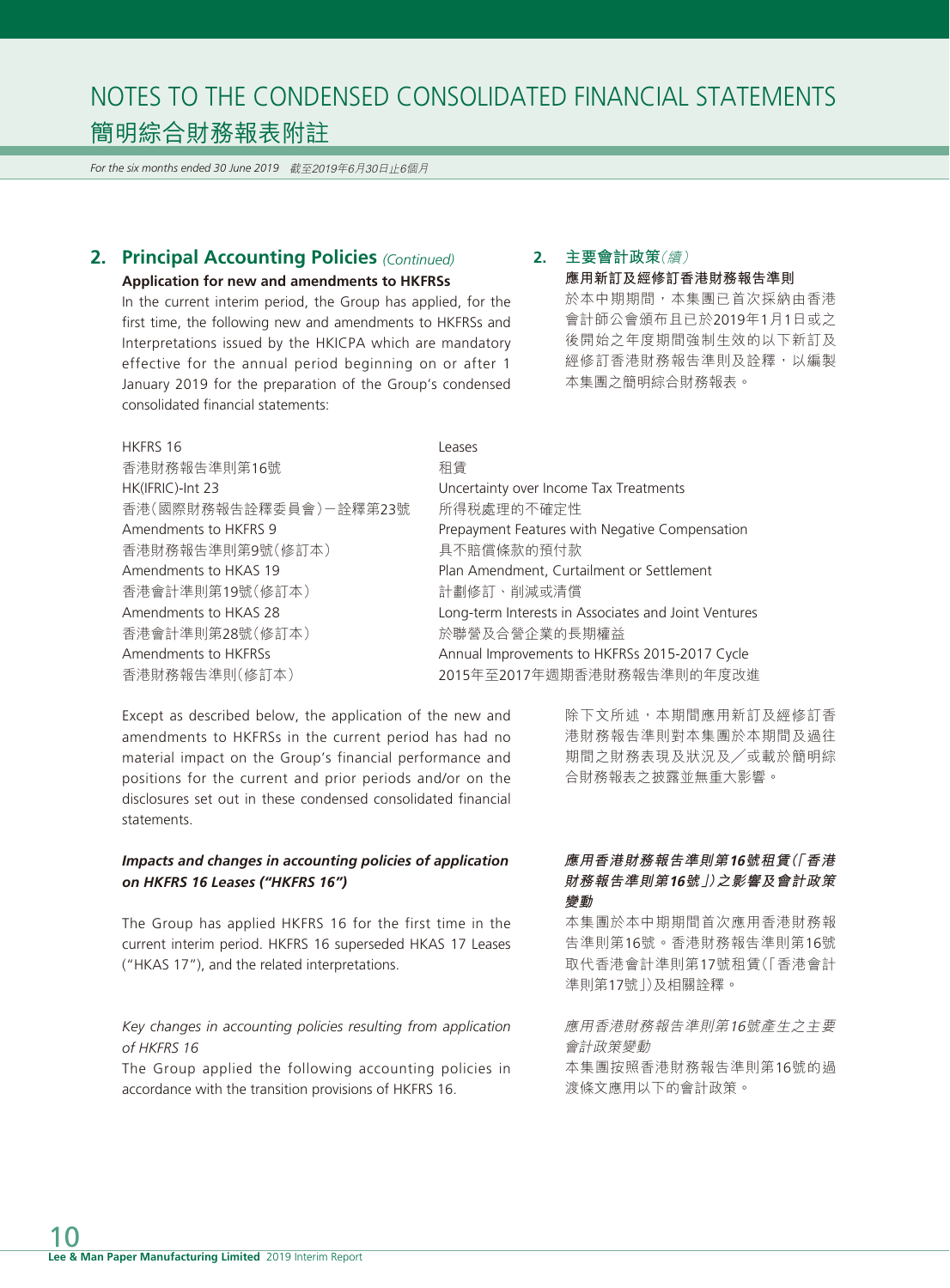# **2. Principal Accounting Policies** *(Continued)* **Definition of a lease**

A contract is, or contains, a lease if the contract conveys the right to control the use of an identified asset for a period of time in exchange for consideration.

For contracts entered into or modified on or after the date of initial application, the Group assesses whether a contract is or contains a lease based on the definition under HKFRS 16 at inception or modification date. Such contract will not be reassessed unless the terms and conditions of the contract are subsequently changed.

#### **As a lessee**

#### **Allocation of consideration to components of a contract**

For a contract that contains a lease component and one or more additional lease or non-lease components, the Group allocates the consideration in the contract to each lease component on the basis of the relative stand-alone price of the lease component and the aggregate stand-alone price of the non-lease components.

As a practical expedient, leases with similar characteristics are accounted on a portfolio basis when the Group reasonably expects that the effects on the financial statements would not differ materially from individual leases within the portfolio.

The Group applies practical expedient not to separate non-lease components from lease component, and instead account for the lease component and any associated non-lease components as a single lease component.

#### **Short-term leases and leases of low-value assets**

The Group applies the short-term lease recognition exemption to leases of staff quarters and office properties that have a lease term of 12 months or less from the commencement date and do not contain a purchase option. It also applies the recognition exemption for lease of low-value assets. Lease payments on short-term leases and leases of low-value assets are recognised as expense on a straightline basis over the lease term.

### **2. 主要會計政策**(續) **租賃之定義**

當合約傳達權利以控制使用一項已識別資 產一段期間以換取代價,則該合約乃(或包 含)一項租賃。

於初始應用日期或之後訂立或修改之合 約,本集團根據香港財務報告準則第16號 之定義於初始或修改日期評估一份合約是 否(或包含)一項租賃。除非合約之條款及 條件其後改變,此合約將不會再被評估。

#### **作為承租人 分配代價往合約的組成部分**

就一份合約包含租賃部分及一項或多項額 外租賃或非租賃部分,本集團將合約代價 按租賃部分的相關獨自價格及非租賃部分 的合計獨自價格分配予各自租賃部分。

作為權宜方案,當本集團合理預期於財務 報表之影響將不會跟組合內之個別租賃有 重大差別時,類似性質的租賃乃按組合基 準入賬。

本集團應用權宜方案,並無從租賃部分分 開非租賃部分,取而代之就租賃部分及任 何連帶之非租賃部分以單一租賃部分入賬。

#### **短期租賃及低值資產租賃**

本集團對租約期自開始日期計12個月或更 短者且並無包含購買權之員工宿舍及辦公 室物業應用短期租賃確認豁免。同時就低 值資產租賃也應用確認豁免。短期租賃及 低值資產租賃之租賃付款於租約期內按直 線法確認為費用。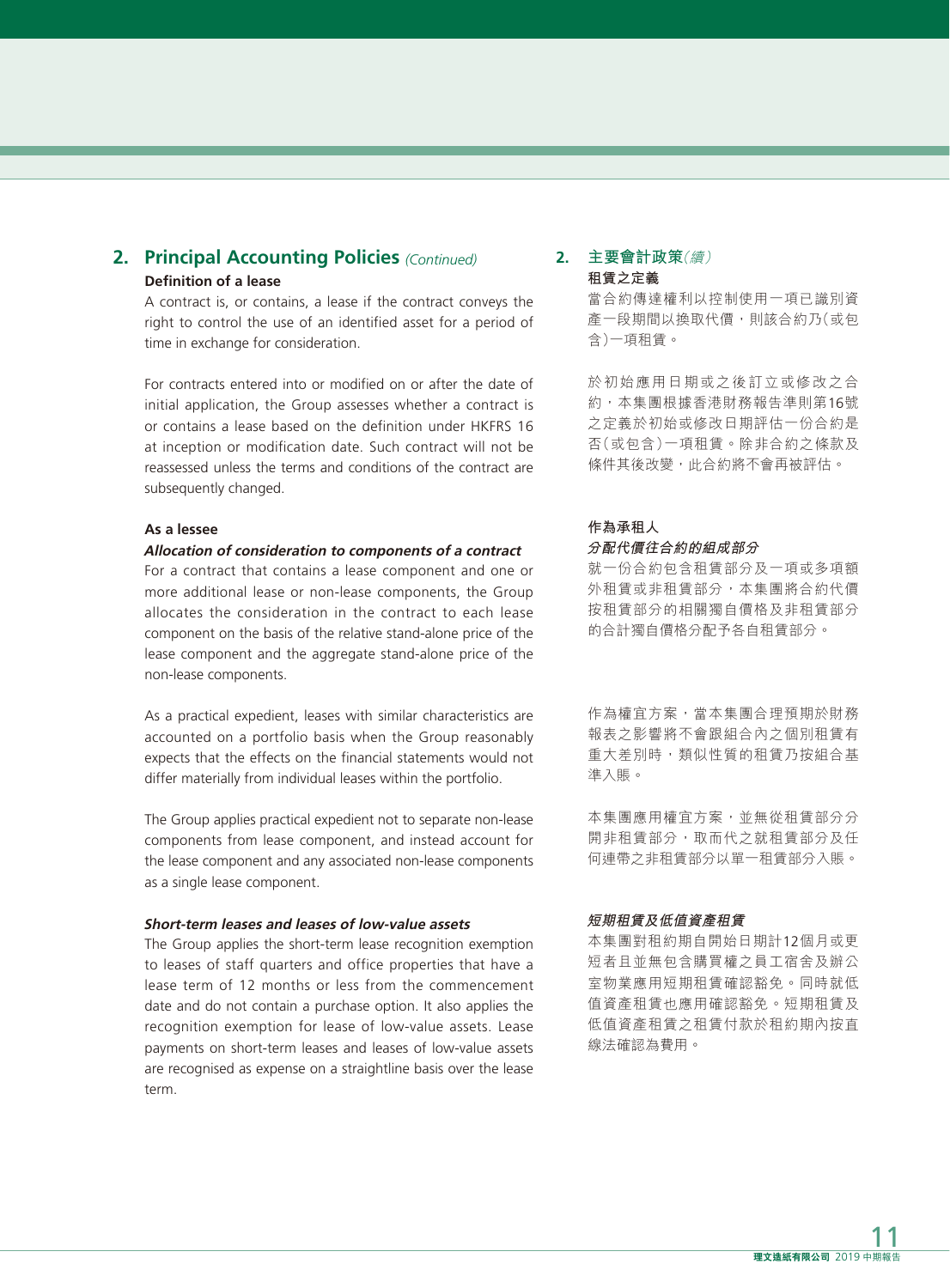*For the six months ended 30 June 2019* 截至2019年6月30日止6個月

# **2. Principal Accounting Policies** *(Continued)*

**As a lessee** *(Continued)*

#### **Right-of-use assets**

Except for short-term leases and leases of low value assets, the Group recognises right-of-use assets at the commencement date of the lease (i.e. the date the underlying asset is available for use). Right-of-use assets are measured at cost, less any accumulated depreciation and impairment losses, and adjusted for any remeasurement of lease liabilities.

The cost of right-of-use asset includes:

- the amount of the initial measurement of the lease liability;
- any lease payments made at or before the commencement date, less any lease incentives received;
- any initial direct costs incurred by the Group; and
- an estimate of costs to be incurred by the Group in dismantling and removing the underlying assets, restoring the site on which it is located or restoring the underlying asset to the condition required by the terms and conditions of the lease.

Right-of-use assets in which the Group is reasonably certain to obtain ownership of the underlying leased assets at the end of the lease term is depreciated from commencement date to the end of the useful life. Otherwise, right-of-use assets are depreciated on a straight-line basis over the shorter of its estimated useful life and the lease term.

The Group presents right-of-use assets that do not meet the definition of investment property as a separate line item on the consolidated statement of financial position. The right-ofuse assets that meet the definition of investment property are presented within "investment properties".

# **2. 主要會計政策**(續) **作為承租人**(續) **使用權資產**

除短期租賃及低值資產租賃外,本集團於 租賃開始日期(即相關資產可供使用日期) 確認使用權資產。使用權資產以成本減去 累計折舊及減值虧損計量,並就租賃負債 的任何重新計量作出調整。

使用權資產成本包括:

- 租賃負債初始計量金額;
- 於開始日期或之前作出之任何租賃付 款,減去任何已收租賃補助;
- 本集團涉及之任何初始直接成本;及
- 本集團涉及拆卸及遷移相關資產,恢 復相關資產所在地點或恢復相關資產 按租賃條款及條件要求之狀況之估計 成本。

本集團合理確定於租賃期完結時可獲得相 關租賃資產擁有權之使用權資產,從開始 日期至可使用年期完結計算折舊。除此之 外,使用權資產按其估計可使用年期及租 賃年期較短者,以直線法計算折舊。

本集團將不符合投資物業定義之使用權資 產於綜合財務狀況表以獨立項目列示。符 合投資物業定義之使用權資產則併入「投資 物業」列示。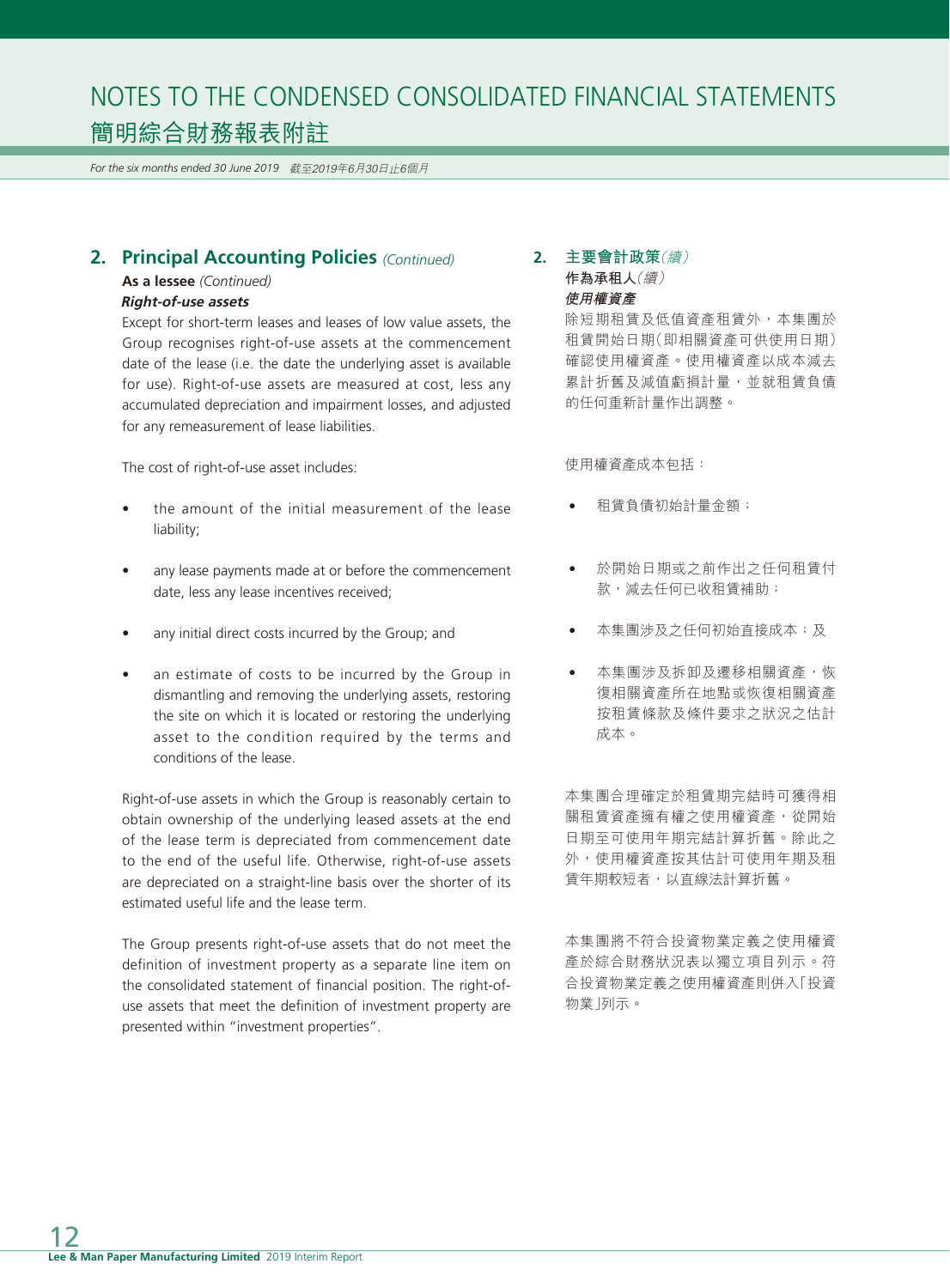# **2. Principal Accounting Policies** *(Continued)*

#### **As a lessee** *(Continued)*

#### **Leasehold land and building**

For payments of a property interest which includes both leasehold land and building elements, the entire property is presented as property, plant and equipment of the Group when the payments cannot be allocated reliably between the leasehold land and building elements, except for those that are classified and accounted for as investment properties.

#### **Refundable rental deposits**

Refundable rental deposits paid are accounted under HKFRS 9 Financial Instruments ("HKFRS 9") and initially measured at fair value. Adjustments to fair value at initial recognition are considered as additional lease payments and included in the cost of right-of-use assets.

#### **Lease liabilities**

At the commencement date of a lease, the Group recognises and measures the lease liability at the present value of lease payments that are unpaid at that date. In calculating the present value of lease payments, the Group uses the incremental borrowing rate at the lease commencement date if the interest rate implicit in the lease is not readily determinable.

The lease payments include:

- fixed payments (including in-substance fixed payments) less any lease incentives receivable;
- variable lease payments that depend on an index or a rate;
- amounts expected to be paid under residual value guarantees;
- the exercise price of a purchase option reasonably certain to be exercised by the Group; and
- payments of penalties for terminating a lease, if the lease term reflects the Group exercising the option to terminate.

# **2. 主要會計政策**(續) **作為承租人**(續) **租賃土地及樓宇**

當向一項包括租賃土地及樓宇部分之物業 權益付款而該付款不能於租賃土地及樓宇 部分之間可靠地分配時,整個物業乃列示 為本集團之物業、廠房及設備,惟該等分 類及入賬為投資物業的資產則除外。

#### **可退回之租金按金**

已付之可退回租金按金根據香港財務報告 準則第9號金融工具(「香港財務報告準則第 9號」)入賬及以公允值初始計量。就於初始 計量之公允值所作之調整乃視為額外租賃 付款及包括在使用權資產成本內。

#### **租賃負債**

於租賃開始日期,本集團以該日未付租賃 付款現值確認及計量租賃負債。於計算租 賃付款現值時,倘隱含在租約中之利率未 能明顯確定,本集團則採用租賃開始日期 之漸進借貸率。

租賃付款包括:

- 固定付款(包括實質上固定付款)減去 任何應收租賃補助;
- 取決於一項指數或比率之浮動租賃付 款;
- 剩餘價值擔保之預期支付金額;
- 本集團合理確定將會行使購買權之行 使價;及
- 倘租賃條款影響本集團行使終止權, 終止租賃所支付之罰金。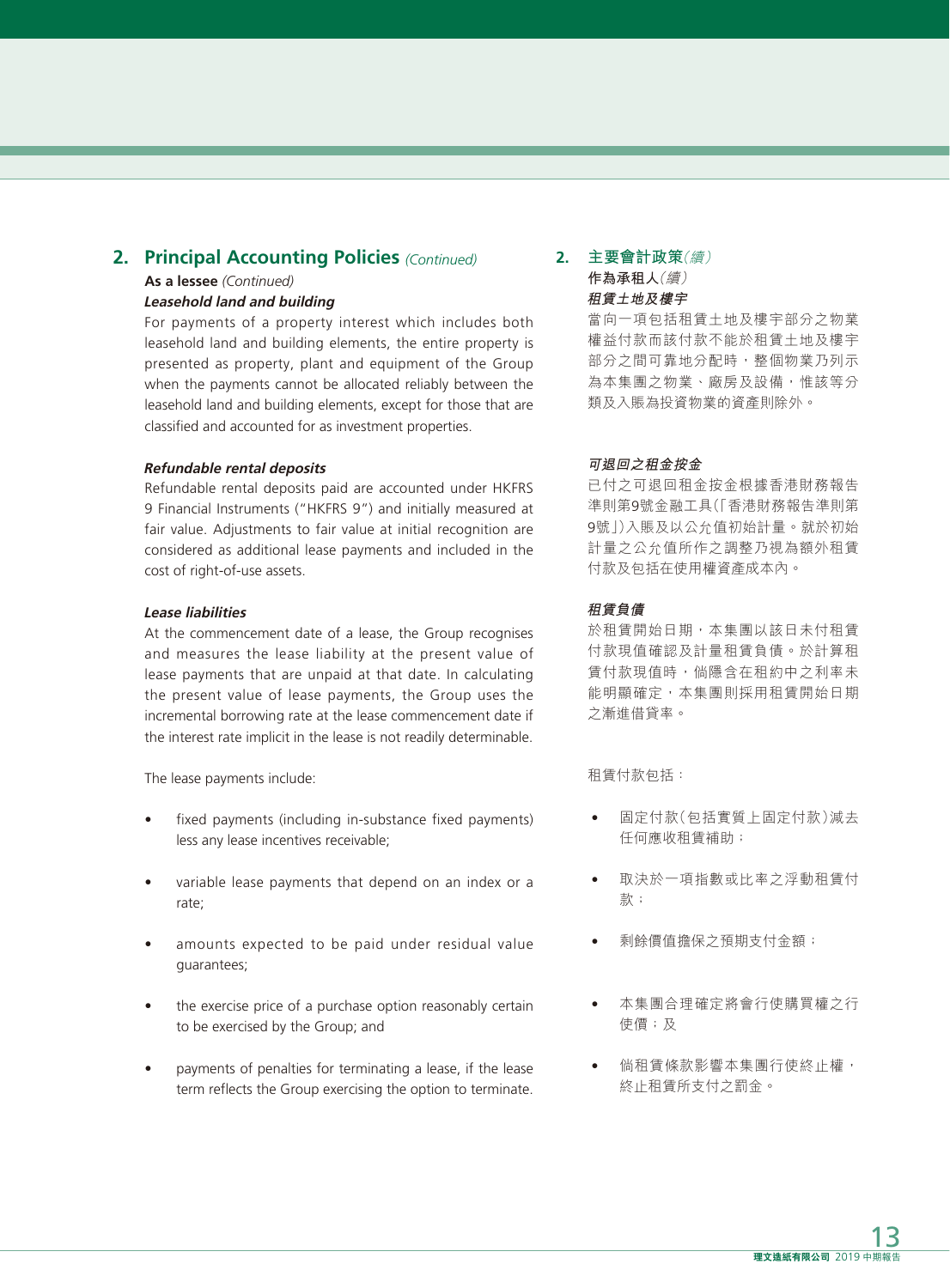*For the six months ended 30 June 2019* 截至2019年6月30日止6個月

# **2. Principal Accounting Policies** *(Continued)*

#### **As a lessee** *(Continued)*

#### **Lease liabilities** (Continued)

After the commencement date, lease liabilities are adjusted by interest accretion and lease payments.

The Group remeasures lease liabilities (and makes a corresponding adjustment to the related right-of-use assets) whenever:

- the lease term has changed or there is a change in the assessment of exercise of a purchase option, in which case the related lease liability is remeasured by discounting the revised lease payments using a revised discount rate at the date of reassessment.
- the lease payments change due to changes in market rental rates following a market rent review/expected payment under a guaranteed residual value, in which cases the related lease liability is remeasured by discounting the revised lease payments using the initial discount rate.

#### **Taxation**

For the purposes of measuring deferred tax for leasing transactions in which the Group recognises the right-ofuse assets and the related lease liabilities, the Group first determines whether the tax deductions are attributable to the right-of-use assets or the lease liabilities.

For leasing transactions in which the tax deductions are attributable to the lease liabilities, the Group applies HKAS 12 Income Taxes requirements to right-of-use assets and lease liabilities separately. Temporary differences relating to rightof-use assets and lease liabilities are not recognised at initial recognition and over the lease terms due to application of the initial recognition exemption.

# **2. 主要會計政策**(續)

**作為承租人**(續) **租賃負債**(續) 於開始日期後,租賃負債按利息增長及租 賃付款作調整。

每當出現下列情況,本集團重新計量租賃 負債(及對相關使用權資產作出對應調整):

- 租賃條款已變更或行使購買權之計量 變更,在此情況下相關租賃負債按於 重新計量當日之已修訂折現率將已修 訂租賃付款折現來重新計量。
- 租賃付款變更乃由於按照市場租金檢 視之市場租金率變更╱根據保證剩餘 價值之預期付款變更,在此情況下相 關租賃負債按初始折現率將已修訂租 賃付款折現來重新計量。

#### **稅項**

就本集團確認使用權資產及相關租賃負債 之租賃交易計量遞延税項而言,本集團首 先釐定税項扣減乃分配予使用權資產或租 賃負債。

就税項扣減分配予租賃負債之租賃交易, 本集團對使用權資產及租賃負債分開應用 香港會計準則第12號所得稅之規定。由於 應用初始確認豁免,使用權資產及租賃負 債相關之暫時差額於初始確認時及租約期 內並未確認。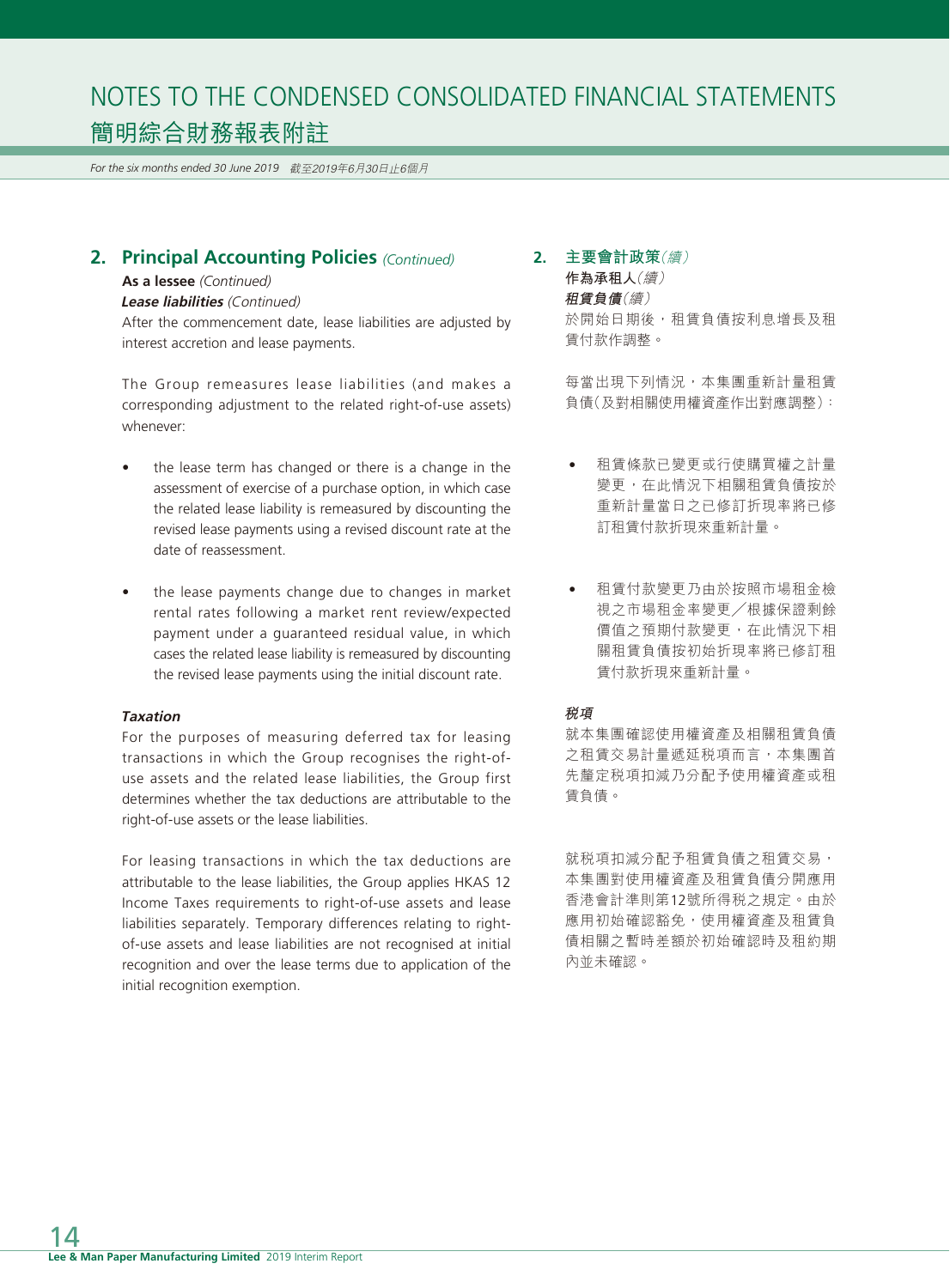# **2. Principal Accounting Policies** *(Continued)* **As a lessor**

Effective on 1 January 2019, the Group applies HKFRS 15 Revenue from Contracts with Customers to allocate consideration in a contract to lease and non-lease components. Non-lease components are separated from lease component on the basis of their relative stand-alone selling prices.

#### **Refundable rental deposits**

Refundable rental deposits received are accounted under HKFRS 9 and initially measured at fair value. Adjustments to fair value at initial recognition are considered as additional lease payments from lessees.

*Transition and summary of effects arising from initial application of HKFRS 16*

#### **Definition of a lease**

The Group has elected the practical expedient to apply HKFRS 16 to contracts that were previously identified as leases applying HKAS 17 and HK(IFRIC)-Int 4 Determining whether an Arrangement contains a Lease and not apply this standards to contracts that were not previously identified as containing a lease. Therefore, the Group has not reassessed contracts which already existed prior to the date of initial application.

For contracts entered into or modified on or after 1 January 2019, the Group applies the definition of a lease in accordance with the requirements set out in HKFRS 16 in assessing whether a contract contains a lease. The application of new definition of a lease has had no material impact on the Group's financial performance and positions.

### **2. 主要會計政策**(續) **作為出租人**

於2019年1月1日生效時,本集團應用香港 財務報告準則第15號來自客戶合約的收入 去分配合約代價予租賃及非租賃部分。非 租賃部分按其相關獨自銷售價格從租賃部 分區分出來。

#### **可退回租金按金**

收回可退回租金按金根據香港財務報告準 則第9號及按公允值初始計量入賬。對初始 確認之公允值的調整乃視為承租人之額外 租賃付款。

初始應用香港財務報告準則第16號產生之 過渡及影響概要

#### **租賃之定義**

本集團選用權宜方案,對過往應用香港會 計準則第17號及香港(國際財務報告詮釋委 員會)詮釋第4號釐定一項安排是否包含租 賃所識別為租賃之合約應用香港財報告準 則第16號,而對過往並非識別為包含租賃 的合約則不會應用此準則。因此,本集團 並無重新評估在初始應用日期之前已經存 在之合約。

就於2019年1月1日或之後訂立或修改之合 約,本集團應用按照香港財務報告準則第 16號所載規定為租賃之定義去評估一項合 約是否包含租賃。應用新的租賃定義對本 集團之財務表現及狀況並無重大影響。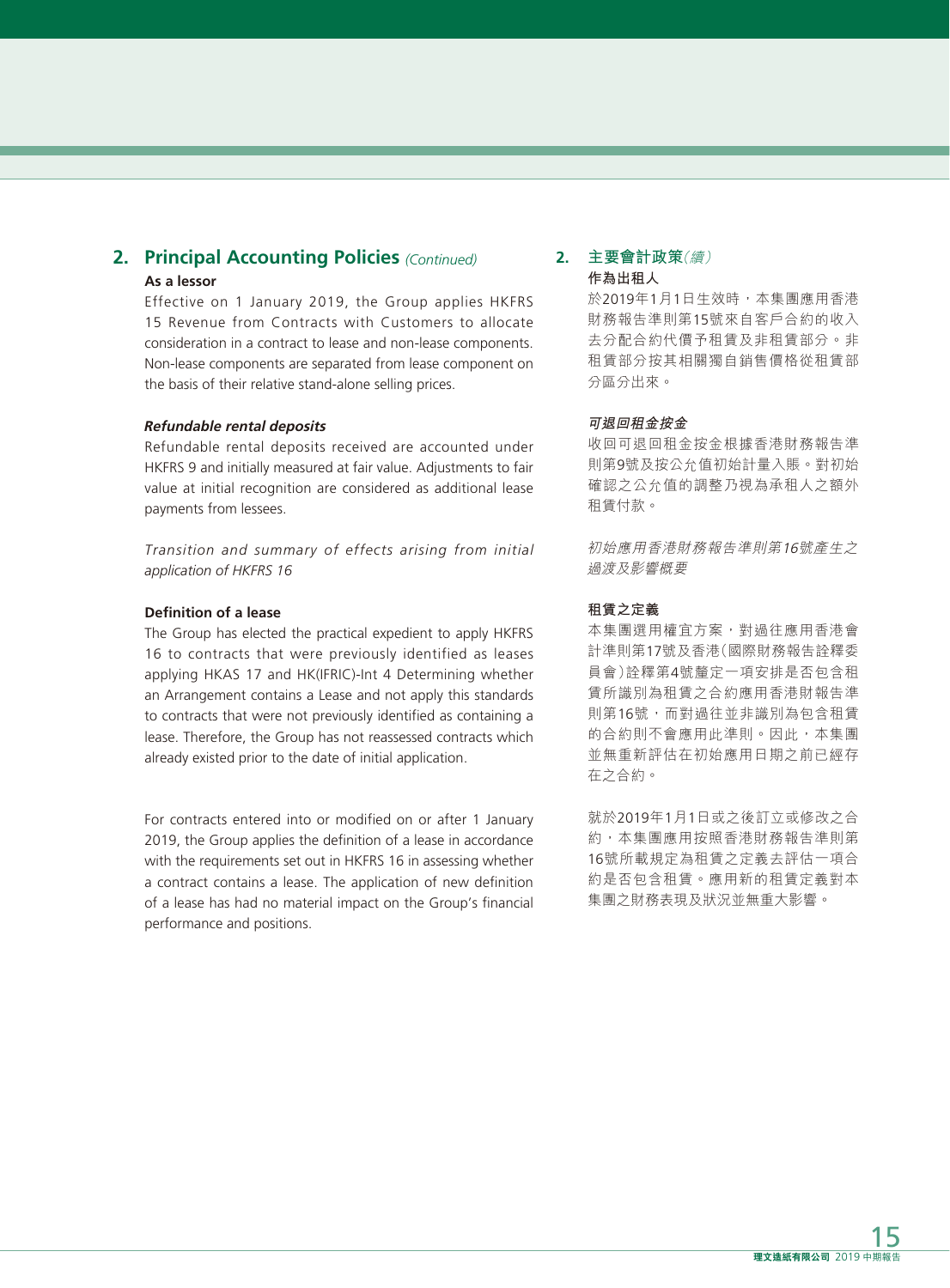*For the six months ended 30 June 2019* 截至2019年6月30日止6個月

# **2. Principal Accounting Policies** *(Continued)* **As a lessee**

The Group has applied HKFRS 16 retrospectively with the cumulative effect recognised at the date of initial application, 1 January 2019. Any difference at the date of initial application is recognised in the opening retained profits and comparative information has not been restated.

When applying the modified retrospective approach under HKFRS 16 at transition, the Group applied the following practical expedients to leases previously classified as operating leases under HKAS 17, on lease-by-lease basis, to the extent relevant to the respective lease contracts:

- elected not to recognise right-of-use assets and lease liabilities for leases with lease term ends within 12 months of the date of initial application;
- excluded initial direct costs from measuring the right-ofuse assets at the date of initial application;
- applied a single discount rate to a portfolio of leases with a similar remaining terms for similar class of underlying assets in similar economic environment. Specifically, discount rate for certain leases of properties in the People's Republic of China (the "PRC") was determined on a portfolio basis.

On transition, the Group has made the following adjustments upon application of HKFRS 16:

The Group recognised lease liabilities of HK\$10,465,000 and right-of-use assets of HK\$958,754,000 at 1 January 2019.

When recognising the lease liabilities for leases previously classified as operating leases, the Group has applied incremental borrowing rates of the relevant group entities at the date of initial application. The weighted average lessee's incremental borrowing rate applied is 4.3%.

# **2. 主要會計政策**(續) **作為承租人**

本集團已追溯應用香港財務報告準則第16 號於初始應用日期,即2019年1月1日確認 累計影響。於初始應用日期之任何差額於 期初留存盈利確認及比較數字並無重列。

當於過渡期根據香港財務報告準則第16號 應用修改追溯方法時,本集團對過往根據 香港會計準則第17號分類為經營租約之租 賃,以逐項租賃之基礎上,在各自的租賃 合約相關範圍內應用以下權宜方案:

- 選擇對租期在初始應用日期12個月內 完結之租賃不會確認使用權資產及租 賃負債;
- 於初始應用日期計量使用權資產時撇 除初始直接成本;
- 就類似剩餘租期之類似經濟環境的類 似級別相關資產的租賃組合應用單一 折現率。尤其是,就若干位於中華人 民共和國(「中國」)之物業租賃折現率 乃按組合基準釐定。

於過渡期,本集團當應用香港財務報告準 則第16號時作出以下調整:

本集團於 2019 年 1 月 1 日確認租賃負債 10,465,000港元及使用權資產958,754,000 港元。

當就過往分類為經營租約之租賃確認租賃 負債時,本集團應用相關集團實體於初始 應用日期之漸進借貸率。應用之承租人加 權平均漸進借貸率為4.3%。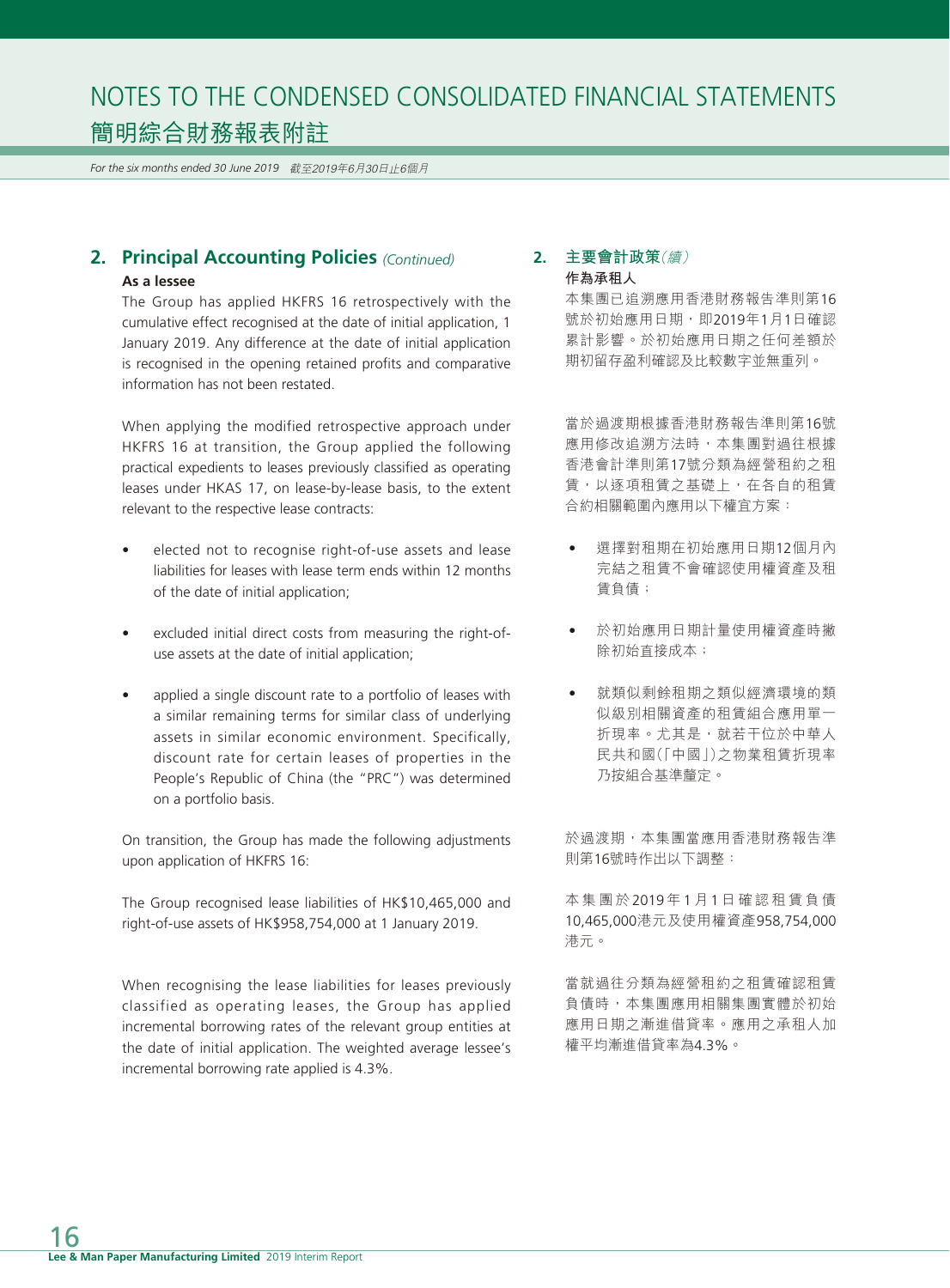# **2. Principal Accounting Policies** *(Continued)*

Operating lease commitments disclosed as at

**2. 主要會計政策**(續) **作為承租人**(續)

**As a lessee** *(Continued)*

# 1 January 2019 2019年1月1日 HK\$'000 千港元 於2018年12月31日披露之經營租約承擔

| 31 December 2018                          |                 | 26,566    |
|-------------------------------------------|-----------------|-----------|
| Lease liabilities discounted at           | 按相關漸進借貸率折現之租賃負債 |           |
| relevant incremental borrowing rate       |                 | 23,685    |
| Less:                                     | 減:              |           |
| Recognition exemption – short term leases | 確認豁免-短期租賃       | (13, 220) |
| Lease liabilities as at 1 January 2019    | 於2019年1月1日之租賃負債 | 10,465    |
| Analysed as:                              | 分析為:            |           |
| Current                                   | 流動              | 2,910     |
| Non-current                               | 非流動             | 7,555     |
|                                           |                 | 10.465    |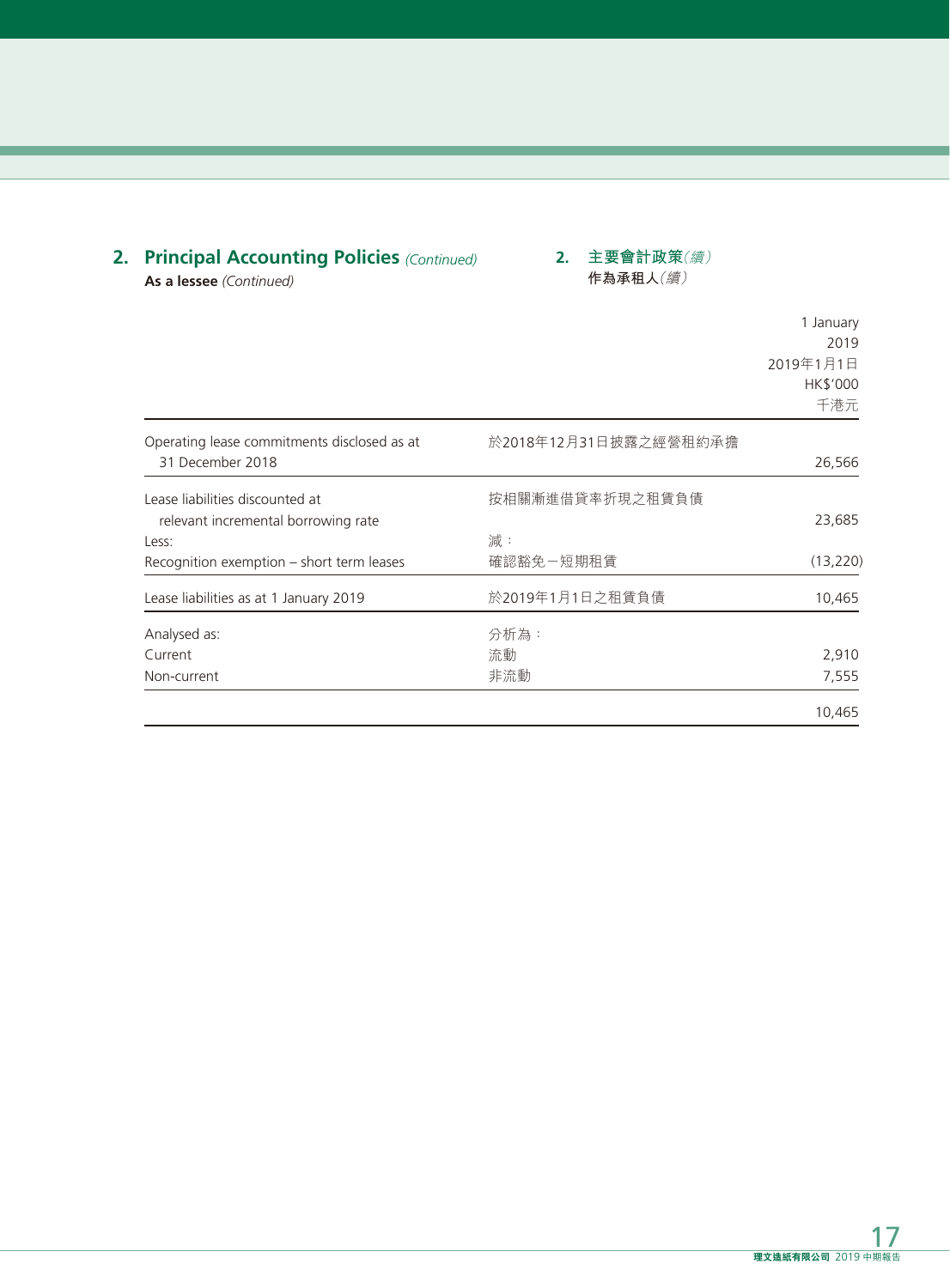*For the six months ended 30 June 2019* 截至2019年6月30日止6個月

# **2. Principal Accounting Policies** *(Continued)*

### **As a lessee** *(Continued)*

The carrying amount of right-of-use assets as at 1 January 2019 comprises the following:

# **2. 主要會計政策**(續)

**作為承租人**(續) 於2019年1月1日使用權資產之賬面值包含 以下:

|                                                  |                    | Right-of-<br>use assets<br>使用權資產<br>HK\$'000<br>千港元 |
|--------------------------------------------------|--------------------|-----------------------------------------------------|
| Right-of-use assets relating to operating leases | 當應用香港財務報告準則第16號確認為 |                                                     |
| recognised upon application of HKFRS 16          | 經營租約有關之使用權資產       | 10,465                                              |
| Reclassified from prepaid lease payments (note)  | 從預付租賃款項重新分類(備註)    | 958,754                                             |
|                                                  |                    | 969,219                                             |
| By class:                                        | 按級別:               |                                                     |
| Leasehold lands                                  | 租賃土地               | 958,754                                             |
| Land and buildings                               | 土地及樓宇              | 10,465                                              |
|                                                  |                    | 969,219                                             |

note: Upfront payments for leasehold lands in the PRC and Vietnam and properties in PRC were classified as prepaid lease payments as at 31 December 2018. Upon application of HKFRS 16, the current and non-current portion of prepaid lease payments amounting to HK\$21,647,000 and HK\$937,107,000 respectively were reclassified to right-of-use assets.

#### **As a lessor**

In accordance with the transitional provisions in HKFRS 16, the Group is not required to make any adjustment on transition for leases in which the Group is a lessor but account for these leases in accordance with HKFRS 16 from the date of initial application and comparative information has not been restated.

The transition to HKFRS 16 has no material impact on the Group's retained profits as at 1 January 2019.

備註:中國及越南之租賃土地及中國物業之預付 款於2018年12月31日乃分類為預付租賃 款項。當應用香港財務報告準則第16號 時,預付租賃款項分別為21,647,000港元 及937,107,000港元之流動及非流動金額 乃重新分類至使用權資產。

#### **作為出租人**

按照香港財務報告準則第16號過渡條文, 本集團毋須就本集團作為出租人之租賃過 渡作出調整,惟須就租賃於初始應用日期 按照香港財務報告準則第16號入賬,因此 比較數字並無重列。

香港財務報告準則第16號之過渡對本集團 於2019年1月1日之留存盈利並無重大影響。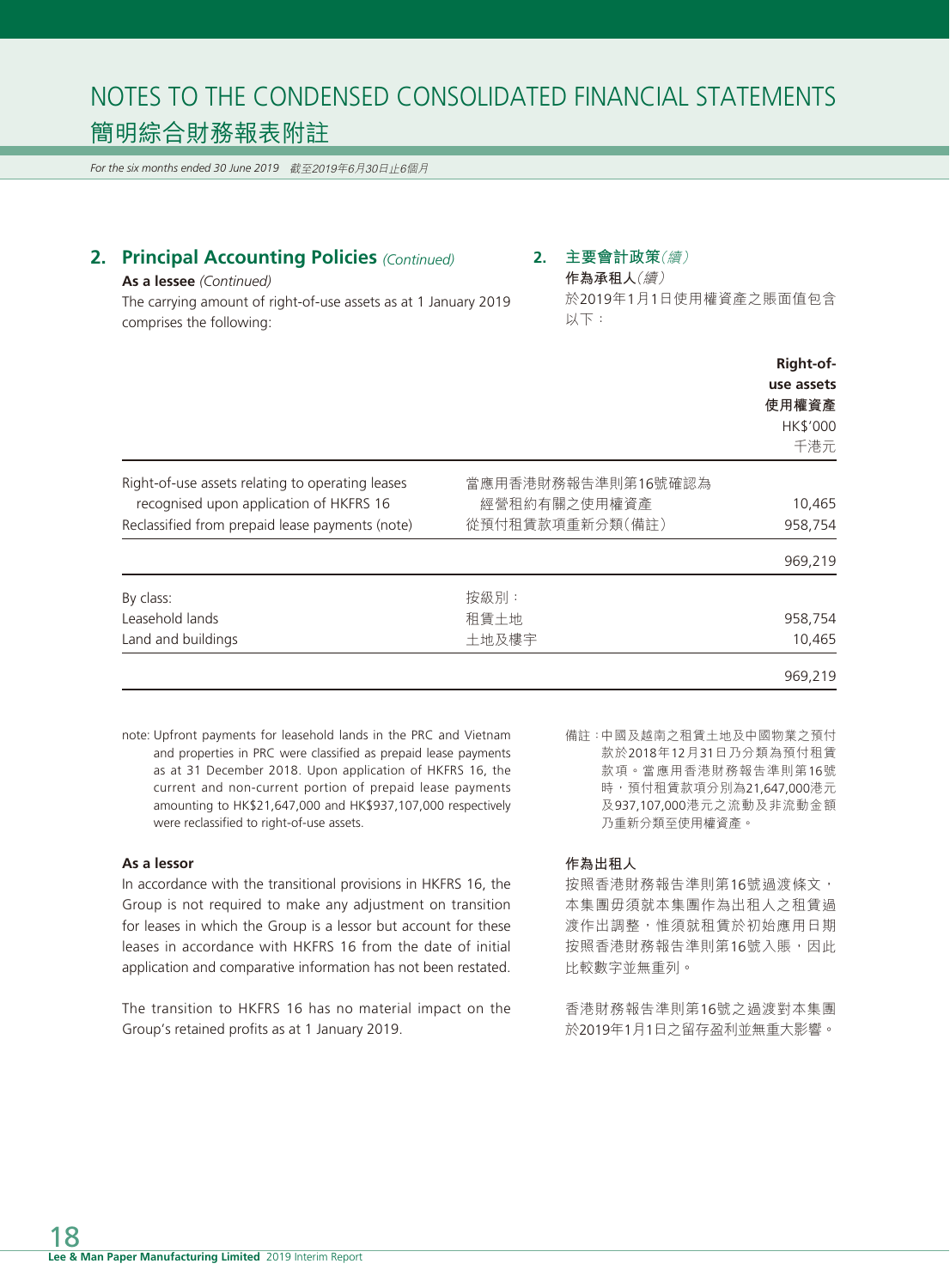# **2. Principal Accounting Policies** *(Continued)*

# **As a lessor** *(Continued)*

The following adjustments were made to the amounts recognised in the condensed consolidated statement of financial position at 1 January 2019. Line items that were not affected by the changes have not been included.

# **2. 主要會計政策**(續) **作為出租人**(續)

以下為對於2019年1月1日之簡明綜合財務 狀況表中確認之金額作出之調整。沒有受 變動影響之項目並不包括在內。

|                                |        | Carrying<br>amounts<br>previously<br>reported at |                    | <b>Carrying</b><br>amounts<br>under<br><b>HKFRS 16</b> |
|--------------------------------|--------|--------------------------------------------------|--------------------|--------------------------------------------------------|
|                                |        | <b>31 December</b>                               |                    | at 1 January                                           |
|                                |        | 2018                                             | <b>Adjustments</b> | 2019                                                   |
|                                |        |                                                  |                    | 根據香港                                                   |
|                                |        |                                                  |                    | 財務報告<br>準則第16號                                         |
|                                |        | 過往於2018年                                         |                    | 於2019年                                                 |
|                                |        | 12月31日                                           |                    | 1月1日的                                                  |
|                                |        | 呈報之賬面值                                           | 調整                 | 賬面值                                                    |
|                                |        | HK\$'000                                         | HK\$'000           | HK\$'000                                               |
|                                |        | 千港元                                              | 千港元                | 千港元                                                    |
| <b>Non-current Assets</b>      | 非流動資產  |                                                  |                    |                                                        |
| Prepaid lease payments         | 預付租賃款項 | 937,107                                          | (937, 107)         |                                                        |
| Right-of-use assets            | 使用權資產  |                                                  | 969,219            | 969,219                                                |
| <b>Current Assets</b>          | 流動資產   |                                                  |                    |                                                        |
| Prepaid lease payments         | 預付租賃款項 | 21,647                                           | (21, 647)          |                                                        |
| <b>Current Liabilities</b>     | 流動負債   |                                                  |                    |                                                        |
| Lease Liabilities              | 租賃負債   |                                                  | 2,910              | 2,910                                                  |
| <b>Non-current Liabilities</b> | 非流動負債  |                                                  |                    |                                                        |
| Lease Liabilities              | 租賃負債   |                                                  | 7,555              | 7,555                                                  |

note: For the purpose of reporting cash flows from operating activities under indirect method for the six months ended 30 June 2019, movements in working capital have been computed based on opening statement of financial position as at 1 January 2019 as disclosed above.

備註:根據間接方法就呈報截至2019年6月30日 止6個月從經營活動所得現金流量,計算 營運金變動所用於2019年1月1日之財務 狀況表之期初數字已按以上所載數字來計 算。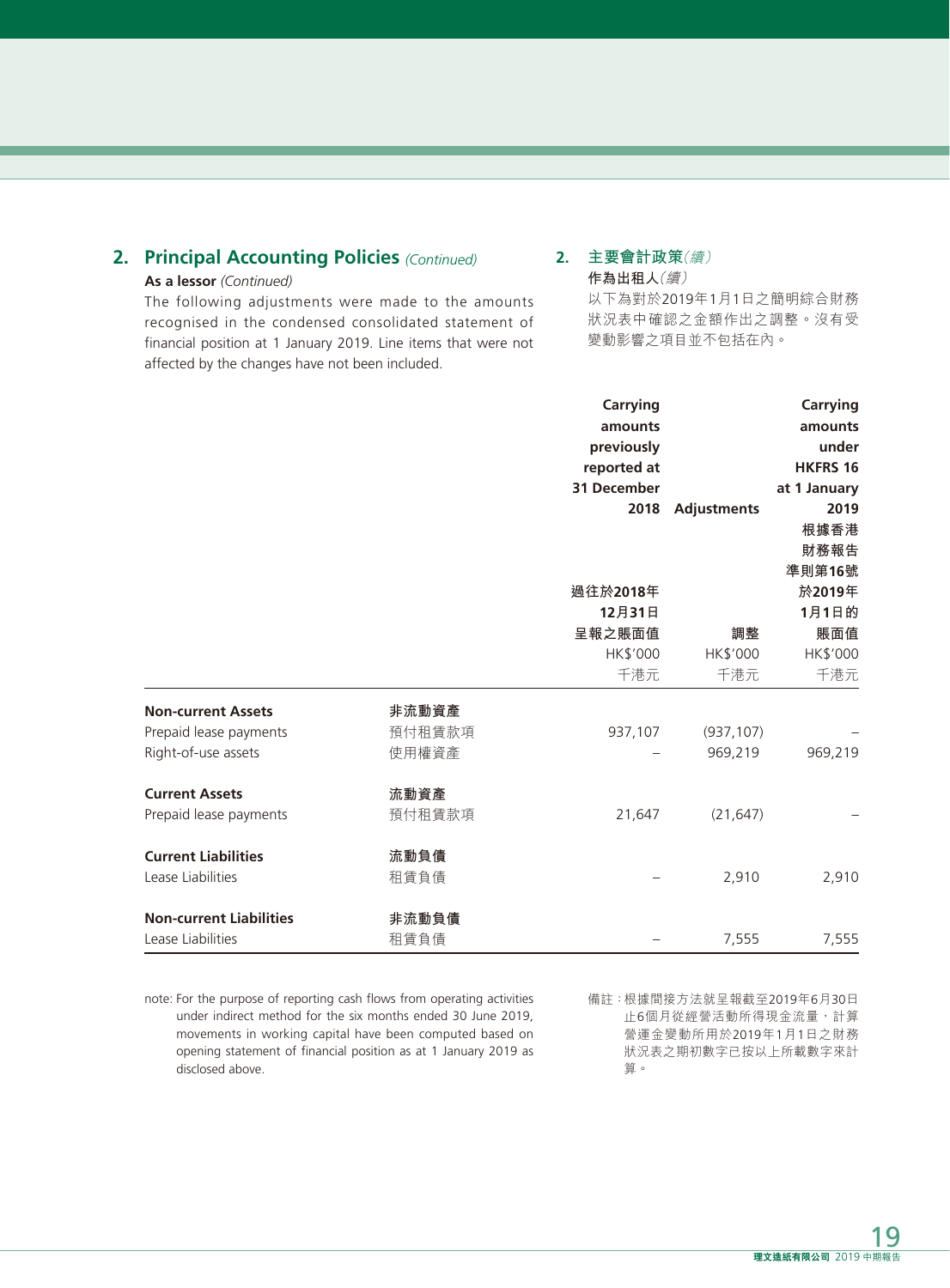*For the six months ended 30 June 2019* 截至2019年6月30日止6個月

# **2. Principal Accounting Policies** *(Continued)*

# **Impacts and changes in accounting policies of application on Amendments to HKAS 28 Long-term Interests in Associates and Joint Ventures**

The amendments clarify that the Group applies HKFRS 9, including the impairment requirements, to long-term interests in an associate or joint venture to which the equity method is not applied that form part of the net investment in the investee. Furthermore, in applying HKFRS 9 to long-term interests, the Group does not take into account adjustments to their carrying amount required by HKAS 28 Long-term Interests in Associates and Joint Ventures ("HKAS 28") (i.e. adjustments to the carrying amount of long-term interests arising from the allocation of losses of the investee or assessment of impairment in accordance with HKAS 28).

As at 31 December 2018, amounts due from joint ventures of HK\$154,135,000 are considered as long-term interests that, in substance form part of the Group's net investments in the relevant joint ventures and associates. However, the application has had no impact as the Group's existing accounting policies are consistent with the requirements clarified by the amendments.

# **2. 主要會計政策**(續)

**應用香港會計準則第28號修訂本於聯營及 合營企業的長期投資對會計政策之影響及 變動**

該等修訂釐清本集團將香港財務報告準則 第9號應用於聯營或合營企業的長期權益, 包括減值規定,其不應用權益法並構成於 被投資方的投資淨額。此外,在應用香港 財務報告準則第9號至長期權益時,本集 團並無計及香港會計準則第28號於聯營及 合營企業的長期投資(「香港會計準則第28 號」)所規定對賬面值之調整(即按照香港會 計準則第28號產生自分配被投資方虧損或 減值評估的長期權益賬面值的調整)。

於2018年12月31日,實質上構成本集團於 相關合營企業及聯繫人之淨投資一部分的 合營企業欠款154,135,000港元被視為長期 投資。然而,由於本集團現有會計政策與 該修訂所釐清的規定一致,該應用並無構 成影響。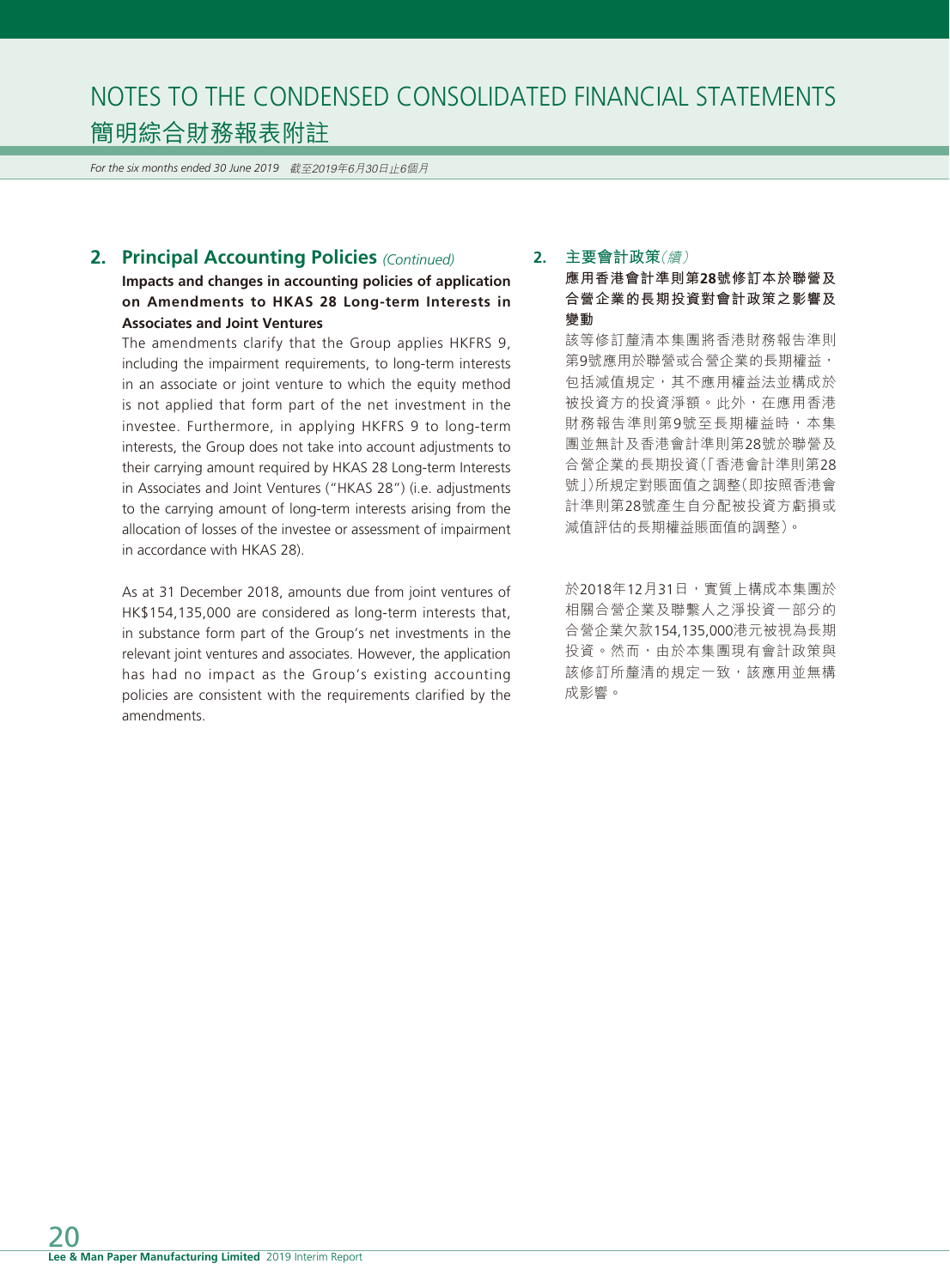# **3. Revenue and Segment Information**

### **Segment revenue and results**

The following is an analysis of the Group's revenue and results by reportable segment: *Six months ended 30 June 2019 (note)*

# **3. 收入及分部資料**

**分部收入及業績** 以下為按可報告分部劃分之本集團收入及 業績分析: 截至2019年6月30日止6個月(附註)

|                                                                                                                                        |                                                | Packaging<br>paper<br>包裝紙<br><b>HK\$'000</b><br>千港元 | Pulp<br>木漿<br><b>HK\$'000</b><br>千港元 | <b>Tissue</b><br>paper<br>衛生紙<br><b>HK\$'000</b><br>千港元 | Segment<br>total<br>分部合計<br><b>HK\$'000</b><br>千港元 | <b>Eliminations</b><br>對銷<br><b>HK\$'000</b><br>千港元 | Consolidated<br>綜合<br><b>HK\$'000</b><br>千港元 |
|----------------------------------------------------------------------------------------------------------------------------------------|------------------------------------------------|-----------------------------------------------------|--------------------------------------|---------------------------------------------------------|----------------------------------------------------|-----------------------------------------------------|----------------------------------------------|
| <b>REVENUE</b><br>External sales<br>Inter-segment sales                                                                                | 收入<br>對外銷售<br>分部之間銷售                           | 10,595,537<br>$\overline{a}$                        | 1,693<br>445,259                     | 2,349,598<br>٠                                          | 12,946,828<br>445,259                              | -<br>(445, 259)                                     | 12,946,828                                   |
|                                                                                                                                        |                                                | 10,595,537                                          | 446,952                              | 2,349,598                                               | 13,392,087                                         | (445,259)                                           | 12,946,828                                   |
| <b>SEGMENT PROFIT</b>                                                                                                                  | 分部盈利                                           | 1,773,025                                           | 226                                  | 289,955                                                 | 2,063,206                                          | ۰                                                   | 2,063,206                                    |
| Net gain from fair value changes of<br>derivative financial instruments<br>Unallocated income<br>Unallocated expenses<br>Finance costs | 衍生金融工具公允值<br>變動淨收益<br>未分類之收入<br>未分類之支出<br>財務成本 |                                                     |                                      |                                                         |                                                    |                                                     | 3,851<br>65,873<br>(8, 108)<br>(153, 765)    |
| Profit before tax                                                                                                                      | 除税前盈利                                          |                                                     |                                      |                                                         |                                                    |                                                     | 1,971,057                                    |

note: The Group has initially applied HKFRS 16 at 1 January 2019, using the modified retrospective approach, under which comparative information is not restated (see Note 2).

附註:本集團已於2019年1月1日採用修改追溯方 法初始應用香港財務報告準則第16號,據 此比較資料並無重列(見附註2)。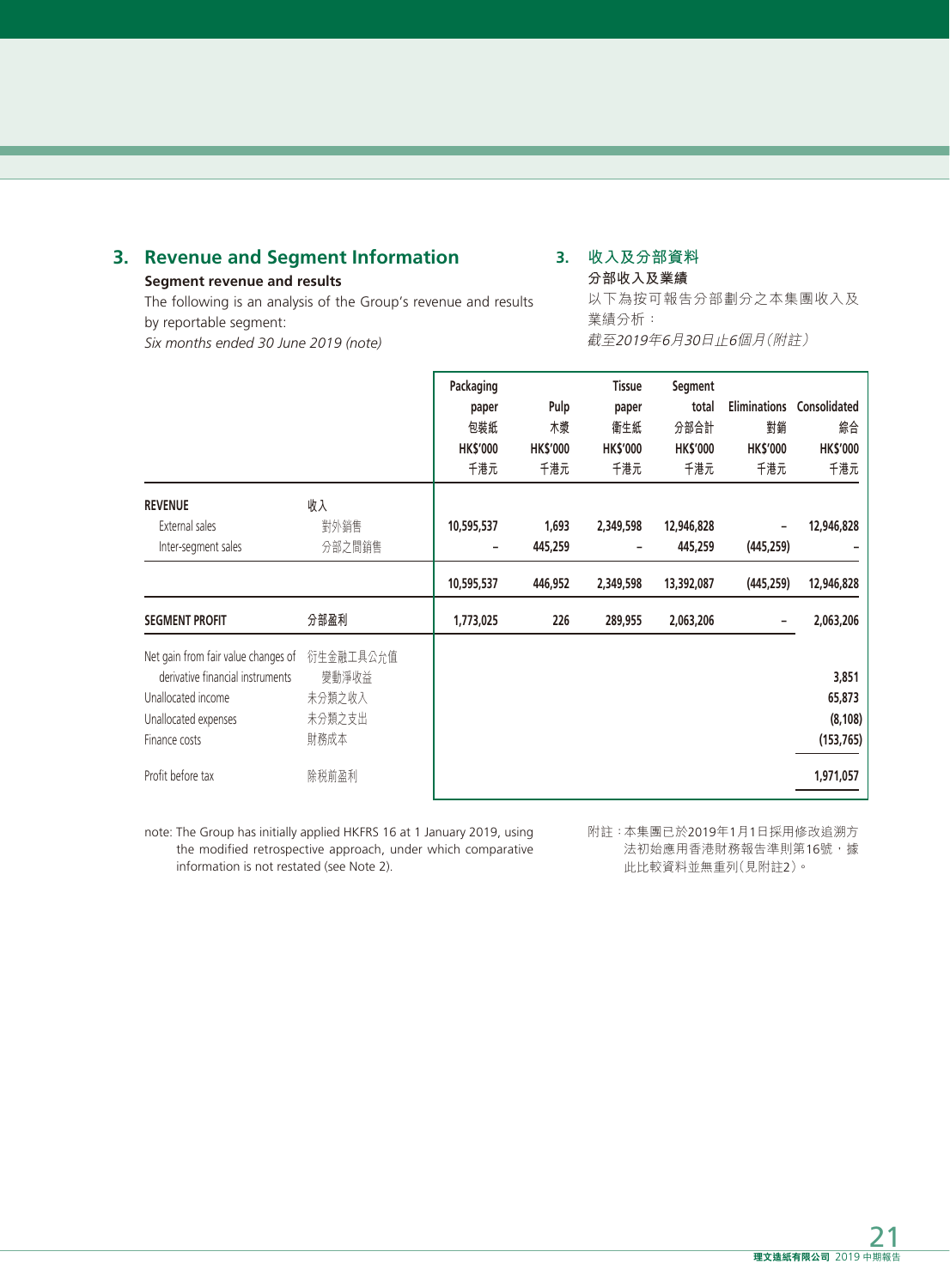*For the six months ended 30 June 2019* 截至2019年6月30日止6個月

| Segment revenue and results (Continued)<br>Six months ended 30 June 2018 | <b>Revenue and Segment Information (Continued)</b> |                 |          | 收入及分部資料(續)<br>分部收入及業績(續)<br>截至2018年6月30日止6個月 |            |              |              |
|--------------------------------------------------------------------------|----------------------------------------------------|-----------------|----------|----------------------------------------------|------------|--------------|--------------|
|                                                                          |                                                    | Packaging       |          | Tissue                                       | Segment    |              |              |
|                                                                          |                                                    | Paper           | Pulp     | paper                                        | total      | Eliminations | Consolidated |
|                                                                          |                                                    | 包裝紙             | 木漿       | 衛生紙                                          | 分部合計       | 對銷           | 綜合           |
|                                                                          |                                                    | <b>HK\$'000</b> | HK\$'000 | <b>HK\$'000</b>                              | HK\$'000   | HK\$'000     | HK\$'000     |
|                                                                          |                                                    | 千港元             | 千港元      | 千港元                                          | 千港元        | 千港元          | 千港元          |
| <b>REVENUE</b>                                                           | 收入                                                 |                 |          |                                              |            |              |              |
| External sales                                                           | 對外銷售                                               | 14,038,269      | 2,016    | 2,329,078                                    | 16,369,363 |              | 16,369,363   |
| Inter-segment sales                                                      | 分部之間銷售                                             |                 | 576,424  |                                              | 576,424    | (576, 424)   |              |
|                                                                          |                                                    | 14,038,269      | 578,440  | 2,329,078                                    | 16,945,787 | (576, 424)   | 16,369,363   |
| <b>SEGMENT PROFIT</b>                                                    | 分部盈利                                               | 3,356,645       | 645      | 369,345                                      | 3,726,635  |              | 3,726,635    |
| Net loss from fair value changes of                                      | 衍生金融工具公允值                                          |                 |          |                                              |            |              |              |
| derivative financial instruments                                         | 變動淨虧損                                              |                 |          |                                              |            |              | (6, 117)     |
| Unallocated income                                                       | 未分類之收入                                             |                 |          |                                              |            |              | 13,766       |
| Unallocated expenses                                                     | 未分類之支出                                             |                 |          |                                              |            |              | (41, 441)    |
| Finance costs                                                            | 財務成本                                               |                 |          |                                              |            |              | (114, 934)   |
| Profit before tax                                                        | 除税前盈利                                              |                 |          |                                              |            |              | 3,577,909    |

# **4. Other Income**

# **4. 其他收入**

|                                                                                                                                                                                             |                                                          | Six months ended 30 June<br>截至6月30日止6個月        |                                                 |
|---------------------------------------------------------------------------------------------------------------------------------------------------------------------------------------------|----------------------------------------------------------|------------------------------------------------|-------------------------------------------------|
|                                                                                                                                                                                             |                                                          | 2019<br><b>HK\$'000</b><br>千港元                 | 2018<br><b>HK\$'000</b><br>千港元                  |
| Value added tax and other tax refund<br>Sales of materials and waste paper<br>Income from supply of steam and electricity<br>Interest income from banks<br>Income from wharf cargo handling | 增值税退款及其他退税<br>物料及廢紙銷售<br>供應蒸氣及電力收入<br>銀行利息收入<br>經營碼頭貨運收入 | 349,458<br>40,376<br>14,549<br>12,470<br>5,422 | 423,210<br>28,745<br>24,134<br>13,766<br>15,490 |
| Others                                                                                                                                                                                      | 其他                                                       | 45,322<br>467,597                              | 62,613<br>567,958                               |
|                                                                                                                                                                                             |                                                          |                                                |                                                 |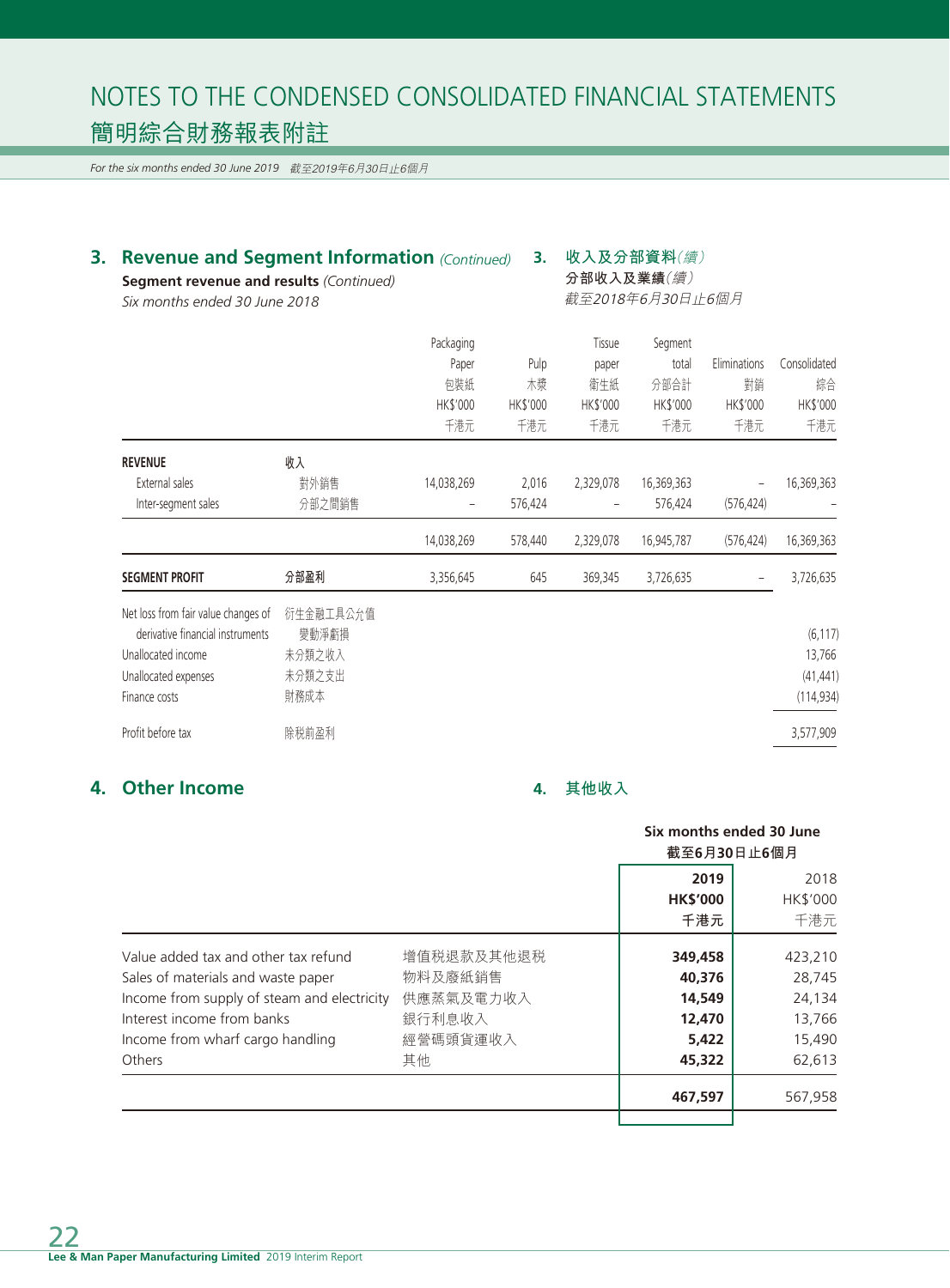# **5. Other Gains and Losses**

# **5. 其他收益及虧損**

|                                            |           |                 | Six months ended 30 June |  |
|--------------------------------------------|-----------|-----------------|--------------------------|--|
|                                            |           | 截至6月30日止6個月     |                          |  |
|                                            |           | 2019            | 2018                     |  |
|                                            |           | <b>HK\$'000</b> | HK\$'000                 |  |
|                                            |           | 千港元             | 千港元                      |  |
| Net foreign exchange gain (loss)           | 淨滙兑收益(虧損) | 53,402          | (32, 242)                |  |
| Net gain (loss) from fair value changes of | 衍生金融工具公允值 |                 |                          |  |
| derivative financial instruments           | 變動淨收益(虧損) | 3,851           | (6, 117)                 |  |
| Loss on disposal of property,              | 出售物業、廠房及  |                 |                          |  |
| plant and equipment                        | 設備之虧損     | (5, 132)        | (6, 485)                 |  |
| Impairment loss (recognised) reversed on   | 應收貿易賬款減值  |                 |                          |  |
| trade receivables                          | 虧損(確認)回撥  | (519)           | 892                      |  |
|                                            |           | 51,602          | (43, 952)                |  |
|                                            |           |                 |                          |  |

# **6. Finance Costs**

# **6. 財務成本**

|                                                                                                        |                              | Six months ended 30 June<br>截至6月30日止6個月 |                         |
|--------------------------------------------------------------------------------------------------------|------------------------------|-----------------------------------------|-------------------------|
|                                                                                                        |                              | 2019<br><b>HK\$'000</b><br>千港元          | 2018<br>HK\$'000<br>千港元 |
| Interest on bank borrowings<br>Interest on lease liabilities<br>Less: amounts capitalised to property, | 銀行借貸利息<br>租賃負債利息<br>減:物業、廠房及 | 189,440<br>218                          | 156,948                 |
| plant and equipment                                                                                    | 設備之資本化金額                     | (35, 893)                               | (42, 014)               |
|                                                                                                        |                              | 153,765                                 | 114,934                 |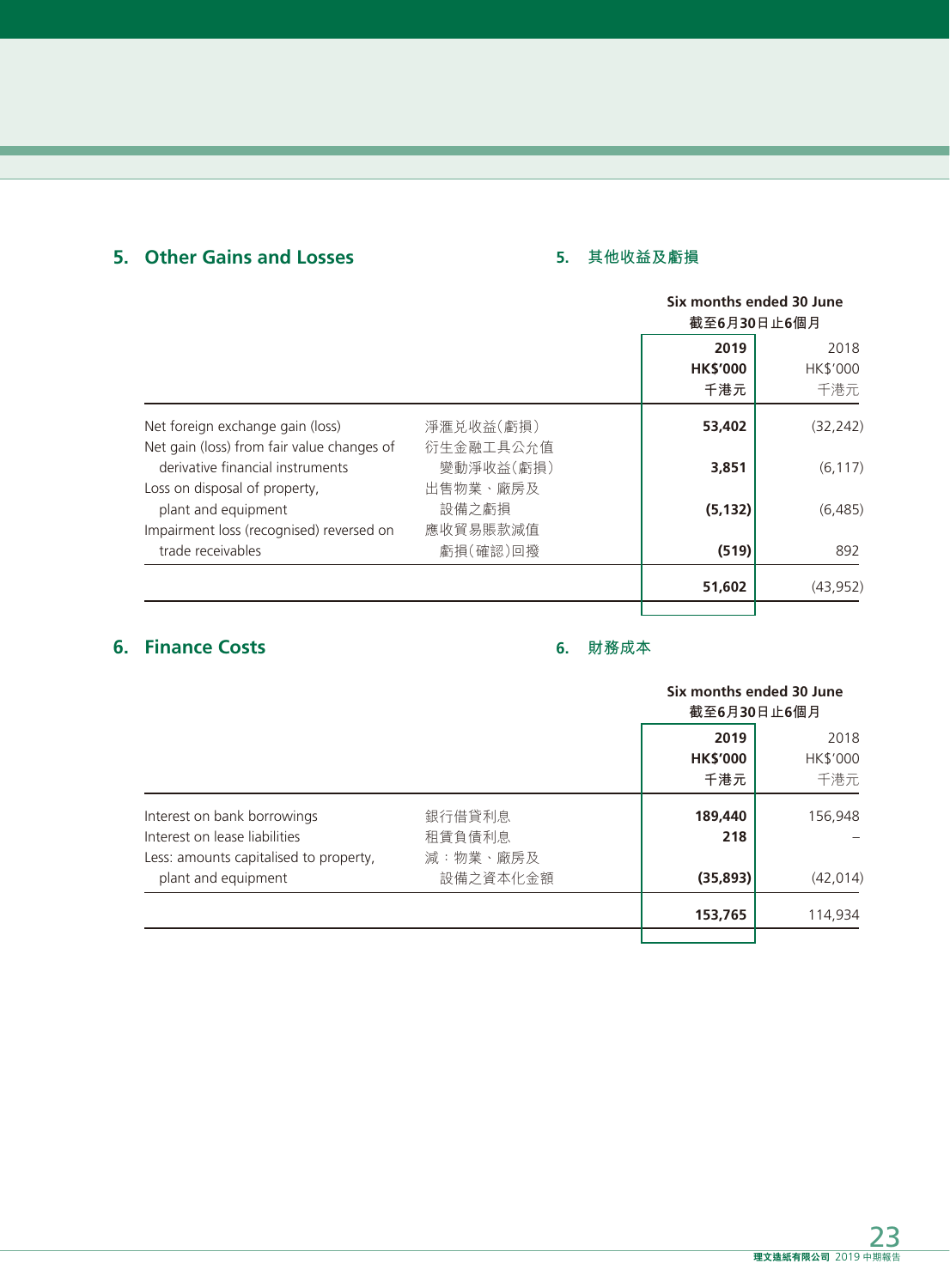*For the six months ended 30 June 2019* 截至2019年6月30日止6個月

# **7. Income Tax Expense**

# **7. 利得稅支出**

|                                           |             | Six months ended 30 June<br>截至6月30日止6個月 |          |
|-------------------------------------------|-------------|-----------------------------------------|----------|
|                                           |             | 2019                                    | 2018     |
|                                           |             | <b>HK\$'000</b>                         | HK\$'000 |
|                                           |             | 千港元                                     | 千港元      |
| Income tax recognised in profit or loss:  | 於損益內確認之利得税: |                                         |          |
| Current tax                               | 本期税項        |                                         |          |
| $-$ The PRC Enterprise Income Tax ("EIT") | 一中國企業所得税    |                                         |          |
|                                           | (「企業所得税」)   | 242,055                                 | 521,775  |
| Over provision in previous year           | 去年超額撥備      |                                         |          |
| - The PRC EIT                             | 一中國企業所得税    | (6,098)                                 | (4,310)  |
| Deferred tax                              | 遞延税項        |                                         |          |
| - Charge to profit or loss                | 一計入損益       | 55,018                                  | 80,064   |
|                                           |             | 290,975                                 | 597,529  |
|                                           |             |                                         |          |

The Group's profit is subject to taxation from the place of its operations where its profit is generated and is calculated at the rate prevailing in the relevant jurisdictions.

#### **The PRC**

The Group's subsidiaries in the PRC are subject to corporate income tax at the rate of 25% except that six (2018: six) of these subsidiaries are entitled to preferential rate of 15% for the Group's financial year ending 31 December 2019.

#### **Hong Kong**

Hong Kong Profits tax is calculated at 16.5% of the estimated assessable profit for both periods. No assessable profit was noted for both periods.

本集團之盈利須於其盈利賺取的營運地方 繳納稅項,稅項按相關司法管轄區適用之 稅率計算。

#### **中國**

本集團於中國的附屬公司之適用企業所得 稅稅率為25%,而其中六間(2018年:六 間)附屬公司於本集團截至2019年12月31 日止財政年度享有減免企業所得稅稅率 15%。

#### **香港**

香港利得稅於兩個期間均按估計應課稅盈 利以16.5%計算。而兩個期間均無應課稅 盈利。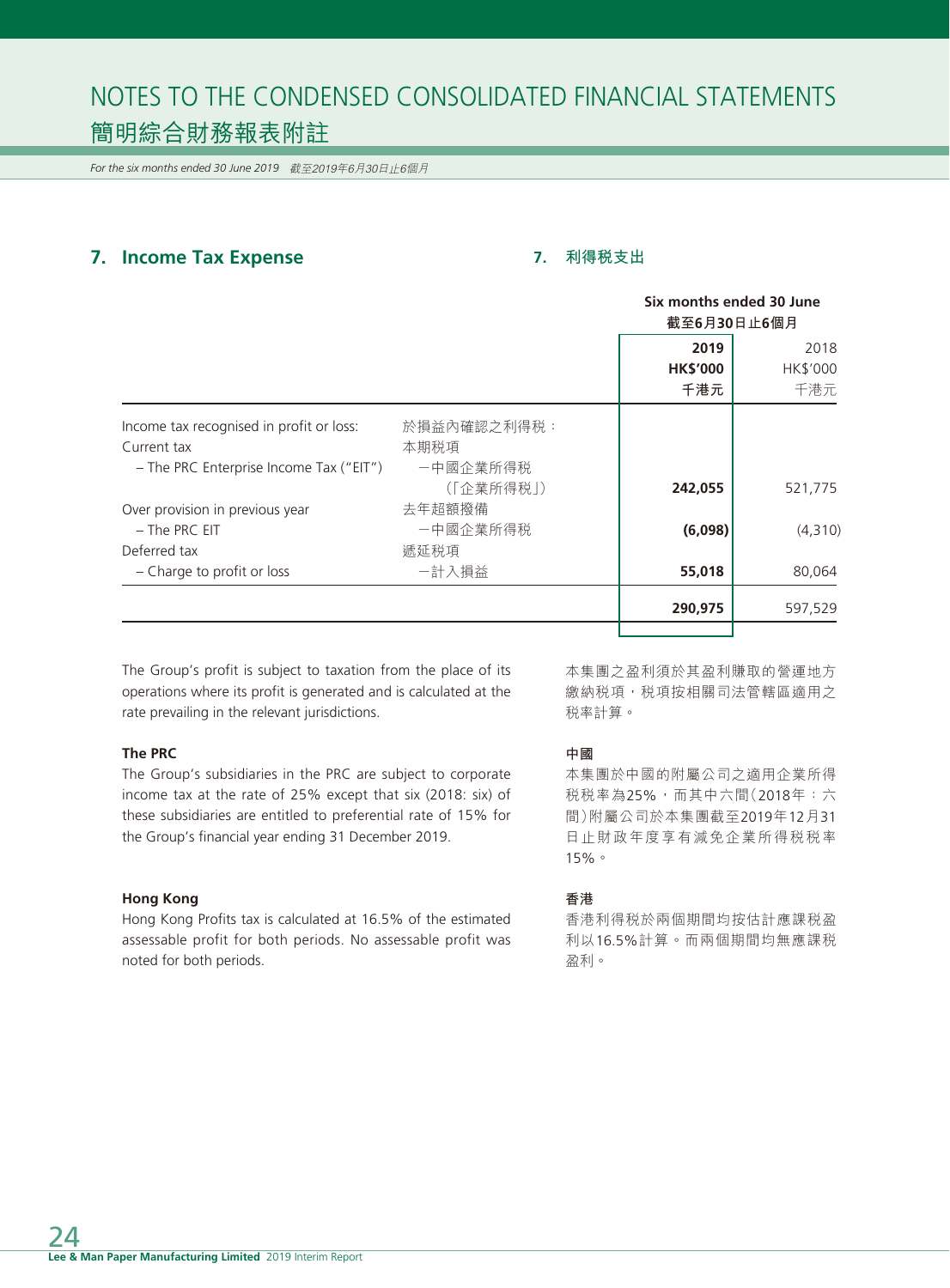#### **7. Income Tax Expense** *(Continued)* **Macau**

The Macau subsidiaries incorporated under Decree-Law no.58/99/M are exempted from Macau complementary tax (Macau income tax) as long as they comply with the relevant regulations and do not sell their products to a Macau resident.

#### **Vietnam**

The Vietnam subsidiaries are subjected to Vietnam Corporate Income Tax at a rate of 10%. They are entitled to a corporate income tax exemption for four years from the first profitmaking year and a reduction of 50% for the following nine years. No provision for Vietnam Corporate Income Tax has been made for both periods as the Vietnam subsidiaries entitled tax exemption for both periods.

#### **Other**

Taxation arising in other jurisdictions is calculated at the rates prevailing in the relevant jurisdictions.

#### **7. 利得稅支出**(續) **澳門**

澳門附屬公司根據第58/99/M號法令註冊 成立,均獲豁免繳納澳門補充稅(澳門所得 稅),前提為其須遵守相關法規且不得向澳 門本土公司出售產品。

#### **越南**

越南附屬公司須按10%稅率繳納越南企業 所得稅,其享有自首個產生盈利年度起計 四年獲豁免企業所得稅及隨後九年50%減 免。由於越南附屬公司於兩個期間均享有 税務豁免,故並無為兩個期間計提越南企 業所得稅撥備。

# **其他**

其他司法管轄區產生的稅項則按相關司法 管轄區適用之稅率計算。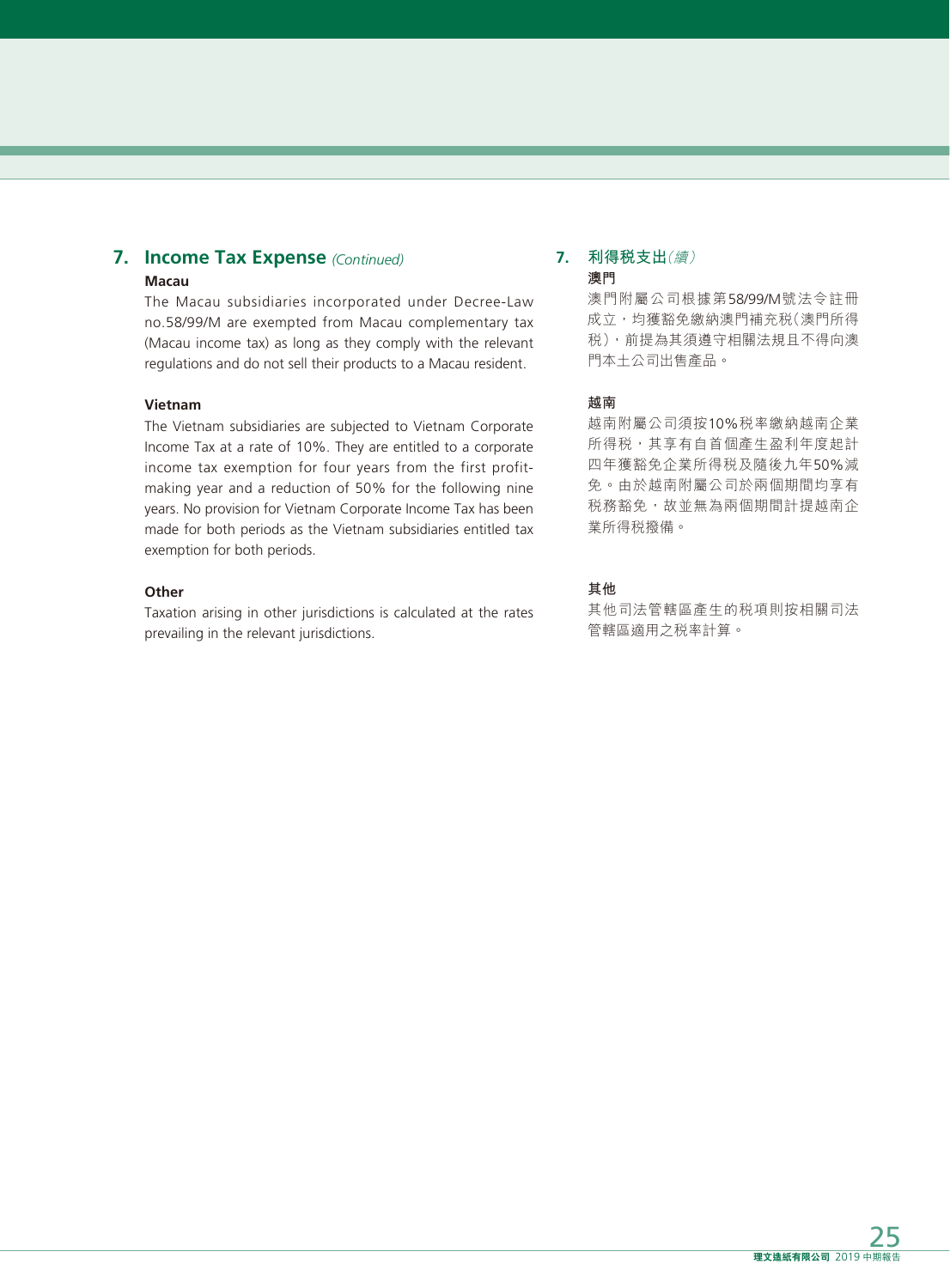*For the six months ended 30 June 2019* 截至2019年6月30日止6個月

# **8 Profit for the Period**

# **8. 期內盈利**

|                                                                          |              | Six months ended 30 June |            |
|--------------------------------------------------------------------------|--------------|--------------------------|------------|
|                                                                          |              | 截至6月30日止6個月              |            |
|                                                                          |              | 2019                     | 2018       |
|                                                                          |              | <b>HK\$'000</b>          | HK\$'000   |
|                                                                          |              | 千港元                      | 千港元        |
| Profit for the period has been arrived<br>at after charging (crediting): | 期內盈利經扣除(計入): |                          |            |
| Directors' emoluments                                                    | 董事酬金         | 19,094                   | 19,025     |
| Staff salaries and other benefits,                                       | 員工薪金及其他福利,   |                          |            |
| excluding those of directors                                             | 不包括董事        | 532,541                  | 581,783    |
| Contributions to retirement benefit                                      | 退休福利計劃供款,    |                          |            |
| schemes, excluding those of directors                                    | 不包括董事        | 44,847                   | 35,326     |
| Total employee benefit expense                                           | 僱員福利開支總額     | 596,482                  | 636,134    |
| Capitalised in inventories                                               | 庫存資本化        | (482, 483)               | (472, 092) |
|                                                                          |              | 113,999                  | 164,042    |
| Cost of inventories recognised as expense                                | 存貨成本確認為支出    | 10,609,684               | 12,247,034 |
| Amortisation of prepaid lease payments                                   | 預付租賃款項攤銷     | 10,805                   | 10,947     |
| Depreciation of property, plant and equipment 物業、廠房及設備折舊                 |              | 647,221                  | 627,258    |
| Depreciation of right-of-use assets                                      | 使用權資產折舊      | 2,225                    |            |
| Depreciation of investment properties                                    | 投資物業折舊       | 11,238                   | 11,246     |
| Total depreciation and amortisation                                      | 折舊及攤銷總額      | 671,489                  | 649,451    |
| Capitalised in inventories                                               | 庫存資本化        | (599, 597)               | (579, 777) |
|                                                                          |              | 71,892                   | 69,674     |
| Operating lease rentals in respect                                       | 土地及樓宇的經營租賃租金 |                          |            |
| of land and buildings                                                    |              | 23,717                   | 18,650     |
| Gross rental income from                                                 | 投資物業之租金總收入   |                          |            |
| Investment properties                                                    |              | (11, 769)                | (14, 515)  |
| Less:                                                                    | 減:           |                          |            |
| - direct operation expenses incurred for                                 | - 期內產生租金收入的  |                          |            |
| investment properties that generated                                     | 投資物業之直接      |                          |            |
| rental income during the period                                          | 營運開支         | 155                      | 5          |
| direct operation expenses incurred for                                   | - 期內非產生租金收入的 |                          |            |
| investment properties that did not                                       | 投資物業之直接      |                          |            |
| generate rental income during the                                        | 營運開支         |                          |            |
| period                                                                   |              | 283                      | 98         |
|                                                                          |              | (11, 331)                | (14, 412)  |
|                                                                          |              |                          |            |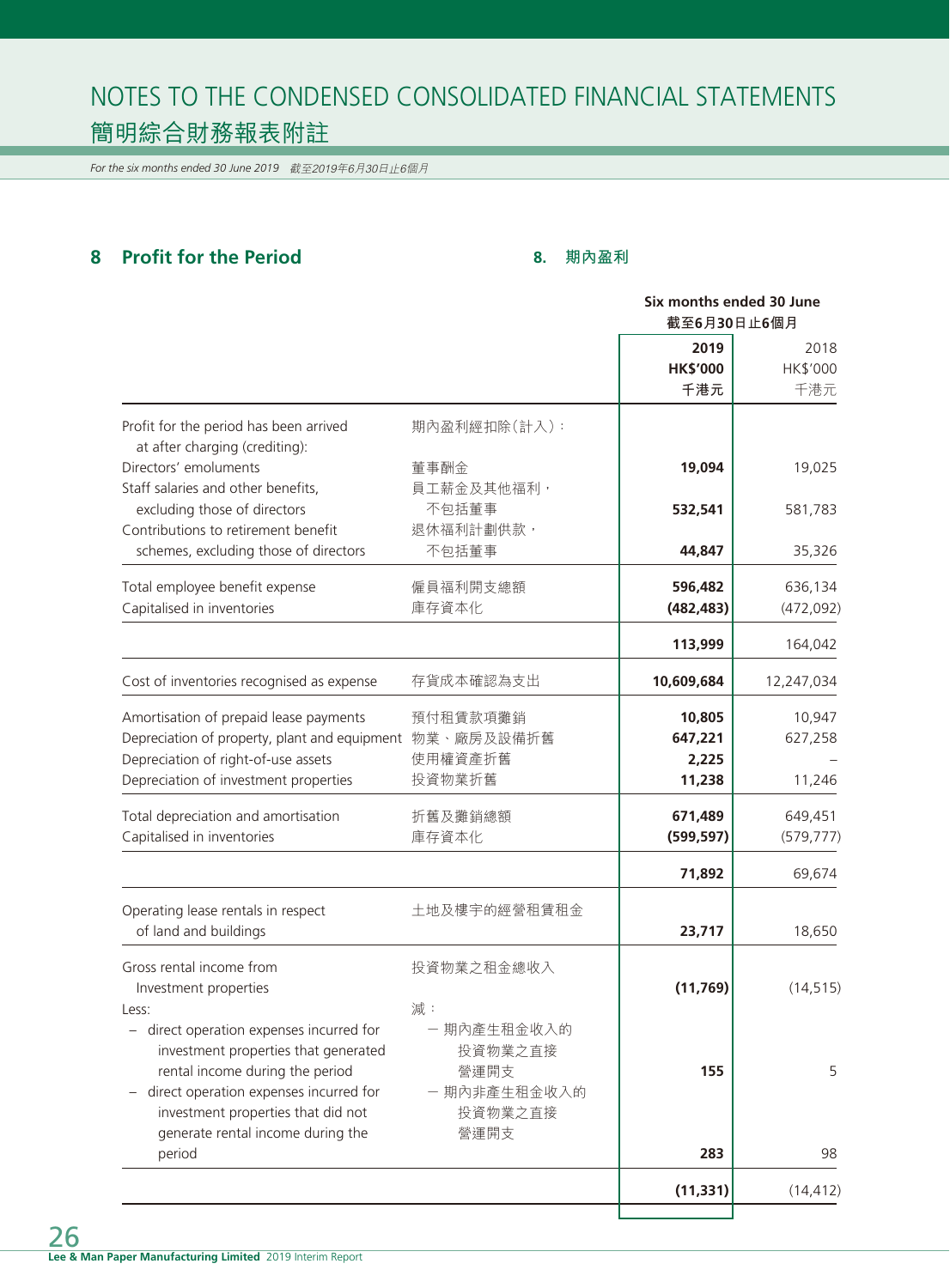# **9. Dividends**

A final dividend of HK\$0.15 per share was paid in respect of the year ended 31 December 2018 (2018: a final dividend of HK\$0.20 per share were paid for the year ended 31 December 2017) to shareholders during the current period.

The directors determined that an interim dividend of HK\$0.13 (2018: HK\$0.20) per share should be paid to the shareholders of the Company whose names appear on the Register of Members on 2 September 2019.

# **10. Earnings Per Share**

The calculation of earnings per share is based on the profit for the period attributable to the owners of the Company of HK\$1,680,082,000 (2018: HK\$2,980,380,000) and weighted average number of 4,381,427,249 (2018: 4,480,616,641) shares in issue during the period.

No diluted earnings per share in both periods was presented as there were no potential ordinary shares outstanding during both periods.

# **9. 股息**

期內已派發截至2018年12月31日止年度每 股0.15港元之末期股息(2018年:派發截至 2017年12月31日止年度每股0.20港元之末 期股息)給予股東。

董事議決派發每股0.13港元(2018年:0.20 港元)之中期股息給予在2019年9月2日名列 於股東名冊內之本公司股東。

#### **10. 每股盈利**

每股盈利乃以本公司擁有人應佔期內 盈 利 1,680,082,000 港 元( 2018 年 : 2,980,380,000 港 元 )及 期 內 已 發 行 股 份 加權平均數 4,381,427,249( 2018 年 : 4,480,616,641)股為基準計算。

由於兩個期間內並無未行使之潛在普通 股,因此並無呈列每股攤薄盈利。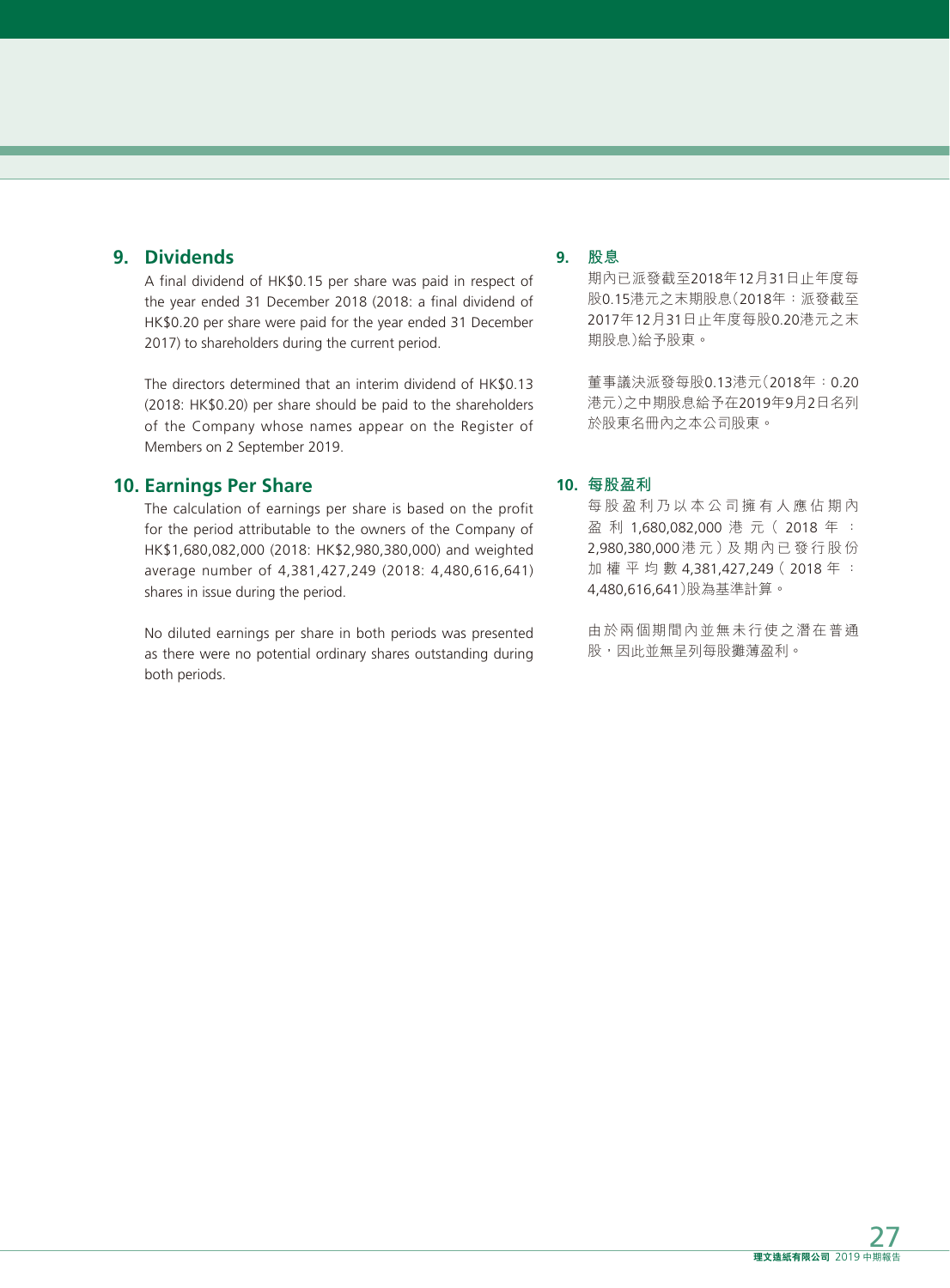*For the six months ended 30 June 2019* 截至2019年6月30日止6個月

# **11. Property, Plant and Equipment**/**Right-of-Use Assets**

During the period, there were additions of HK\$1,258 million (2018: HK\$1,169 million) to property, plant and equipment to expand its operations.

During the period, the Group entered into new lease agreements for use of warehouses for 2 years. The Group makes fixed payments during the contract period. On lease commencement, the Group recognises HK\$287,000 of rightof-use assets and HK\$287,000 lease liabilities.

# **12. Inventories**

#### **11. 物業、廠房及設備╱使用權資產**

期內,添置物業、廠房及設備12.58億港元 (2018年:11.69億港元),以拓展業務。

期內,本集團就使用倉庫訂立2年期的新租 賃協議。本集團在合約期內作固定付款。 於租賃開始時,本集團確認使用權資產 287,000港元及租賃負債287,000港元。

### **12. 存貨**

|                |     | 30 June         | 31 December |
|----------------|-----|-----------------|-------------|
|                |     | 2019            | 2018        |
|                |     | 2019年           | 2018年       |
|                |     | 6月30日           | 12月31日      |
|                |     | <b>HK\$'000</b> | HK\$'000    |
|                |     | 千港元             | 千港元         |
| Raw materials  | 原料  | 3,084,787       | 3,610,014   |
| Finished goods | 製成品 | 1,756,137       | 1,276,332   |
|                |     | 4,840,924       | 4,886,346   |
|                |     |                 |             |

# **13. Trade and Other Receivables**

# **13. 應收貿易及其他賬款**

|                                                                                                        | 30 June<br>2019<br>2019年        | 31 December<br>2018<br>2018年  |
|--------------------------------------------------------------------------------------------------------|---------------------------------|-------------------------------|
|                                                                                                        | 6月30日<br><b>HK\$'000</b><br>千港元 | 12月31日<br>HK\$'000<br>千港元     |
| Trade receivables<br>應收貿易賬款<br>減:信貸虧損撥備<br>Less: allowance for credit losses                           | 3,010,583<br>(81, 838)          | 3,143,965<br>(84, 973)        |
| 應收票據<br><b>Bills receivables</b>                                                                       | 2,928,745<br>595,502            | 3,058,992<br>1,093,681        |
| 購買原料預付款項及訂金<br>Prepayments and deposits for purchase of                                                | 3,524,247                       | 4,152,673                     |
| raw materials<br>應收增值税款項<br>Value-added tax receivables<br>其他訂金及預付款項<br>Other deposits and prepayments | 1,061,497<br>727,492<br>193,206 | 551,886<br>595,667<br>193,939 |
| 其他應收款項<br>Other receivables                                                                            | 494,016<br>6,000,458            | 462,814<br>5,956,979          |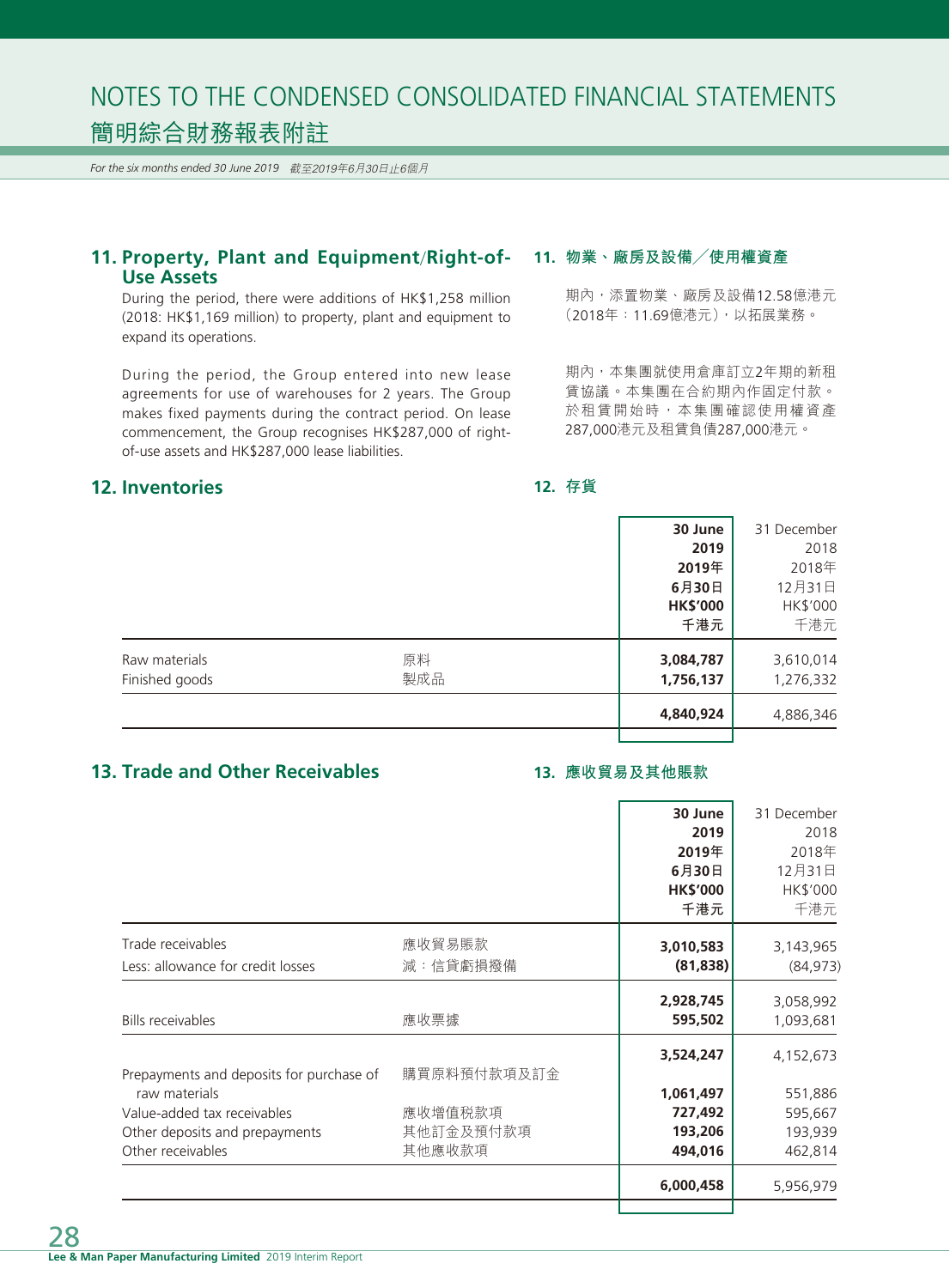# **13. Trade and Other Receivables** *(Continued)*

As at 30 June 2019, total bills received amounting to HK\$595,502,000 (31 December 2018: HK\$1,093,681,000) are held by the Group for settlement of trade receivables. The Group continues to recognise their full carrying amounts at the end of the reporting period. All bills received by the Group are with a maturity period of less than one year.

The Group allows its customers an average credit period of 45 to 90 days. The following is an aged analysis of trade and bills receivables presented based on the invoice date at the end of the reporting period.

### **13. 應收貿易及其他賬款**(續)

於2019年6月30日,應收票據金額合共 595,502,000 港 元( 2018 年 12 月 31 日 : 1,093,681,000港元)由本集團持有以清償應 收貿易賬款。本集團於報告期末繼續確認 其全額賬面值。所有本集團已收票據之到 期日均少於一年。

本集團給予客戶的平均信貸期為45日至90 日。以下為報告期末按發票日期呈列之應 收貿易及票據賬款的賬齡分析。

|                       |         | 30 June         | 31 December |
|-----------------------|---------|-----------------|-------------|
|                       |         | 2019            | 2018        |
|                       |         | 2019年           | 2018年       |
|                       |         | 6月30日           | 12月31日      |
|                       |         | <b>HK\$'000</b> | HK\$'000    |
|                       |         | 千港元             | 千港元         |
| Aged:                 | 賬齡:     |                 |             |
| Not exceeding 30 days | 不超過30日  | 2,713,822       | 3,355,730   |
| $31-60$ days          | 31-60日  | 652,725         | 683,939     |
| 61-90 days            | 61-90日  | 96,392          | 74,183      |
| 91-120 days           | 91-120日 | 39,970          | 21,103      |
| Over 120 days         | 120日以上  | 21,338          | 17,718      |
|                       |         | 3,524,247       | 4,152,673   |
|                       |         |                 |             |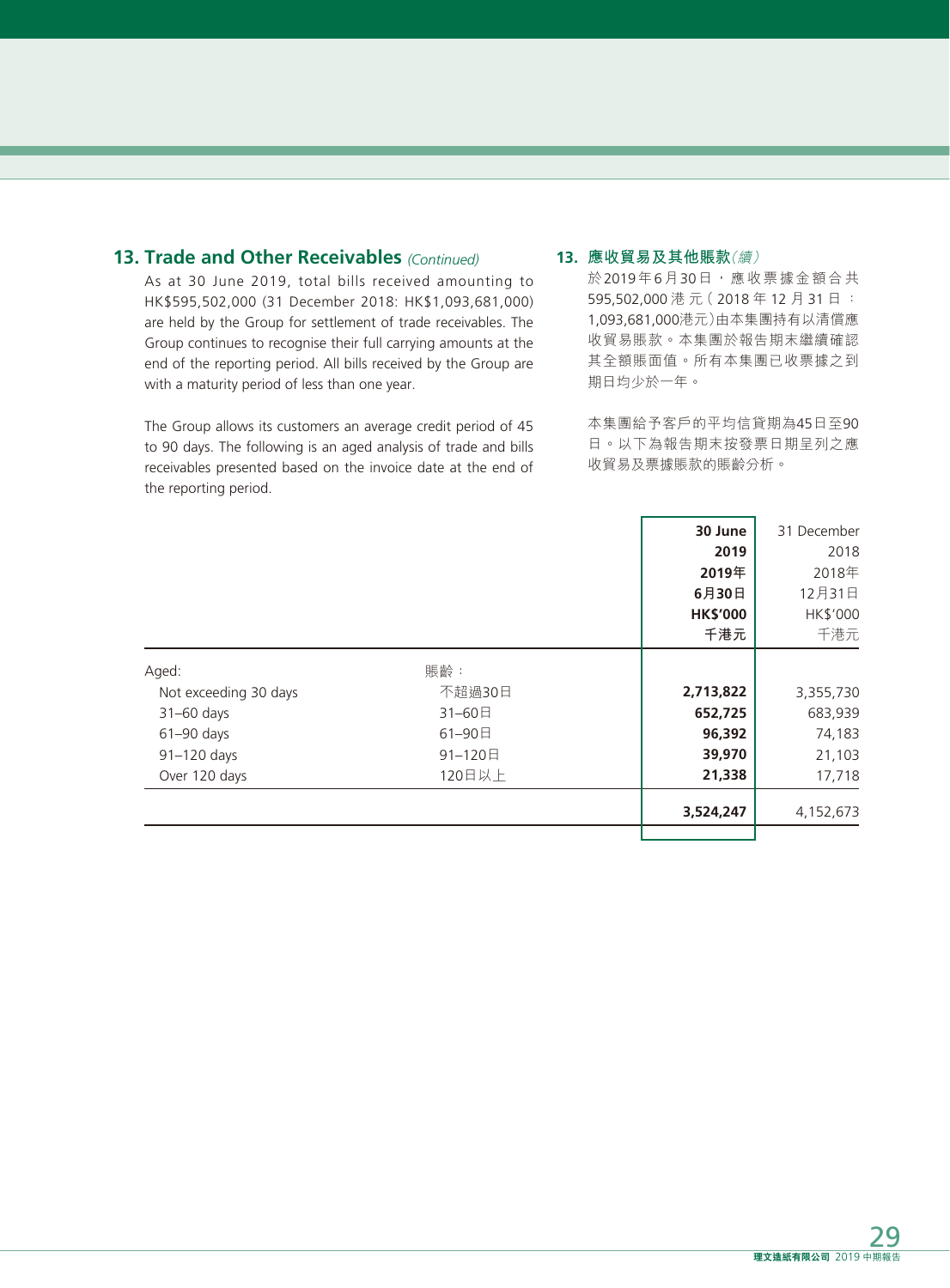*For the six months ended 30 June 2019* 截至2019年6月30日止6個月

# **14. Trade and Other Payables 14. 應付貿易及其他賬款**

|                          |           | 30 June         | 31 December |
|--------------------------|-----------|-----------------|-------------|
|                          |           | 2019            | 2018        |
|                          |           | 2019年           | 2018年       |
|                          |           | 6月30日           | 12月31日      |
|                          |           | <b>HK\$'000</b> | HK\$'000    |
|                          |           | 千港元             | 千港元         |
| Trade and bills payables | 應付貿易及票據賬款 | 1,890,933       | 1,935,034   |
| Accruals                 | 應計費用      | 733,559         | 745,179     |
| Construction fee payable | 應付工程款     | 584,027         | 616,327     |
| Other payables           | 其他應付款項    | 307,771         | 374,396     |
|                          |           | 3,516,290       | 3,670,936   |
|                          |           |                 |             |

The average credit period taken for trade purchases ranges from 30 to 120 days. The following is an aged analysis of the trade and bills payables presented based on the invoice date at the end of the reporting period.

貿易購貨之平均賒賬期由30至120日不等。 下表為於報告期末按發票日期之應付貿易 及票據賬款之賬齡分析。

|                       |         | 30 June         | 31 December |
|-----------------------|---------|-----------------|-------------|
|                       |         | 2019            | 2018        |
|                       |         | 2019年           | 2018年       |
|                       |         | 6月30日           | 12月31日      |
|                       |         | <b>HK\$'000</b> | HK\$'000    |
|                       |         | 千港元             | 千港元         |
| Aged:                 | 賬齡:     |                 |             |
| Not exceeding 30 days | 不超過30日  | 681,511         | 776,731     |
| $31-60$ days          | 31-60日  | 549,983         | 448,024     |
| $61 - 90$ days        | 61-90日  | 294,369         | 396,863     |
| 91-120 days           | 91-120日 | 286,353         | 287,573     |
| Over 120 days         | 120日以上  | 78,717          | 25,843      |
|                       |         | 1,890,933       | 1,935,034   |
|                       |         |                 |             |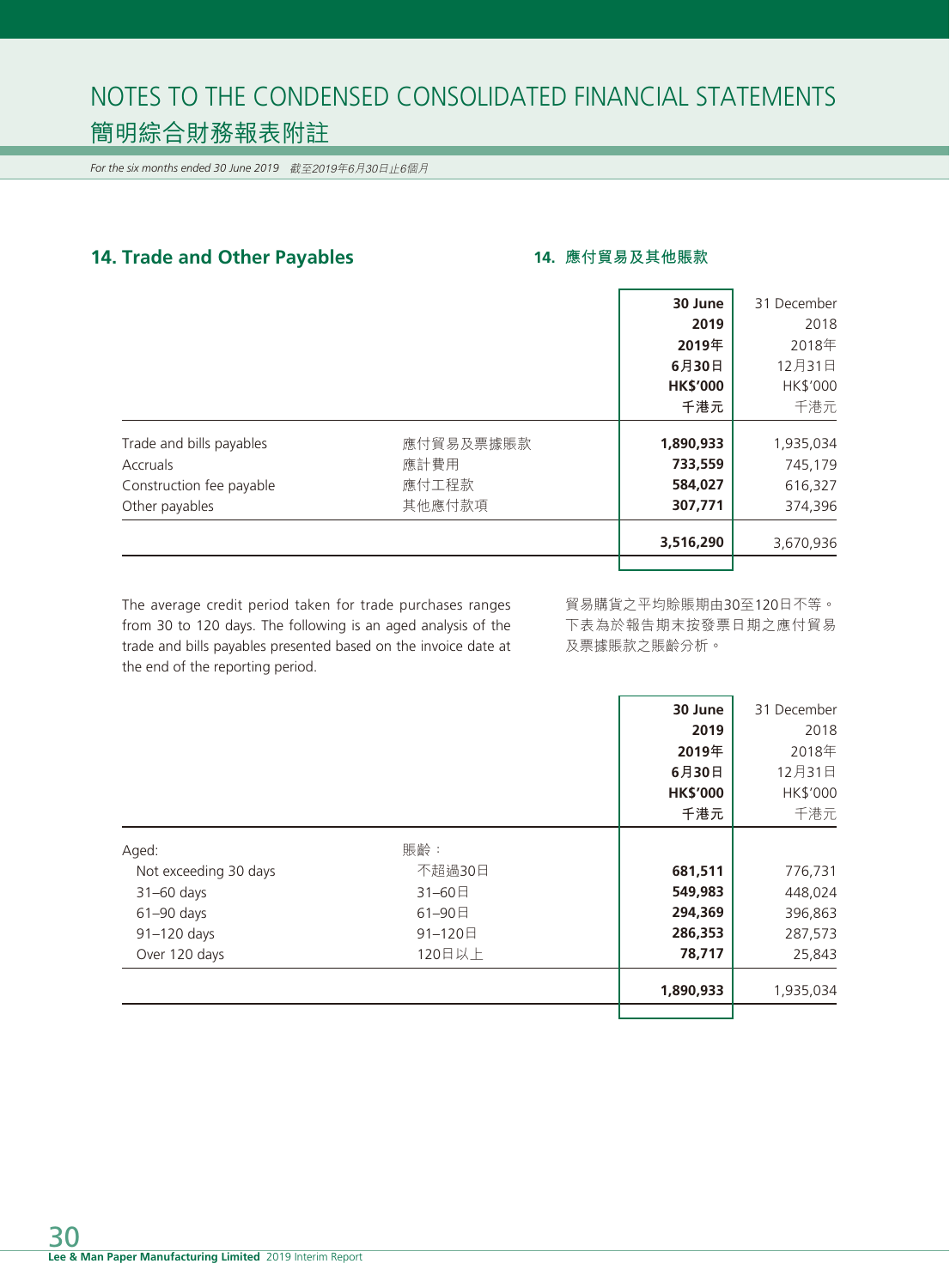# **15. Share Capital 15. 股本**

|                                                                                                                             |                                                                   | <b>Number</b><br>of ordinary<br>shares<br>普通股數目 | Amount<br>金額<br>HK\$'000<br>千港元 |
|-----------------------------------------------------------------------------------------------------------------------------|-------------------------------------------------------------------|-------------------------------------------------|---------------------------------|
| Authorised:<br>Ordinary shares of HK\$0.025 each<br>at 1 January 2018, 31 December 2018<br>and 30 June 2019                 | 法定:<br>於2018年1月1日,<br>2018年12月31日及<br>2019年6月30日<br>每股0.025港元的普通股 | 8,000,000,000                                   | 200,000                         |
| Issued and fully paid:<br>Ordinary shares of HK\$0.025 each<br>at 1 January 2018<br>Shares repurchased and cancelled (note) | 已發行及繳足:<br>於2018年1月1日每股0.025<br>港元的普通股<br>股份購回及註銷(附註)             | 4,505,404,000<br>(116, 496, 000)                | 112,635<br>(2, 912)             |
| Ordinary shares of HK\$0.025 each<br>at 31 December 2018<br>Shares repurchased and cancelled                                | 於2018年12月31日每股0.025<br>港元的普通股<br>股份購回及註銷                          | 4,388,908,000<br>(8,908,000)                    | 109,723<br>(223)                |
| Ordinary shares of HK\$0.025 each<br>at 30 June 2019                                                                        | 於2019年6月30日每股0.025<br>港元的普通股                                      | 4,380,000,000                                   | 109,500                         |

note:

Out of 119,134,000 ordinary shares repurchased, 116,496,000 shares were cancelled during the year ended 31 December 2018 while the remaining 2,638,000 ordinary shares were cancelled in January 2019.

# **16. Perpetual Capital Securities**

On 29 May 2019, the Company (the "Issuer") issued USD300 million perpetual capital securities which are listed on the Stock Exchange at an issue price of 100 per cent. Distribution is payable semi-annually in arrears based on a fixed rate, which is 5.5 per cent per annum. Distribution by the Issuer may be deferred at its sole discretion. These perpetual capital securities have no fixed maturity and are redeemable in whole, but not in part, at the Issuer's option on 29 May 2024, or any distribution payment date falling thereafter at their principal amounts together with any accrued, unpaid or deferred distributions. While any distributions are unpaid or deferred, the Company will not declare, pay dividends or make distributions or similar periodic payments in respect of, or repurchase, redeem or otherwise acquire any securities of lower rank.

As the perpetual capital securities do not contain any contractual obligation to pay cash or other financial assets, in accordance with HKAS 32 Financial Instruments: Presentation, they are classified as equity for accounting purpose.

#### 附註:

於截至2018年12月31日止年度119,134,000股購 回普通股當中,116,496,000股股份已於年內被 註銷,而餘下之2,638,000股普通股隨後在2019 年1月被註銷。

#### **16. 永續資本證券**

於2019年5月29日,本公司(「發行人」)發行 了3.00億美元永續資本證券,以100%的發 行價在聯交所上市。應付分派乃每半年按 每年5.5%的固定比率分派。發行人可自行 決定將分派遞延。此等永續資本證券並無 固定到期日及可按發行人的選擇於2024年 5月29日或隨後任何分派付款日期以本金金 額連同所有應計、未付或遞延分派將永續 資本證券全數(並非部分)贖回。當任何分 派乃未付或遞延,本公司將不可宣派、派 發股息或作出分派或就分派類似的定期付 款,或購回、贖回或購入任何較低級別的 證券。

由於永續資本證券並無包含任何合約責任 以支付現金或其他金融資產,根據香港會 計準則第32號金融工具:呈示,就會計入 賬其分類為權益。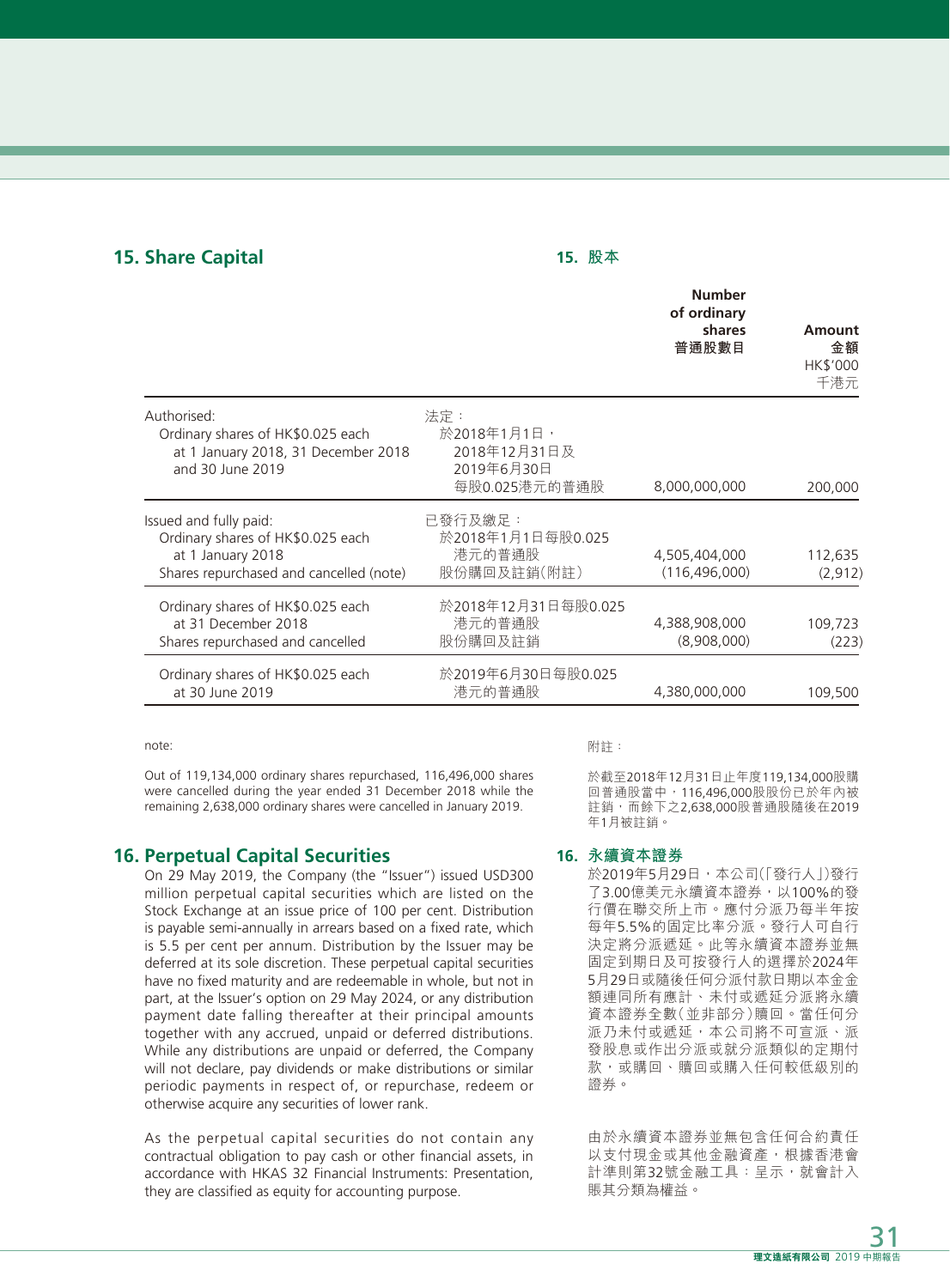*For the six months ended 30 June 2019* 截至2019年6月30日止6個月

# **17. Operating Leases**

# **The Group as lessor**

At the end of the reporting period, the Group had contracted with tenants for the following future minimum lease payments:

# **17. 經營租約**

# **集團作為出租人**

於報告期末,本集團已與租戶簽訂合約的 日後最低租金為:

|                                       |         | 30 June         | 31 December |
|---------------------------------------|---------|-----------------|-------------|
|                                       |         | 2019            | 2018        |
|                                       |         | 2019年           | 2018年       |
|                                       |         | 6月30日           | 12月31日      |
|                                       |         | <b>HK\$'000</b> | HK\$'000    |
|                                       |         | 千港元             | 千港元         |
| Within one year                       | 1年內     | 56,248          | 54,549      |
| In the second to fifth year inclusive | 第2至第5年內 | 223,469         | 217,468     |
| Over five years                       | 超過5年    | 173,934         | 190,531     |
|                                       |         | 453,651         | 462,548     |
|                                       |         |                 |             |

# **18. Capital Commitments**

# **18. 資本承擔**

|                                                                                                                                                |                                        | 30 June         | 31 December |
|------------------------------------------------------------------------------------------------------------------------------------------------|----------------------------------------|-----------------|-------------|
|                                                                                                                                                |                                        | 2019            | 2018        |
|                                                                                                                                                |                                        | 2019年           | 2018年       |
|                                                                                                                                                |                                        | 6月30日           | 12月31日      |
|                                                                                                                                                |                                        | <b>HK\$'000</b> | HK\$'000    |
|                                                                                                                                                |                                        | 千港元             | 千港元         |
| Capital expenditures contracted for but<br>not provided in the condensed<br>consolidated financial statements<br>in respect of acquisition of: | 就已訂約但未於簡明綜合財務<br>報表中撥備有關下列購置的<br>資本開支: |                 |             |
| - property, plant and equipment                                                                                                                | -物業、廠房及設備                              | 2,987,108       | 2,358,009   |
| - land use rights                                                                                                                              | 一土地使用權                                 | 274,304         | 241,021     |
|                                                                                                                                                |                                        | 3,261,412       | 2,599,030   |
|                                                                                                                                                |                                        |                 |             |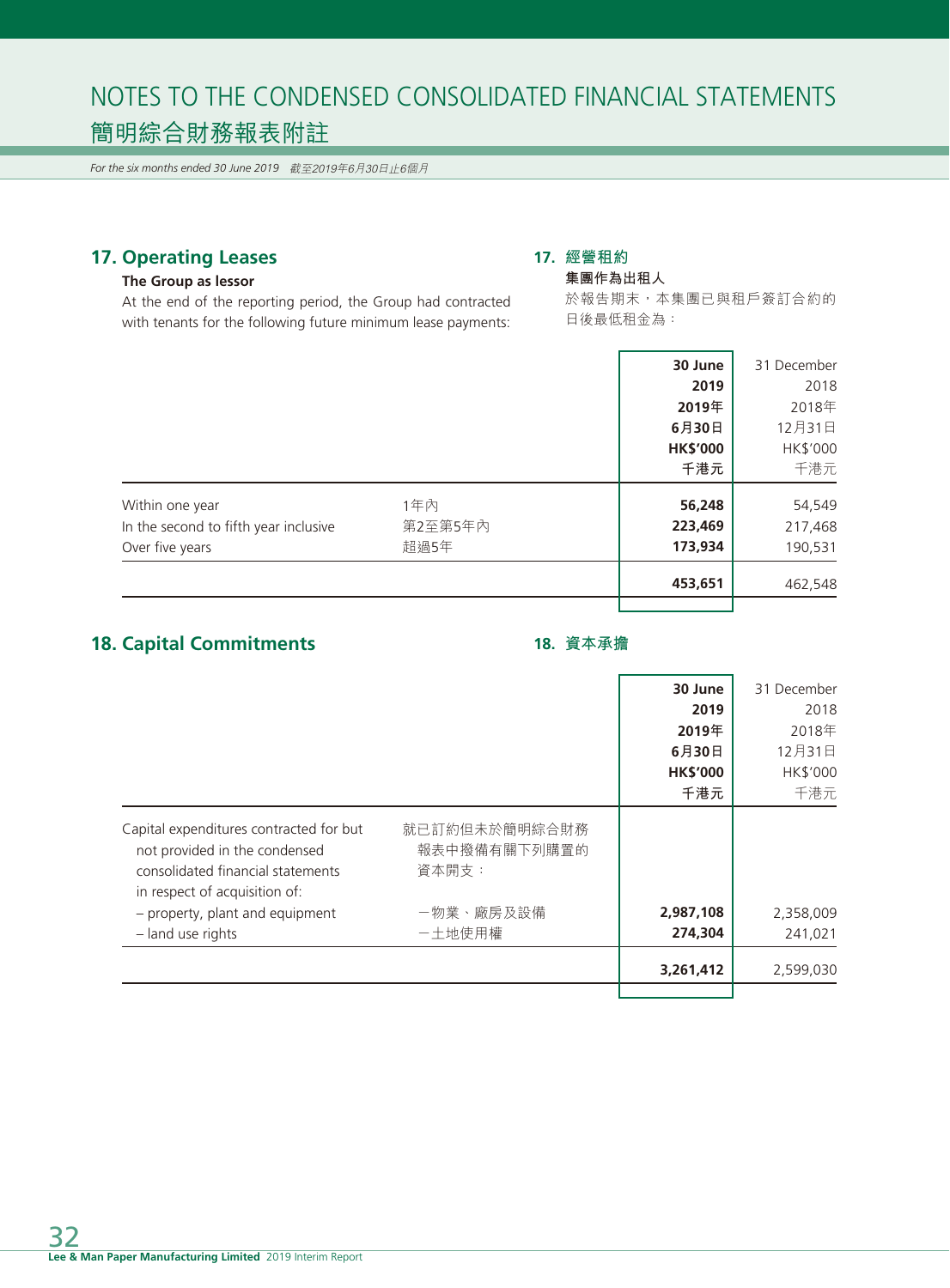# **19. Related and Connected Party Disclosures**

During the period, the Group had significant transactions with related parties, certain of which are also deemed to be connected parties pursuant to the Listing Rules. Significant transactions with these parties during the period are as follows:

## **19. 相關及關連人士披露**

期內,本集團與相關人士(若干人士亦同時 根據上市規則被視作為關連人士)進行重大 交易。期內與該等人士進行的重大交易如 下:

**Six months ended 30 June**

|                                                                         |                                                                   |                 | 截至6月30日止6個月 |
|-------------------------------------------------------------------------|-------------------------------------------------------------------|-----------------|-------------|
|                                                                         |                                                                   | 2019            | 2018        |
| <b>Name of parties</b>                                                  | <b>Nature of transactions</b>                                     | <b>HK\$'000</b> | HK\$'000    |
| 關連人士名稱                                                                  | 交易性質                                                              | 千港元             | 千港元         |
| Lee & Man Chemical Company<br>Limited (note i)<br>理文化工有限公司(附註i)         | Raw materials purchased by the Group<br>集團購買原料                    | 45,342          | 54,534      |
| Lee & Man Industrial Manufacturing<br>Limited (note ii)                 | Finished goods sold by the Group<br>集團出售製成品                       | 18,799          | 53,519      |
| 理文實業有限公司(附註ii)                                                          | Electricity and steam fee received<br>by the Group<br>集團已收電力及蒸氣費用 | 819             | 1,247       |
|                                                                         | Raw materials purchased by the Group<br>集團購買原料                    | 1,567           | 1,458       |
| Lee & Man Paper Products<br>Company Limited (note ii)<br>理文紙品有限公司(附註ii) | Licence fee expenses incurred<br>by the Group<br>集團許可權費支出         | 966             | 1,024       |
| Jiangsu Lee & Man Chemical<br>Limited (note i)<br>江蘇理文化工有限公司(附註i)       | Electricity and steam fee received<br>by the Group<br>集團已收電力及蒸氣費用 | 32,902          | 33,767      |
|                                                                         | Rental income of office spaces<br>辦公室租金收入                         | 940             | 989         |
|                                                                         |                                                                   |                 |             |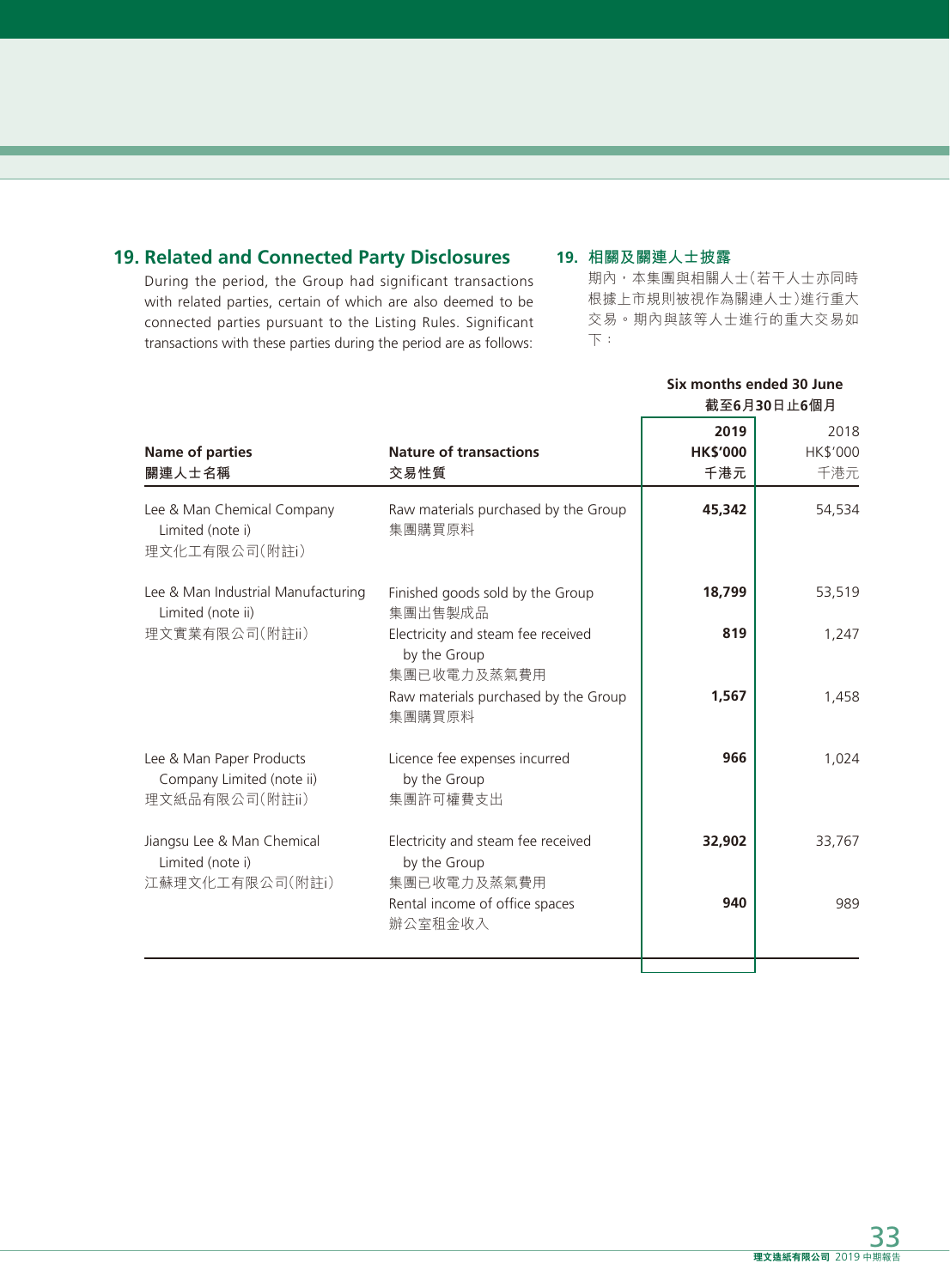*For the six months ended 30 June 2019* 截至2019年6月30日止6個月

# **19. Related and Connected Party Disclosures**

**19. 相關及關連人士披露**(續)

*(Continued)*

|                                                                                                    |                                                                                                          | Six months ended 30 June<br>截至6月30日止6個月 |                         |
|----------------------------------------------------------------------------------------------------|----------------------------------------------------------------------------------------------------------|-----------------------------------------|-------------------------|
| Name of parties<br>關連人士名稱                                                                          | <b>Nature of transactions</b><br>交易性質                                                                    | 2019<br><b>HK\$'000</b><br>千港元          | 2018<br>HK\$'000<br>千港元 |
| Jiangxi Lee & Man Chemical<br>Limited (note i)<br>江西理文化工有限公司(附註i)                                  | Electricity and steam fee paid<br>by the Group<br>集團已付發電及蒸氣服務費<br>Rental fee paid by the Group<br>集團已付租金 | 34,872<br>1,112                         | 34,251<br>1,308         |
| Winfibre B.V., Winfibre U.K.<br>Company Limited and Winfibre US<br>Incorporated (note iii) (附註iii) | Raw materials purchased<br>by the Group<br>集團購買原料                                                        | 894,117                                 |                         |

notes:

- 附註:
- (i) These companies are beneficially owned and controlled by Mr. Lee Man Yan, an associate of Dr. Lee Man Chun Raymond and Mr. Lee Man Bun, the directors of the Company.
- (ii) These companies are indirectly wholly owned by the spouse of Mr. Li King Wai Ross (a director of the Company) who is also a daughter of Dr. Lee Wan Keung Patrick, a substantial shareholder of the Company.
- (iii) These companies are beneficially owned and controlled by Mr. Ng Yu Hung, an associate of Dr. Lee Wan Keung Patrick, a substantial shareholder of the Company and Dr. Lee Man Chun Raymond and Mr. Lee Man Bun, the directors of the Company.

# **20. Review of Interim Accounts**

The condensed consolidated interim financial statements are unaudited, but have been reviewed by the Audit Committee.

- (i) 該等公司由本公司董事李文俊博士及李文 斌先生之聯繫人仕李文恩先生實益擁有及 控制。
- (ii) 該等公司為本公司董事李經緯先生之配 偶,彼亦為本公司主要股東李運强博士之 女兒間接全資擁有。
- (iii) 該等公司由本公司主要股東李運强博士、 本公司董事李文俊博士及李文斌先生之聯 繫人仕伍于鴻先生實益擁有及控制。

#### **20. 審閱中期賬目**

本簡明綜合中期財務報表均未經審核,惟 經審核委員會審閱。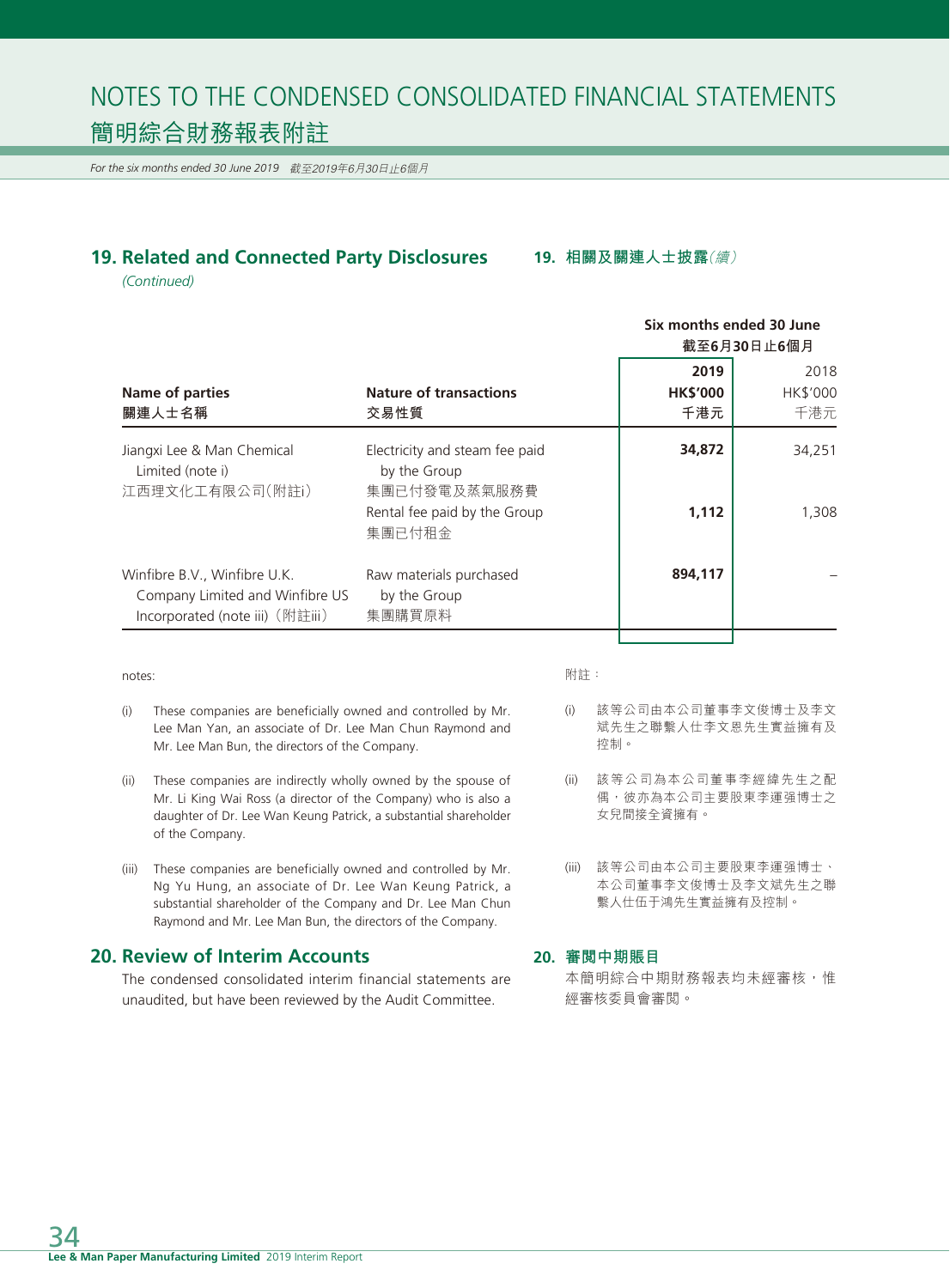# **Interim Dividend**

The Board has resolved to declare an interim dividend of HK\$0.13 (2018: HK\$0.20) per share for the six months ended 30 June 2019 to shareholders whose names appear on the Register of Members on 2 September 2019. It is expected that the interim dividend will be paid around 12 September 2019.

# **Closure of Register of Members**

The Register of Members will be closed from 28 August 2019 to 2 September 2019, both days inclusive, during which period no transfer of shares can be registered. In order to qualify for the interim dividend, all transfers accomplished by the relevant share certificates must be lodged with the Company's Branch Share Registrars, Tricor Investor Services Limited, at Level 54 Hopewell Centre, 183 Queen's Road East, Hong Kong for registration no later than 4:30 pm on 27 August 2019.

### **中期股息**

董事會議決宣派截至2019年6月30日止6個月之 中期股息每股0.13港元(2018年:0.20港元)予 2019年9月2日名列於股東名冊內之股東。預期 中期股息將於2019年9月12日派付予股東。

### **暫停辦理股份過戶登記**

本公司將於2019年8月28日至2019年9月2日(首 尾兩天包括在內)暫停辦理股份過戶登記手續。 為符合獲派中期股息之資格,所有過戶文件連同 有關股票最遲須於2019年8月27日下午4時30分 前送達本公司之股份過戶登記分處卓佳證券登記 有限公司,地址為香港皇后大道東183號合和中 心54樓,以辦理登記手續。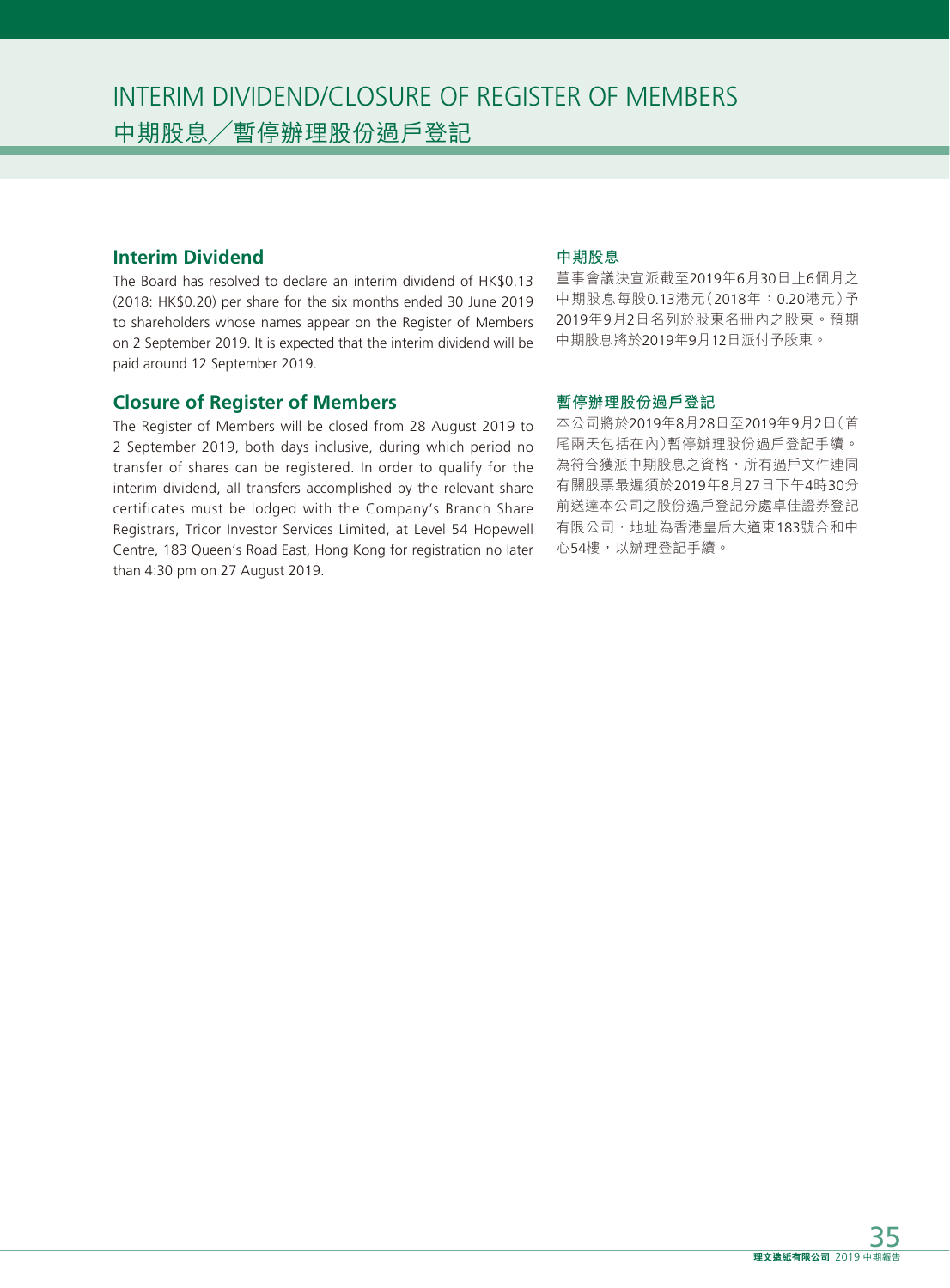# **Business Review and Outlook**

In the first half of 2019, under the impact of supply-side reform, trade frictions and other factors, the paper manufacturing industry has been encountering challenges and adjustments. Lee & Man Paper has shown a situation of slowdown amidst stability, recording decreases in both sales volume and profit, which was within the expectation of the Group. The strategic goal of the Group remained unchanged. For the six months ended 30 June 2019, the Group recorded total revenue of HK\$12,947 million, which decreased by 20.9% as compared to corresponding period last year and net profit decreased by 43.6% to HK\$1,680 million. The earnings per share for the period was HK38.35 cents (2018: HK66.52 cents).

The board of directors determined an interim dividend of HK13 cents (2018: HK20 cents) per share for 2019. For the six months ended 30 June 2019, the aggregate sales of the Group amounted to 2.81 million tons, while its net profit per ton was of HK\$597.

#### **Industry and Business Review**

According to the monitoring data from ASKCI Consulting Co. LTD, over the four years from 2014 to 2017, the operating income of the paper manufacturing industry in China continued to grow and the profitability also tended to be stable. However, from the second half of 2018, with the promotion of supply-side reform in Mainland China as well as the restriction of new capacity investment owing to the tightening of environmental policy, the supply and demand of the industry has presented a low level. In the international arena, the US has embarked a trade war with China starting from late August last year for imposing additional 25% tariffs. High tariff resulted in the shortage and restriction of the supply of raw materials while the downstream presented a poor demand. Amidst the impact of a series of factors, the profit of the paper manufacturing industry has declined.

The paper manufacturing industry still faces certain pressure in 2019. In addition, the ongoing US-China trade friction in the first half of 2019 resulted in the substantial increase in the cost of paper production, which has affected the consumer confidence. The Group has proactively responded to the changes in market. The Group has been committed to developing a vertical business mode covering pulp manufacturing and recycling of waste paper through active consolidation of its upstream resources so as to achieve the integrated development of industrial chain and ensure the supply of raw materials. In the meantime, by expanding scale, controlling costs and strengthening production capacity on basis of the existing business foundation, the Group will have more opportunities for business development.

#### **業務回顧及展望**

2019年上半年,受供給側改革以及貿易摩擦等 因素影響,造紙行業面臨著一定的挑戰和調整, 理文造紙穩中有緩,上半年銷售量及利潤均有所 下降,但均在集團預期之內,集團戰略目標保持 不變。截至2019年6月30日止6個月,總收入比 去年同期下跌20.9%至129.47億港元,淨利潤下 跌43.6%至16.80億港元。期內每股盈利38.35港 仙(2018年:66.52港仙)。

董事會建議2019年派發中期股息每股13港仙 (2018年:20港仙)。本集團截至2019年6月30 日止6個月之總銷售量為281萬噸,產品平均每 噸淨利潤為597港元。

#### **行業及業務回顧**

根據中商產業研究院監測資料顯示,自2014– 2017年近四年來,中國造紙行業營業收入保持 穩步上漲,盈利能力也趨於穩定。但從2018年 下半年開始,隨著內地供給側改革的推進,加之 趨嚴的環保政策限制新增產能投放,使得行業供 需狀態開始偏緊。國際上,去年8月底,中美貿 易戰開始展開,加徵25%關税,高關税使得原 材料供應持續緊張,原料供給受限,同時下游需 求不振。在一系列的因素影響下,造紙企業利潤 有所下滑。

2019年造紙行業依然面對一定壓力。加之,今 年上半年中美貿易摩擦仍在持續,造紙成本大幅 攀升,影響消費者的消費信心。本集團因應市場 變化,積極應對。集團一直致力於通過積極整合 上游資源,發展涵蓋製漿及廢紙回收的垂直業務 模式,向產業鏈一體化方向發展,確保原材料的 供應;同時,集團在現有業務基礎上,不斷擴充 規模,控制成本,提升產能,給集團帶來更多的 業績增長機會。

36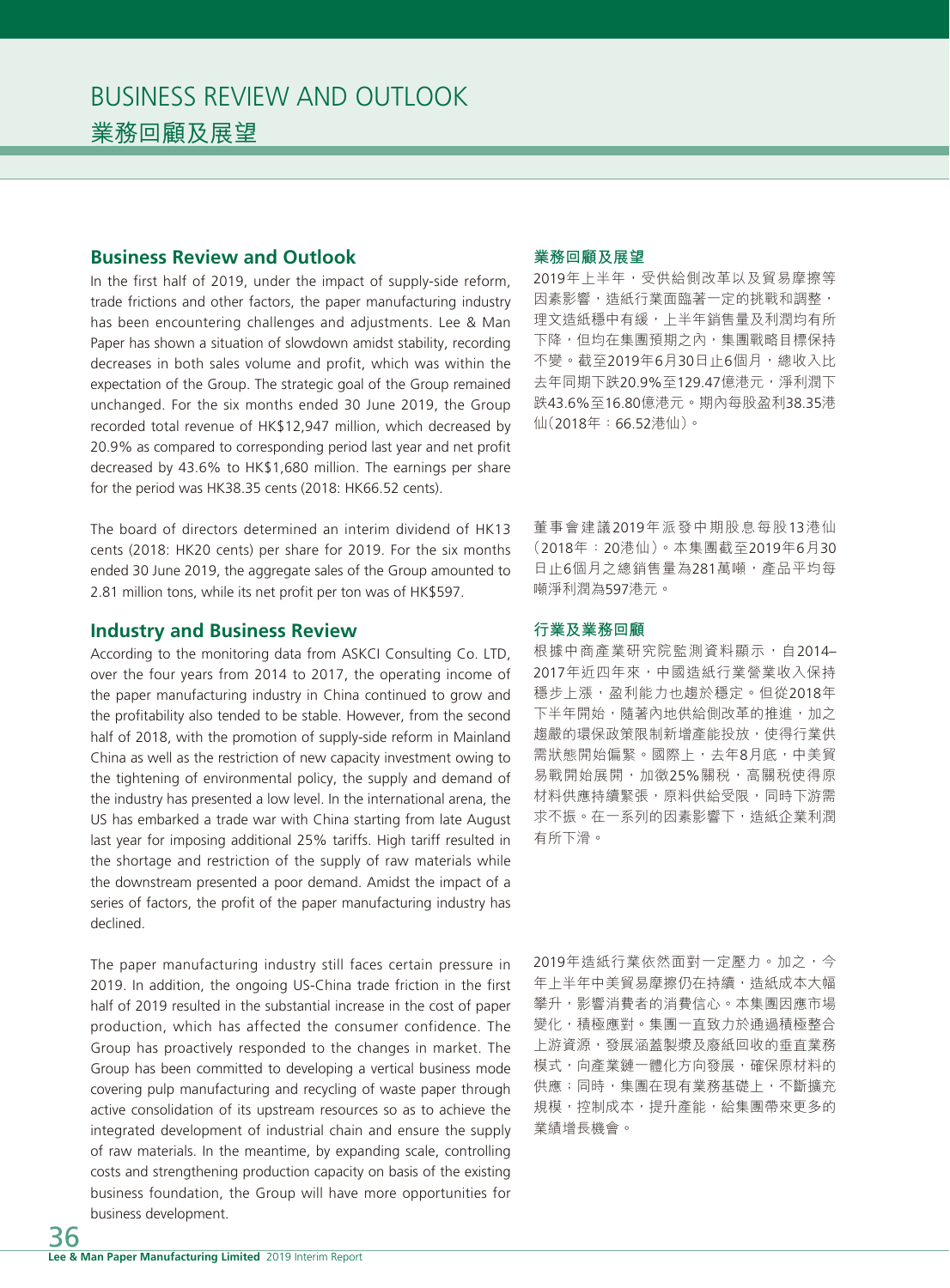### **Business Prospect**

The Group will make a proactive effort to optimize the industrial chain for achieving diversification of the paper and pulp businesses. The Group will give support to the "Belt & Road" Initiatives, targeting Southeast Asia market for international development and new production capacity increase. In the future, the Group will continue to seek business opportunities in countries and cities along the Belt & Road and is confident in the long term development of the Belt & Road.

As for tissue paper, the Company attaches great importance to consumer tissue business and has achieved the formation of a fullproduct chain. Lee & Man Paper has endeavored to improve the quality of consumer tissue and boost its scale of production in order to satisfy people's needs for health and environmental protection as well as consumer requirements. The tissue business has maintained a steady growth as a whole and has become the growth driver of the Group in the medium and long term. The Group will focus on the requirements of the consumers and continue to adopt effective strategies for developing the tissue business.

Packaging paper is the major core business of the Company and has maintained a steady development in the first half of 2019. Since the outbreak of the US-China trade war in 2018, the packaging paper business in Mainland China has relatively shrunk. In addition, Mainland China embarked on waste paper import restriction policy starting from 2017. The relevant restriction policy restricted the supply of raw materials and had have some bearing on the domestic paper manufacturing industry and the waste paper recycling of the Group. Therefore, the Group will actively seek alternative methods for the import of waste paper.

The Group will stay committed to offering quality products to the public, adhere to a principle that places equal emphasis on production and operation as well as environmental protection, strengthen environmental management, step up the efforts in reducing sewage, and implement energy conservation and emission reduction measures. In the long run, there still exists comparatively extensive room for growth in the paper manufacturing industry. The Group will seize opportunities to expand its market coverage and maintain the Group's competitiveness in the prevailing paper manufacturing industry.

# **Conclusion**

The Group would like to express its sincere gratitude to employees and shareholders for their strong support. Leveraging its leading position in the paper manufacturing industry and its consistently solid development advantage, the Group would further enhance its profitability and maximize the return to shareholders.

### **業務前景**

本集團積極優化產業鏈,以實現紙張和紙漿業務 的多元化。集團響應「一帶一路」戰略,瞄準東南 亞市場,拓展國際產業布局,增加新產能,未來 將繼續在一帶一路國家以及城市發掘商機,集團 對於一帶一路長遠發展抱有信心。

衛生紙業務方面,公司高度重視生活用紙業務, 已經實現全產品鏈打造。理文造紙一直致力於努 力改善提高生活用紙的質量和生產規模,以滿 足人們對健康和環保的要求,以及消費需求。衛 生紙業務總體發展平穩,是公司的中長期增長動 力,集團會以客戶的需求為導向,未來集團將繼 續採取有效的策略來發展衛生紙業務。

包裝紙業務是公司的主要核心業務,上半年包 裝紙業務也在平穩發展。自2018年中美貿易戰 開啟,內地包裝紙業務相對有所萎縮,加之從 2017年開始,中國內地陸續推出了關於限制廢 紙進口的政策。相關限制政策的出台一定程度上 限制了原材料的供應,對國內造紙行業產生一定 衝擊,集團的廢紙回收受到了一定影響。因此, 集團積極尋求其他方法替代廢紙入口。

本集團致力為大眾提供高品質的產品,並秉承生 産經營與環境保護並重的宗旨,強化環保管理, 加大減排力度,做到節能減耗。長遠而言,造 紙行業仍然有比較大的發展空間。集團將抓住機 遇,拓展市場規模,保持集團在現今造紙行業的 市場競爭力。

#### **結語**

在此,本集團衷心感謝一直以來全體員工及股東 的大力支持,憑藉集團於造紙業的龍頭地位以及 貫徹始終的穩健發展優勢,進一步提升集團盈利 能力,為股東帶來最大的利益。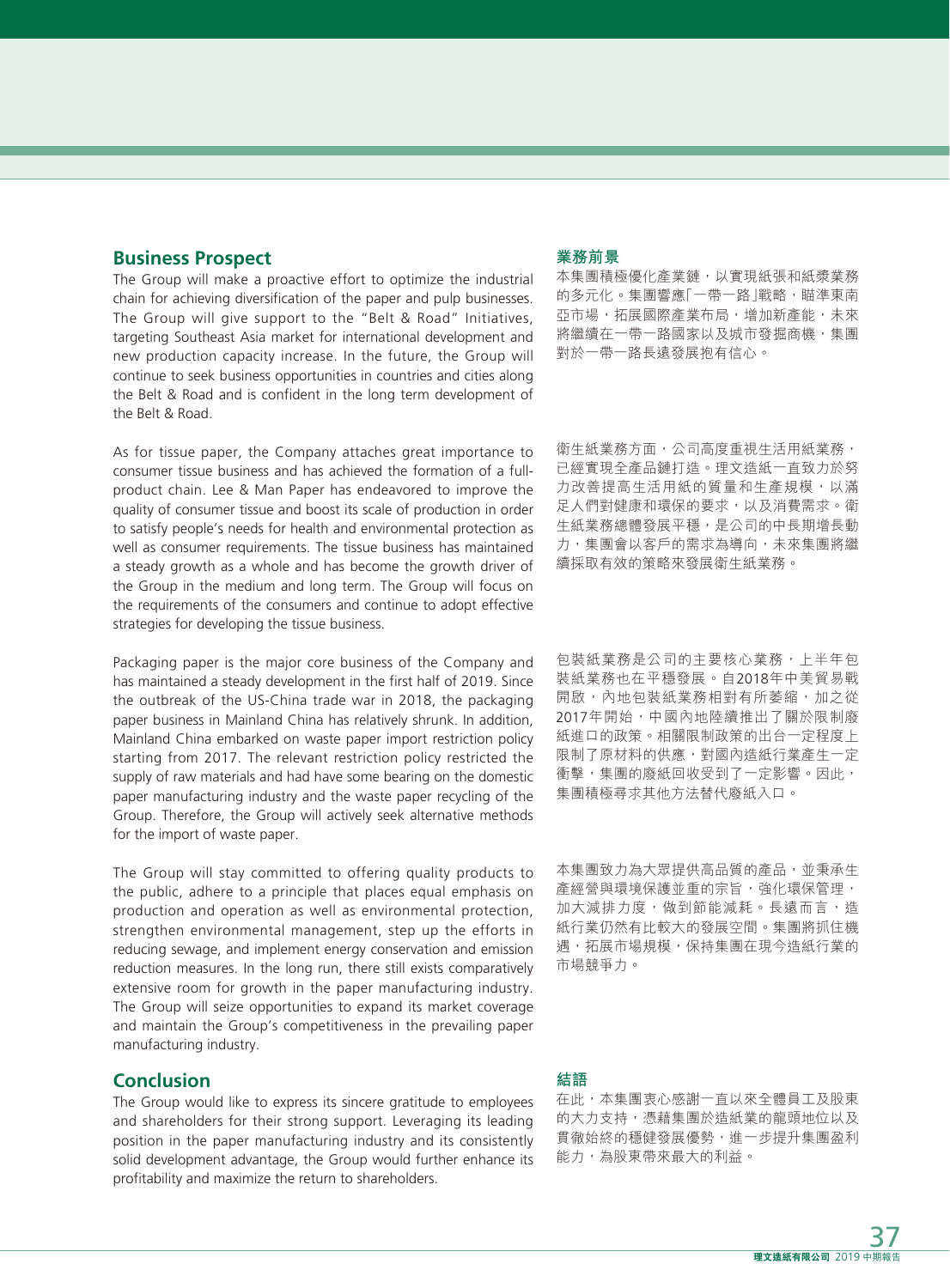# **Results of Operation**

Revenue and net profit attributable to owners of the Company for the six months ended 30 June 2019 was HK\$12,947 million and HK\$1,680 million respectively and that for the corresponding period last year was HK\$16,369 million and HK\$2,980 million respectively. The earnings per share for the period was HK38.35 cents as compared to HK66.52 cents for the corresponding period last year.

### **Distribution and Selling Expenses**

The Group's distribution and selling expenses was HK\$272 million for the six months ended 30 June 2019 as compared to HK\$268 million for the corresponding period last year. It represented about 2.1% of the revenue for the six months ended 30 June 2019 and was increased as compared to that of 1.6% for the corresponding period last year.

### **General and Administrative Expenses**

The Group's general and administrative expenses was HK\$459 million for the six months ended 30 June 2019 as compared to HK\$685 million for the corresponding period last year. It represented about 3.5% of the revenue for the six months ended 30 June 2019 and was decreased as compared to that of 4.2% for the corresponding period last year.

# **Finance Costs**

The Group's total finance costs (including the interest on lease liabilities and amounts capitalised) was HK\$190 million for the six months ended 30 June 2019 as compared to HK\$157 million for the corresponding period last year. The increase was mainly due to the increase in average interest rate on bank borrowings and the increase in interest paid for discounted bills during the period.

# **Inventories, Debtors' and Creditors' Turnover**

The inventory turnover of the Group's raw materials and finished products were 58 days and 26 days, respectively, for the six months ended 30 June 2019 as compared to 61 days and 16 days, respectively, for the year ended 31 December 2018.

The Group's debtors' turnover days were 41 days for the six months ended 30 June 2019 as compared to 35 days for the year ended 31 December 2018. This is in line with the credit terms of 45 days to 90 days granted by the Group to its customers.

The Group's creditors' turnover days were 36 days for the six months ended 30 June 2019 as compared to 33 days for the year ended 31 December 2018.

# **經營業績**

截至2019年6月30日止6個月的收入及本公司擁 有人應佔純利分別為129.47億港元及16.80億港 元,而去年同期則分別為163.69億港元及29.80 億港元。期內,每股盈利為38.35港仙,而去年 同期為66.52港仙。

#### **分銷及銷售費用**

本集團截至2019年6月30日止6個月的分銷及銷 售費用為2.72億港元,而去年同期為2.68億港 元。截至2019年6月30日止6個月的分銷及銷售 費用佔收入約2.1%,較去年同期的1.6%上升。

#### **日常及行政費用**

本集團截至2019年6月30日止6個月的日常及行 政費用為4.59億港元,而去年同期為6.85元。截 至2019年6月30日止6個月的日常及行政費用佔 收入約3.5%,較去年同期的4.2%減少。

#### **財務成本**

本集團截至2019年6月30日止6個月的總借貸成 本(包括租賃負債利息及資本化金額)為1.90億港 元,而去年同期為1.57億港元。成本增加主要由 於期內平均借貸利率上升及支付票據貼現利息增 加所致。

#### **存貨、應收賬款及應付賬款周轉期**

本集團於截至2019年6月30日止6個月的原料及 製成品存貨周轉期分別為58日及26日,相比截 至2018年12月31日止年度則分別為61日及16 日。

本集團於截至2019年6月30日止6個月的應收賬 款周轉期為41日,相比截至2018年12月31日止 年度則為35日。此符合本集團給予客戶45日至 90日的信貸期。

本集團於截至2019年6月30日止6個月的應付賬 款周轉期為36日,相比截至2018年12月31日止 年度則為33日。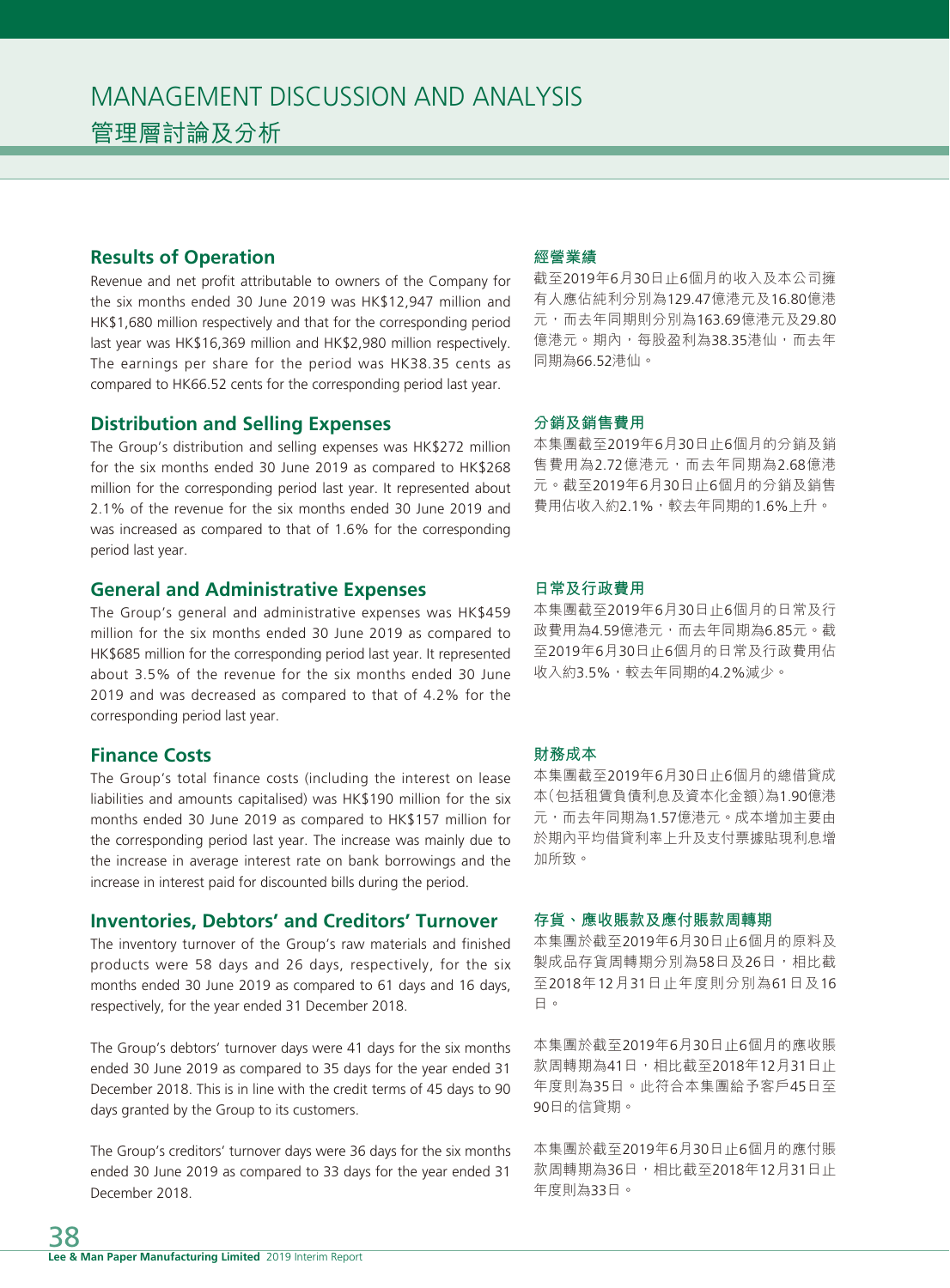# **Liquidity, Financial Resources and Capital Structure**

The total shareholders' fund of the Group as at 30 June 2019 was HK\$26,000 million (31 December 2018: HK\$23,146 million). As at 30 June 2019, the Group had current assets of HK\$15,436 million (31 December 2018: HK\$13,280 million) and current liabilities of HK\$10,133 million (31 December 2018: HK\$10,222 million). The current ratio was 1.52 as at 30 June 2019 as compared to 1.30 at 31 December 2018.

The Group generally finances its operations with internal generated cash flow and credit facilities provided by its principal bankers in Hong Kong, Macau and the PRC. As at 30 June 2019, the Group had outstanding bank borrowings of HK\$14,061 million (31 December 2018: HK\$13,790 million). These bank loans were secured by corporate guarantees provided by certain subsidiaries of the Company. As at 30 June 2019, the Group maintained bank balances and cash of HK\$4,202 million (31 December 2018: HK\$2,012 million). During the period, the Company issued USD300 million perpetual capital securities and the Group's net debt-toequity ratio (total borrowings net of cash and cash equivalents over shareholders' equity) further decreased from 0.51 as at 31 December 2018 to 0.38 as at 30 June 2019.

The Group possesses sufficient cash and available banking facilities to meet its commitments and working capital requirements.

The Group's transactions and the monetary assets are principally denominated in Hong Kong dollars, Renminbi, United States dollars or Euro. The Group has not experienced any material difficulties or effects on its operations or liquidity as a result of fluctuations in currency exchange rates during the six months ended 30 June 2019. The Group has used currency structured instruments, foreign currency borrowings or other means to hedge its foreign currency exposure.

#### **Employees**

As at 30 June 2019, the Group had a workforce of more than 7,800 employees. Salaries of employees are maintained at a competitive level and are reviewed annually, with close reference to the relevant labour market and economic situation. The Group also provides internal training to staff and provides bonuses based upon staff performance and profits of the Group.

The Group has not experienced any significant problems with its employees or disruption to its operations due to labour disputes nor has it experienced any difficulty in the recruitment and retention of experienced staff. The Group maintains a good relationship with its employees.

#### **流動資金、財務資源及資本結構**

於2019年6月30日,本集團的股東資金總額為 260.00億港元(2018年12月31日:231.46億港 元)。於2019年6月30日,本集團的流動資產達 154.36億港元(2018年12月31日:132.80億港 元),而流動負債則為101.33億港元(2018年12 月31日:102.22億港元)。於2019年6月30日 的流動比率為1.52,而於2018年12月31日則為 1.30。

本集團一般以內部產生的現金流量,以及中港澳 主要往來銀行提供的信貸備用額作為業務的營運 資金。於2019年6月30日,本集團的未償還銀行 貸款為140.61億港元(2018年12月31日:137.90 億港元)。該等銀行借貸由本公司若干附屬公司 提供的公司擔保作為抵押。於2019年6月30日, 本集團持有銀行結餘及現金42.02億港元(2018 年12月31日:20.12億港元)。期內,本公司發 行了3.00億美元永續資本證券,使本集團的淨資 本負債比率(借貸總額減現金及現金等價物除以 股東權益)由2018年12月31日的0.51進一步下降 至2019年6月30日的0.38。

本集團具備充裕的現金及可供動用的銀行備用額 以應付集團的承擔及營運資金需要。

本集團的交易及貨幣資產主要以港元、人民幣、 美元或歐元計值。截至2019年6月30日止6個 月,本集團的營運或流動資金未曾因滙率波動而 面臨任何重大困難或影響。本集團採用貨幣結構 工具,外幣借貸或其他途徑作外幣風險對沖之 用。

#### **僱員**

於2019年6月30日,本集團擁有逾7,800名員 工。僱員薪酬維持於具競爭力水平,並會每年評 估,且密切留意有關勞工市場及經濟市況趨勢。 本集團亦為僱員提供內部培訓,並按員工表現及 本集團盈利發放花紅。

本集團並無遭遇任何重大僱員問題,亦未曾因勞 資糾紛令營運中斷,在招聘及挽留經驗豐富的員 工方面亦不曾出現困難。本集團與僱員的關係良 好。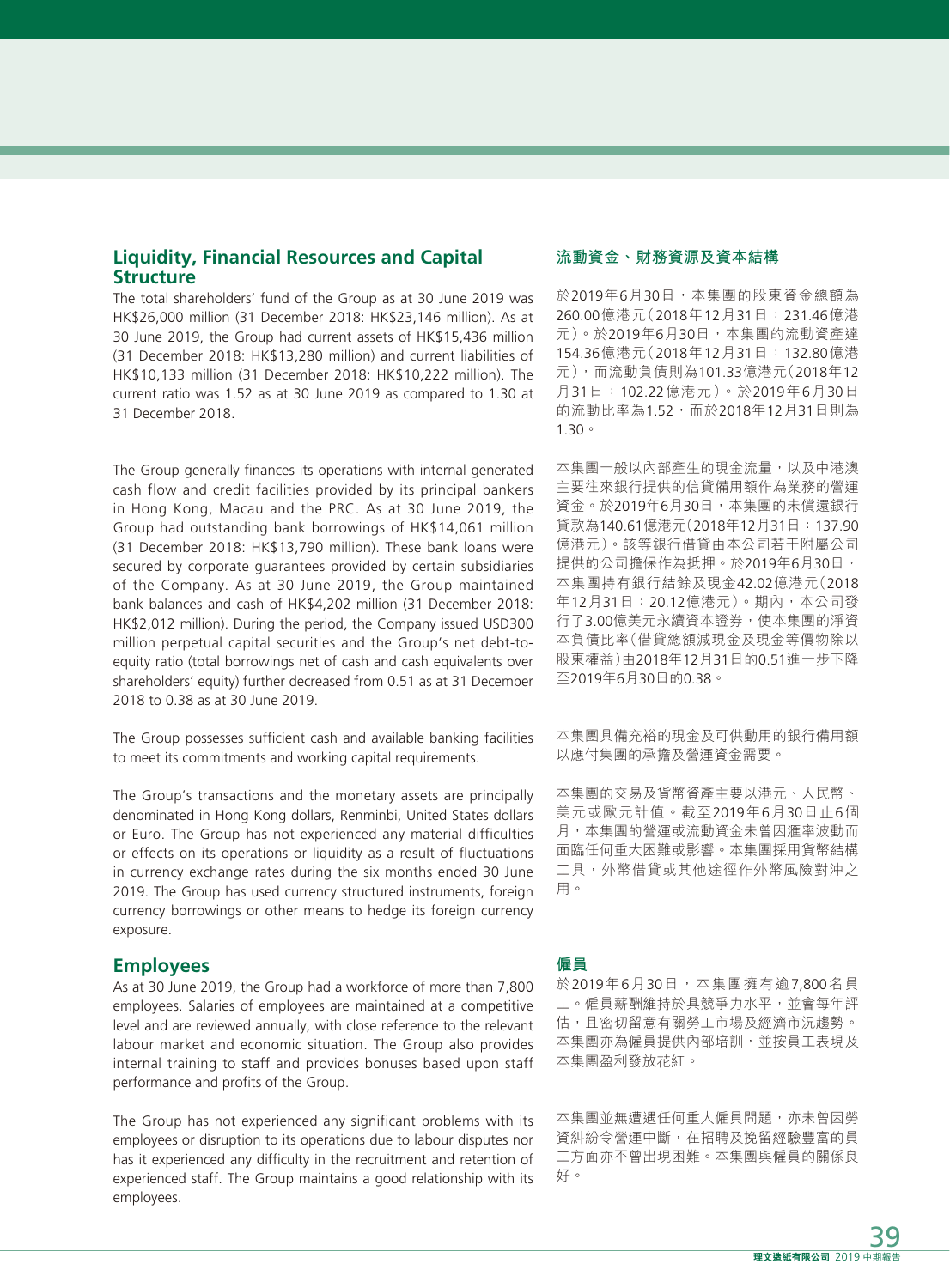# **Ultimate Suppliers and Buying Agents**

Besides purchasing directly from the suppliers, the Group also engages certain independent buying agents to source waste paper from their ultimate suppliers mainly supermarkets, paper packing companies and recycling plants. The Group's buying agents in the United States and Europe, namely Ralison International Inc., Mark Lyndon International BV and Mark Lyndon Paper Enterprises (UK) Limited, are ultimately owned by Mr. Albert Chiu Tung-Choi, a distant relative of the Company's substantial shareholder, Dr. Lee Wan Keung Patrick and his sons, Dr. Lee Man Chun Raymond and Mr. Lee Man Bun, both of whom are executive directors of the Company. These buying agents are not "connected persons" of the Company pursuant to the Listing Rules. They receive a commission for sourcing the raw materials of waste paper and they did not trade and are contractually obliged not to take a position on or otherwise maintain an inventory of waste paper themselves. Their primary role is to coordinate the logistics in order to have the waste paper delivered to the Group, including on-site inspections and customs clearance, and thereby reduces the regulatory risk for the Group. The total prices paid for the waste paper (including the price of waste paper paid to ultimate suppliers and commission paid to the buying agents) were made on an arm's length basis. The Group sourced 4% and 19% of its total raw materials through these buying agents for the six months ended 30 June 2019 and 2018, respectively. The commission paid to these buying agents amounted to HK\$9.6 million and HK\$42.2 million for the six months ended 30 June 2019 and 2018, respectively.

None of the directors, their associates or any shareholder which owned more than 5% of the Company's issued share capital had any interest in the share capital of the five largest suppliers of the Group.

#### **最終供應商及採購代理**

除了向供應商直接採購之外,本集團亦委聘若干 獨立採購代理,向彼等的最終供應商(主要為超 級市場、紙品包裝公司及回收工場)採購廢紙。 本集團位於歐美的採購代理Ralison International Inc.、Mark Lyndon International BV及Mark Lyndon Paper Enterprises (UK) Limited由本公司主要股東 李運强博士以及其兒子李文俊博士及李文斌先生 (兩者均為本公司執行董事)的遠親趙棟材先生最 終擁有。根據上市規則,該等採購代理並非本公 司「關連人士」。彼等透過採購廢紙原材料收取佣 金,且彼等並不進行交易,以及合約上毋須負責 或以其他方式保持彼等自身的廢紙存貨量。彼等 的首要角色為協調物流,確保廢紙運送至本集團 (包括實地檢查及清關),從而減輕本集團的監管 風險。已支付的總廢紙價格(包括向最終供應商 支付的廢紙價格及支付予採購代理的佣金)乃按 公平原則釐定。截至2019年及2018年6月30日 止6個月,本集團透過採購代理採購佔其原材料 總額分別為4%及19%。支付予該等採購代理之 佣金於截至2019年及2018年6月30日止6個月分 別為9.6百萬港元及42.2百萬港元。

概無任何董事、彼等的聯繫人士或任何擁有本公 司已發行股本5%以上的股東於本集團五大供應 商的股本中擁有任何權益。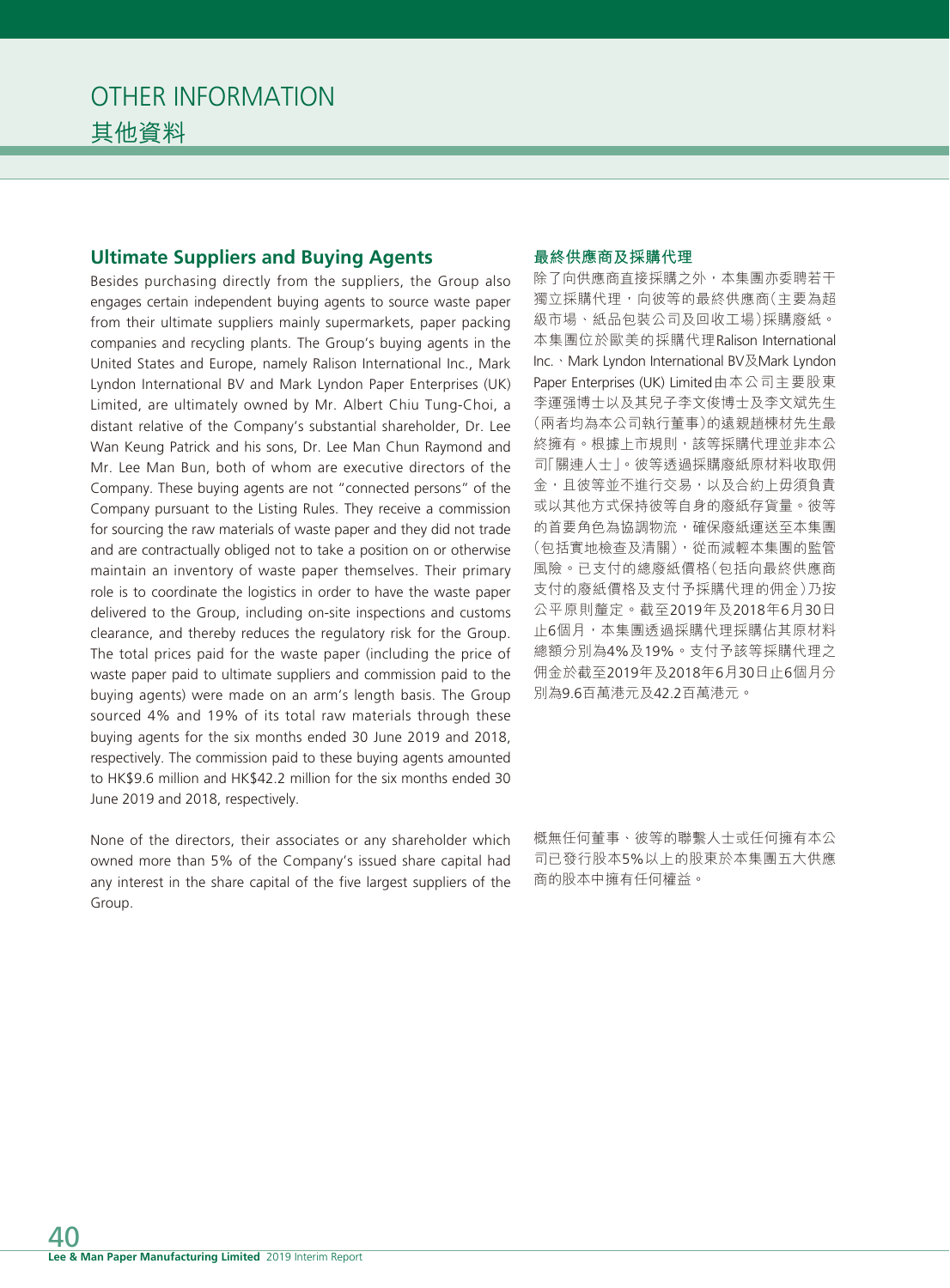# **Directors' and Chief Executives' Interests and Short Positions in Equity or Debt Securities**

As at 30 June 2019, the interests of the directors and the chief executives and their associates in the shares, underlying shares and debentures of the Company and its associated corporations, as recorded in the register maintained by the Company pursuant to section 352 of the Securities and Futures Ordinance ("SFO"), or as otherwise notified to the Company and pursuant to the Model Code for Securities Transactions by Directors of Listed Issuers ("Mode Code"), the Stock Exchange were as follows:

#### **Long positions**

*Ordinary shares of HK\$0.025 each of the Company*

# **董事及主要行政人員於股本或債務證券中 擁有的權益及淡倉**

於2019年6月30日,董事及主要行政人員及彼等 之聯繫人士在本公司及其相聯法團的股份、相關 股份及債券中,擁有本公司根據證券及期貨條例 (「證券及期貨條例」)第352條存置之登記冊所記 錄之權益,或已知會本公司及根據上市發行人董 事進行證券交易的標準守則(「標準守則」)已知會 聯交所的權益如下:

#### **好倉**

本公司每股0.025港元的普通股

| Name of director<br>董事姓名               | Capacity<br>身份            | Number of<br>ordinary shares<br>普通股數目 | Percentage<br>of the issued<br>share capital of<br>the Company<br>佔本公司已<br>發行股本百分比 |
|----------------------------------------|---------------------------|---------------------------------------|------------------------------------------------------------------------------------|
| Dr. Lee Man Chun Raymond<br>李文俊博士      | Beneficial owner<br>實益擁有人 | 1,358,991,040                         | 31.03%                                                                             |
| Mr. Lee Man Bun<br>李文斌先生               | Beneficial owner<br>實益擁有人 | 1,262,932,960                         | 28.83%                                                                             |
| Mr. Li King Wai Ross<br>李經緯先生          | Held by spouse<br>由配偶持有   | 4,564,865                             | 0.10%                                                                              |
| Professional Poon Chung Kwong<br>潘宗光先生 | Beneficial owner<br>實益擁有人 | 100,000                               | $0.002\%$                                                                          |

Save as disclosed above, none of the directors or chief executives or their associates had any interests or short positions in any shares, underlying shares or debentures of the Company or any of its associated corporations as at 30 June 2019.

除上文所披露外,於2019年6月30日,各董事、 主要行政人員及彼等的聯繫人士概無在本公司或 其任何相聯法團的股份、相關股份或債券中,擁 有任何權益或淡倉。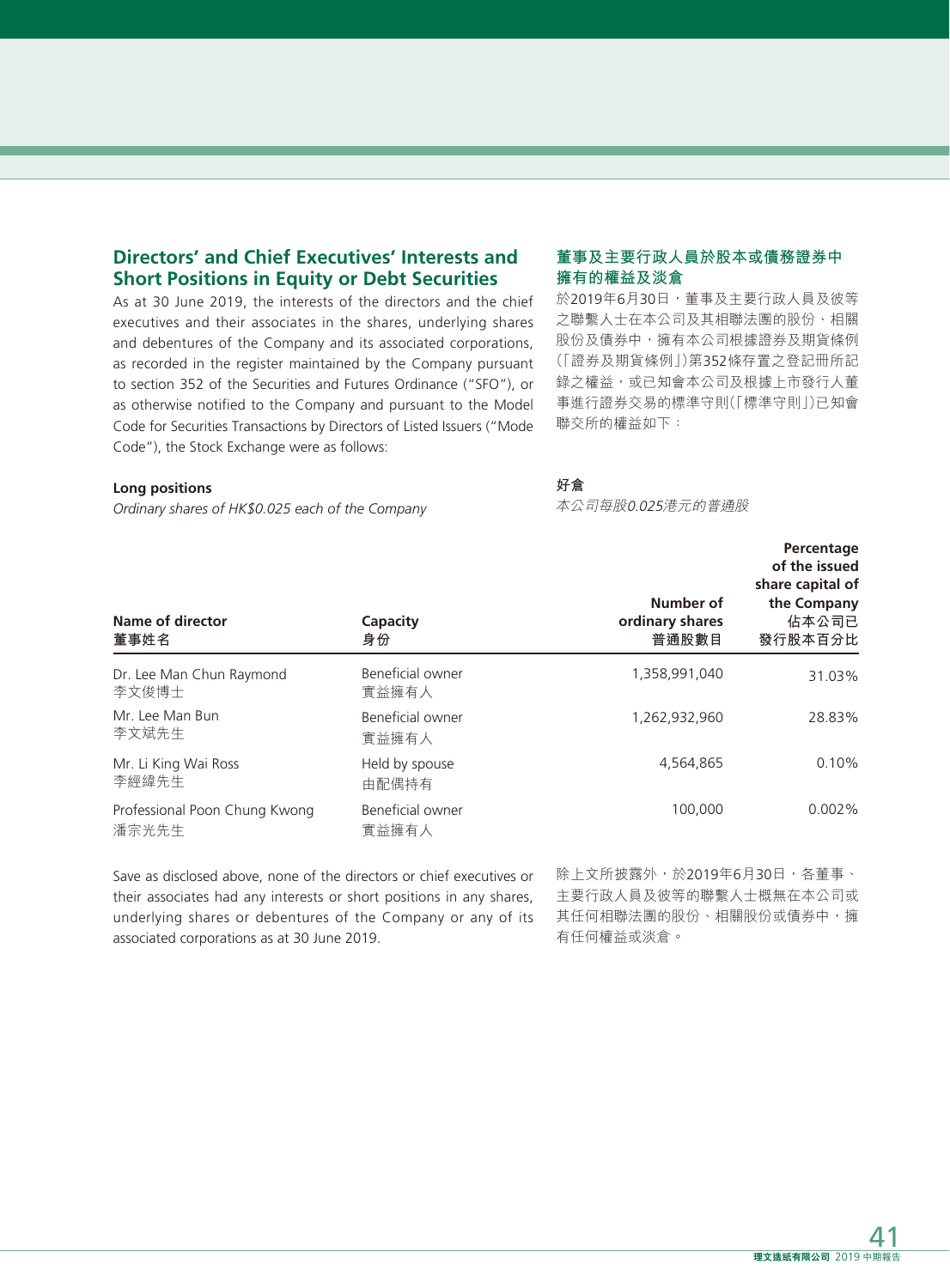# **Substantial Shareholders**

The register of substantial shareholders maintained by the Company pursuant to Section 336 of the SFO shows that, at 30 June 2019, other than directors and chief executives, the following shareholders had notified the Company of the relevant interests in the issued share capital of the Company.

#### **Long positions**

*Ordinary shares of HK\$0.025 each of the Company*

### **主要股東**

根據本公司按證券及期貨條例第336條須存置之 主要股東登記冊所記錄,於2019年6月30日,下 列股東(董事及主要行政人員除外)已知會本公司 彼等於本公司已發行股本中擁有之相關權益。

# **好倉**

本公司每股0.025港元的普通股

|        | Name of shareholder<br>股東姓名                          | Capacity<br>身份                                                                                                                            |      | Number of<br>issued ordinary<br>shares held<br>持有已發行<br>普通股數目   | Percentage<br>of the issued<br>share capital of<br>the Company<br>佔本公司已發行<br>股本百分比 |
|--------|------------------------------------------------------|-------------------------------------------------------------------------------------------------------------------------------------------|------|-----------------------------------------------------------------|------------------------------------------------------------------------------------|
|        | Ms. Ho Tsz Wan<br>何芷韻女士                              | Held by spouse (note i)<br>由配偶持有(附註i)                                                                                                     |      | 1,262,932,960                                                   | 28.83%                                                                             |
|        | Dr. Lee Wan Keung Patrick<br>李運强博士                   | Beneficial owner<br>實益擁有人                                                                                                                 |      | 507,342,000                                                     | 11.58%                                                                             |
|        | Ms. Lee Wong Wai Kuen<br>李黃惠娟女士                      | Held by spouse (note ii)<br>由配偶持有(附註ii)                                                                                                   |      | 507,342,000                                                     | 11.58%                                                                             |
| notes: |                                                      |                                                                                                                                           | 附註:  |                                                                 |                                                                                    |
| (i)    | Bun.                                                 | Under the SFO, Ms. Ho Tsz Wan is deemed to be interested on the<br>1,262,932,960 ordinary shares as she is the spouse of Mr. Lee Man      | (i)  | 根據證券及期貨條例,由於何芷韻女士是李文斌<br>先生的配偶,故被視為擁有該1,262,932,960股普<br>通股的權益。 |                                                                                    |
| (ii)   | Keung Patrick.                                       | Under the SFO, Ms. Lee Wong Wai Kuen is deemed to be interested on<br>the 507,342,000 ordinary shares as she is the spouse of Dr. Lee Wan | (ii) | 根據證券及期貨條例,由於李黃惠娟女士是李運<br>强博士的配偶, 故被視為擁有該507,342,000股<br>普通股的權益。 |                                                                                    |
|        | underlying shares of the Company as at 30 June 2019. | Other than as disclosed above, the Company had not been notified<br>of any other relevant interests or short positions in the shares or   |      | 除上文所披露外,本公司概無獲知會於2019年<br>6月30日本公司股份或相關股份之任何其他相關<br>權益或短倉。      |                                                                                    |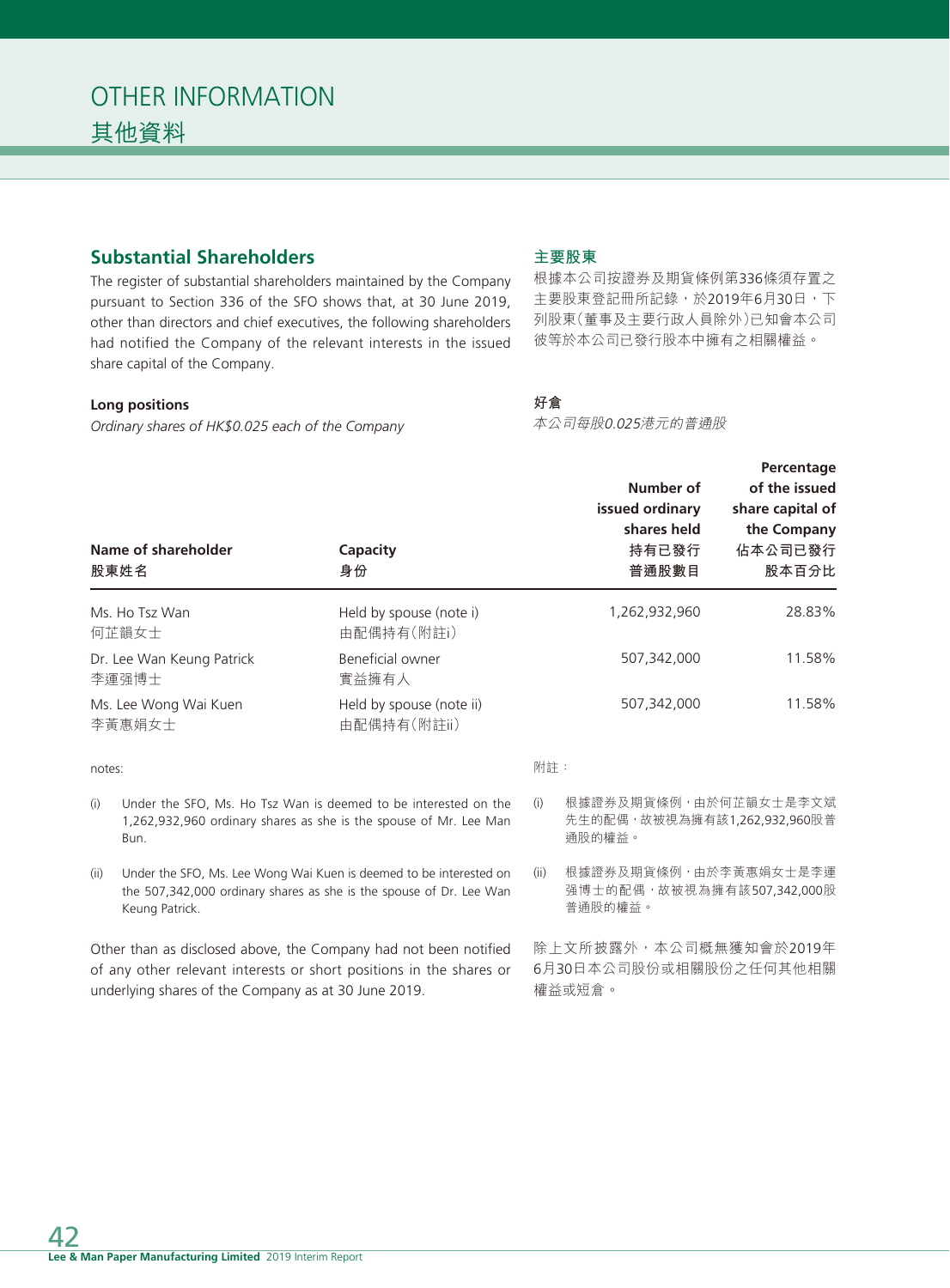# **Purchase, Sale or Redemption of the Company's Listed Securities**

During the six months ended 30 June 2019, the Company repurchased a total of 6,270,000 shares of HK\$0.025 per share through the Stock Exchange at an aggregate consideration of approximately HK\$40,790,000 (including transaction costs). All of the shares repurchased were cancelled during the period. Details of shares repurchased during the period are set out as follows:

# **買賣或贖回本公司上市證券**

於截至2019年6月30日止6個月,本公司於聯交 所購回合共6,270,000股每股0.025港元之普通 股,總代價約為40,790,000港元(含交易成本)。 所有購回股份已於期內被註銷。於期內購回股份 之詳情如下:

|                              | No. of ordinary shares<br>of HK\$0.025 each | Price paid per share<br>每股支付價格 |              | Aggregate<br>consideration<br>paid (including<br>expense) |
|------------------------------|---------------------------------------------|--------------------------------|--------------|-----------------------------------------------------------|
| Month of repurchases<br>購回月份 | 每股0.025港元<br>之普通股數目                         | <b>Highest</b><br>最高           | Lowest<br>最低 | 累計已付代價<br>(含使費)                                           |
|                              |                                             | HK\$                           | <b>HKS</b>   | <b>HK\$'000</b>                                           |
|                              |                                             | 港元                             | 港元           | 千港元                                                       |
| January 2019<br>2019年1月      | 6,270,000                                   | 6.54                           | 6.40         | 40,790                                                    |

The directors believe that repurchases of shares are in the best interests of the Company and its shareholders and that such repurchases of shares would lead to an enhancement of the earnings per share of the Company.

Save as disclosed above, neither the Company nor any of its subsidiaries purchased, sold or redeemed any of the Company's listed securities during the six months ended 30 June 2019.

董事相信,購回股份乃符合本公司及其股東之最 佳利益,並可提高本公司每股盈利。

除上文所披露外,本公司或其任何附屬公司在截 至2019年6月30日止6個月內概無購買、出售或 贖回本公司任何上市證券。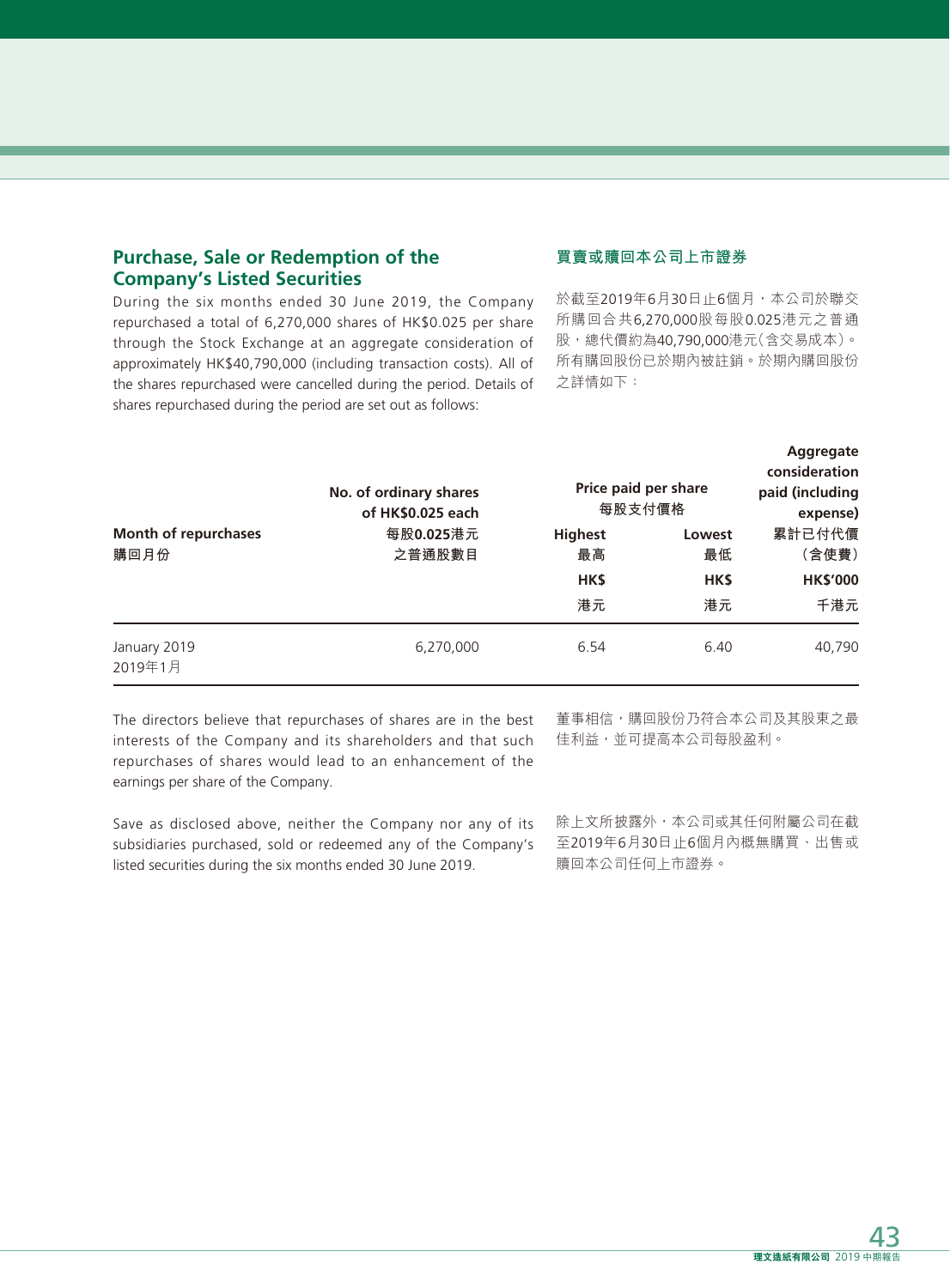# **Model Code for Securities Transactions**

The Company has adopted the Model Code as set out in Appendix 10 of the Listing Rules as a code of conduct regarding directors' securities transactions. All the members of the board have confirmed, following specific enquiry by the Company that they have complied with the required standard as set out in the Model Code throughout the six months ended 30 June 2019. The Model code also applies to other specified senior management of the Group.

# **Code on Corporate Governance Practices**

In the opinion of the directors, the Company has complied with the code on Corporate Governance Practices as set out in Appendix 14 of the Listing Rules throughout the six months ended 30 June 2019.

# **Audit Committee**

The Audit Committee of the Company comprised of three independent non-executive directors namely, Mr. Chau Shing Yim David, Mr. Wong Kai Tung Tony and Mr. Peter A. Davies.

The Audit Committee has reviewed with management the accounting principles and practices adopted by the Group and discussed internal control procedures and financial reporting matters including the review of the Group's unaudited interim financial statements for the six months ended 30 June 2019.

On behalf of the Board

**Lee Man Chun Raymond** *Chairman*

Hong Kong, 13 August 2019

# **證券交易之標準守則**

本公司已採納上市規則附錄10所載之標準守則 作為董事進行證券交易之行為守則。經本公司向 所有董事作出具體查詢後,全體董事皆確認於截 至2019年6月30日止6個月內均遵守標準守則所 載之規定準則。標準守則亦適用於本集團之其他 特定高級管理層。

### **企業管治常規守則**

董事認為,本公司已於截至2019年6月30日止6 個月內一直遵守上市規則附錄14所載之企業管 治常規守則。

# **審核委員會**

本公司之審核委員會由三位獨立非執行董事周承 炎先生、王啟東先生及Peter A. Davies先生組成。

審核委員會與管理層已審閱本集團所採納之會計 原則及慣例,並已討論內部監控程序及財務報告 事宜,其中包括審閱本集團截至2019年6月30日 止6個月的未經審核中期財務報表。

代表董事會

**李文俊** 主席

香港,2019年8月13日